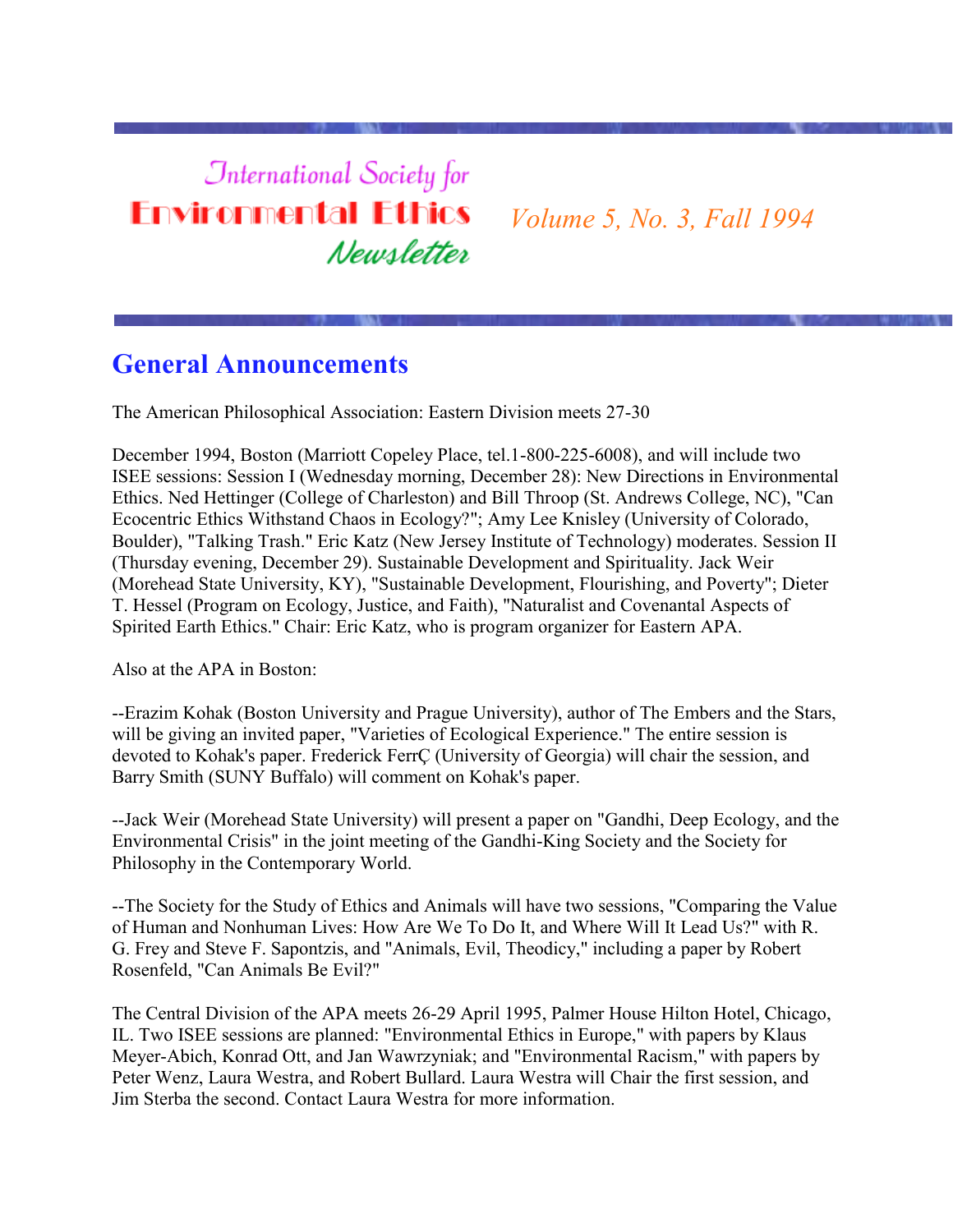The Pacific Division of the APA meets 29 March to 1 April 1995 in San Francisco, Myako Hotel. The ISEE session will feature papers by William J. McKinney (Southeast Missouri State University), "Rolston and the Presumption of Guilt: Some Epistemic Problems in Environmental Ethics"; Harold Glasser (University of California at Davis), "How `Deep' is Transpersonal Ecology," with further details of the program there pending. Contact Professor James Heffernan, Department of Philosophy, University of the Pacific, 3601 Pacific Avenue, Stockton, CA 95211. Phone 209-946-2881.

In general, the annual deadlines for paper submissions for the ISEE sessions regularly held at the three divisional American Philosophical Association meetings are: Eastern Division, March 1 Central Division, proposals by October 15, papers by January 1 Pacific Division, proposals by October 15, papers by January 1

Submit Eastern Division proposals to Professor Eric Katz, Department of Humanities, New Jersey Institute of Technology, Newark, NJ 07102. Submit Central Division proposals to Professor Laura Westra, Department of Philosophy, University of Windsor, Windsor, Ontario N9B 3P4. Submit Pacific division proposals to Professor James Heffernan, Department of Philosophy, University of the Pacific, 3601 Pacific Avenue, Stockton, CA 95211.

Annual membership dues for ISEE rise to \$ 15 per year in 1995 in the United States and Canadian \$ 18 in Canada. Dues overseas remain unchanged (ú 6.50, or the equivalent, or about US \$ 10), both in Australia and in Europe, where the ISEE representatives (Robert Elliot and Wouter Achterberg, see below), report sufficient funds to continue their distribution of the newsletter. Students are half price.

David Rothenberg and Andrew Light are collecting manuscripts for a special issue of the journal Inquiry that will be devoted to Arne Naess. They are looking for insightful, detailed, but nonjargonistic essays on any of Naess' philosophy, with a particular interest in the more recent writings.

Drafts of papers or detailed abstracts are due by January 1, 1995. Contact either Andrew Light, Department of Philosophy, University of Alberta, 4-108 Humanities Centre, Edmonton, Alberta CANADA T6G 2E5; 403-492-8854,  $\langle$ alight@gpu.srv.ualberta.ca>; or, David Rothenberg at the Department of Social Science and Policy Studies, New Jersey Institute of Technology, University Heights, Newark, NJ, 07102 USA, 201-596-3289, <rothenberg@admin.njit.edu>.

In June 1994, a small group of psychologists and ecologists met to discuss the interrelationship of the two disciplines. Among those attending were Theodore Roszak (The Voice of the Earth), Catherine Caufield (In the Rainforest), James Hillman (Re-Visioning Psychology), and David Abram. The group has begun a newsletter. For information and subscriptions, contact the Ecopsychology Institute, California State University, Carlos Bee Blvd., Hayward, CA 94542- 3045 USA.

The Institute of Global Cultural Studies, SUNY at Binghamton, held a conference on "Global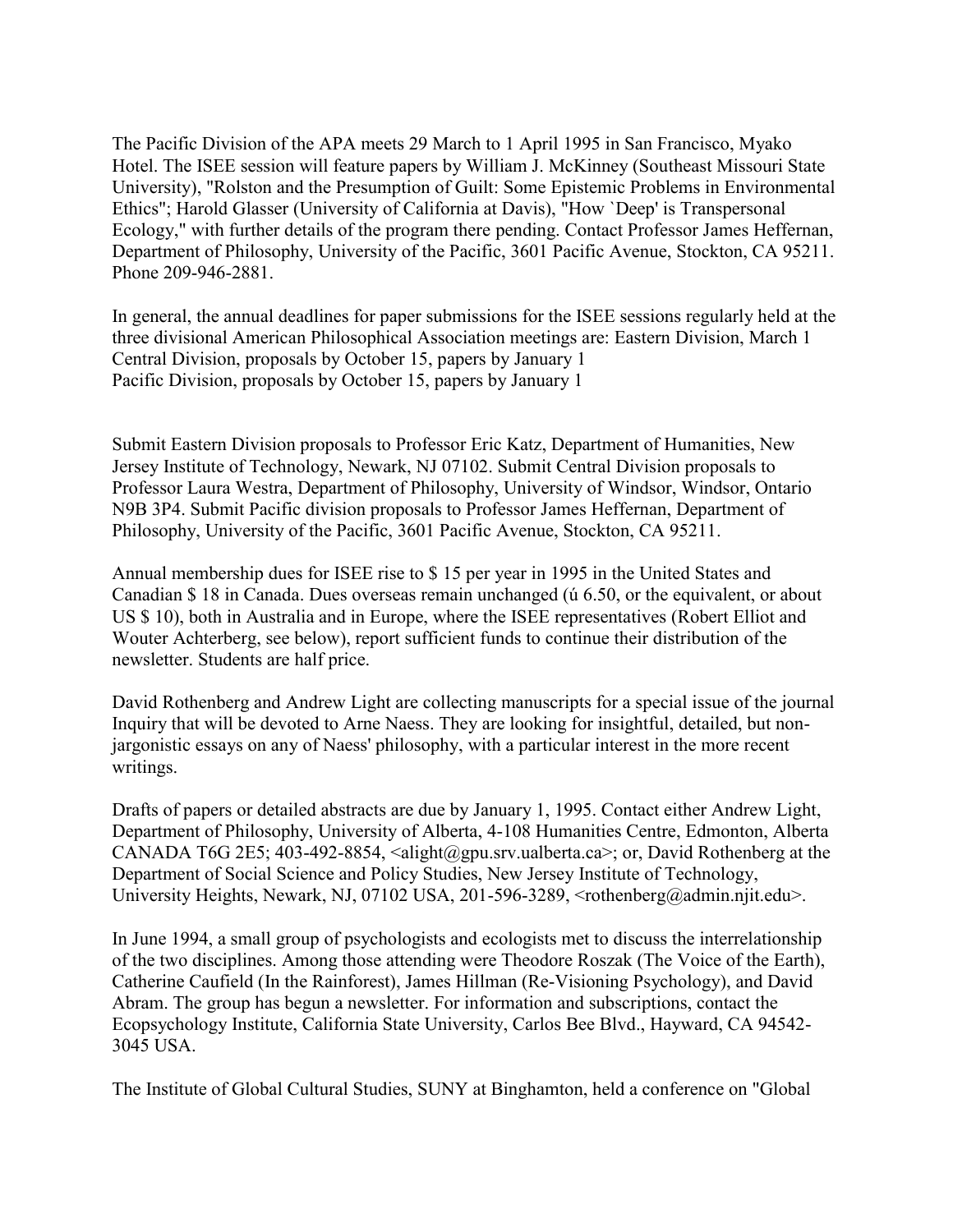and Multicultural Dimensions of Ancient and Medieval Philosophy," 14-16 October 1994. Next year's conference is 13-15 October 1995 (see below). This year Laura Westra organized a session on "Environmental Racism," with papers by Clarice Gaylord (EPA Director of Environmental Justice), "Environmental Practice: A National Priority"; Omari H. Kokole (SUNY Binghamton), "Ecophilia and African Cultures"; Sulayman Nyang (Howard University), "Ethnicity, Race and Political Ecology in Africa"; Augustine Frimpont-Mansoh (University of Windsor), "Environmental Racism in Ghana"; and Laura Westra (University of Windsor), "Titusville, AL and BFI: A Case Study in Environmental Racism." The papers will be published in a forthcoming volume edited by Westra and Peter Wenz. Papers and proposals for next year are being actively solicited, and they should be sent to Laura Westra (address below in this Newsletter).

A new organization, the Society for Global Africa (SGA), has been formed. The society's purpose is to promote scholarly African Studies from a global perspective. SGA will share its executives (Ali A. Mazrui, Omari H. Kokole, and Parviz Morewedge) with the Institute of Global Cultural Studies at SUNY, Binghamton. SGA's executive committee has commissioned Laura Westra to collect papers for a volume on the theme of Global African Studies from an environmental perspective. For more information, contract Laura Westra (address below).

The Society for Philosophy and Geography is newly formed. The group will meet in conjunction with the American Philosophical Association and the Association of American Geographers. Annual conferences are anticipated, and the journal Ecumene has agreed to consider publishing the proceedings.

Areas of interest include but are not limited to: cultural geography, iconography of landscape, social constructions of nature, and political, social, and environmental philosophy. Dues include the society's newsletter: \$5 faculty, \$3 students. Proposal deadlines for the APA:ED and PD are 15 October. Philosophy contact: Andrew Light, Department of Philosophy, 4-108 Humanities Centre, University of Alberta, Edmonton, Alberta, CANADA T6G 2E5; tel. 403-492-8854; email  $\langle$ alight@gpu.srv.ualberta.ca>. Geography contact: Jonathan Smith, Department of Geography, Texas A&M University, College Station, TX 77843-3147 USA; tel. 409-845-7155; e-mail <jOs7507@tamvm1.tamu.edu>.

Andrew Light is collecting manuscripts for an anthology on technology and local traditions. The volume will focus on the way in which some technologies are adapted by and take on the specific character of local communities, including those communities' relationships with their local environment. Papers on related topics are welcome, including: folk technology and folk art, technological systems and landscape formation, political and social philosophy of local technology use, relationships between technology and nature in a local context, game formation and history. Send papers, proposals, inquiries to Andrew Light (address above).

David Abram (PhD, SUNY Stony Brook, 1993) was the 1993-94 Rockefeller Fellow in Nature, Culture, and Technology at the University of Kansas. In his PhD dissertation, Abram examined perception and language in environmental philosophy, and he continued this research as a Rockefeller Fellow. The research is presented in Abram's forthcoming book, The Eclipse of the Earth: Animism, Language, and the Ecology of Sensory Experience (Pantheon, September 1995). Also included is the author's fieldwork with indigenous peoples in rural Asia and North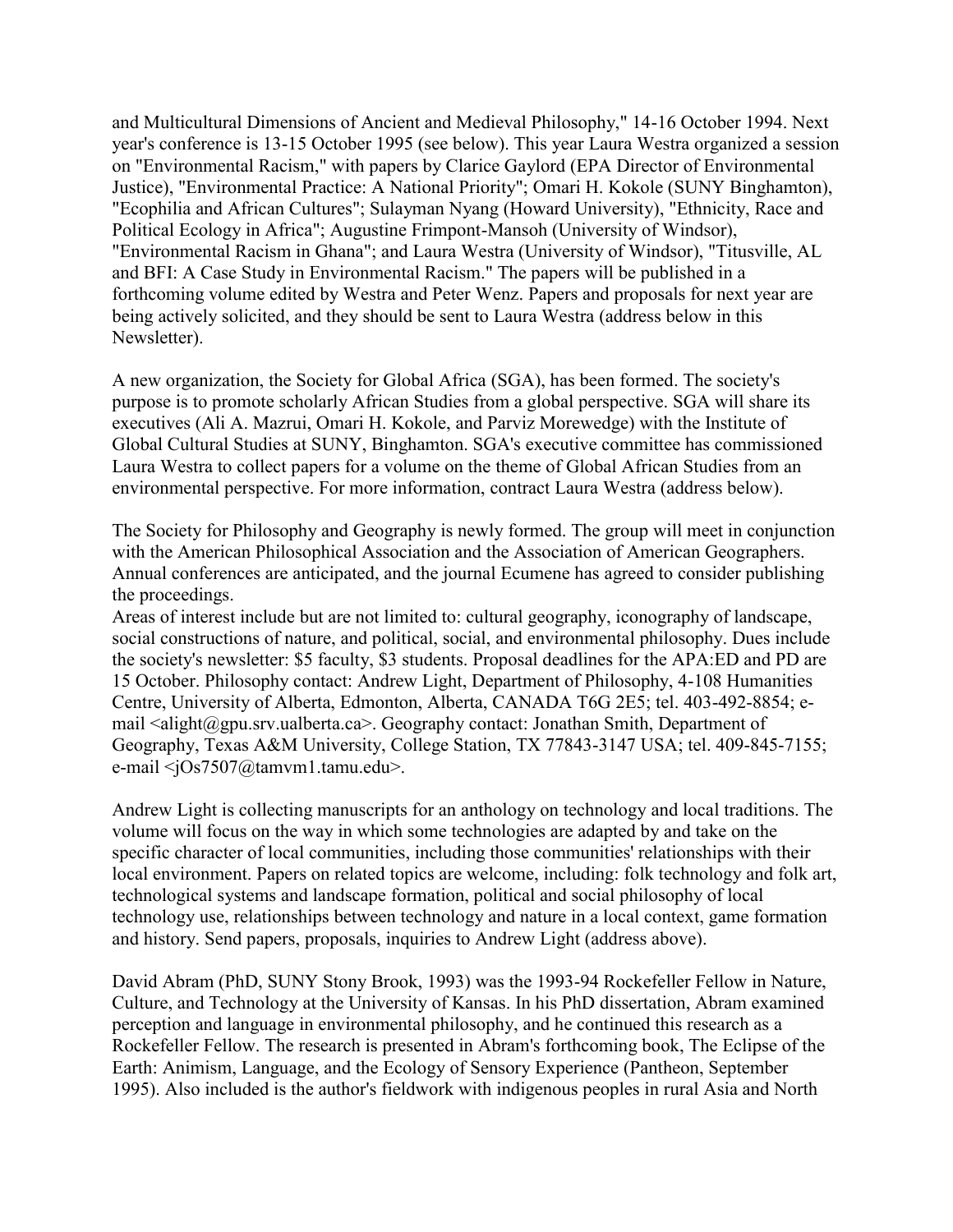America. The ecological predicament is analyzed in light of both the participatory nature of perception and the influence of language on experience. The book is one of the first to examine the relationship of language and ecology. Abram can be reached by phone or FAX at 516-223- 0454.

Meetings, retreats, and workshops can be organized at the Centre for Ecology and Spirituality at Holy Cross, Port Burwell, R.R. #1, Ontario NOJ 1TO, CANADA; tel. 519-874-4502. Through the Toronto School of Theology, a certificate in theology and ecology, while pursuing a graduate degree, is offered. Call or write for information.

The Environmental Risk Program at the University of Alberta is now publishing a workingpapers series on environmental risk. Papers on any aspect of environmental risk management or assessment are welcome. Contributions from an interdisciplinary perspective are encouraged; philosophical papers that relate to risk assessment, management, or communication, are particularly needed. Accepted papers will be advertised in the program's newsletter and sent out with a program cover, upon request, until the papers are published or for a duration of two years. The Environmental Risk Program is funded by the Eco-Research Chair in Environmental Risk Management, Dr. Steve Hrudey. Dr. Hrudey's chair is funded by public and private sources at the direction of the Canadian Tri- Council, the federal administrator of Canada's Green Plan. Send two copies of papers and a copy on a small computer disk (please indicate format and word processing program) to: Andrew Light, Environmental Risk Program, 13- 103 Clinical Sciences Building, University of Alberta, Edmonton, CANADA T6G 2G3; tel. 403-492-8854; e-mail  $\langle$ alight@gpu.srv.ualberta.ca>.

To subscribe to an Internet environmental ethics email list, send the line  $\le$ join enviroethics yourfirstname yourlastname> to <mailbase@mailbase.ac.uk>.

For more information, contact Clare Palmer <C.A.Palmer@greenwish.ac.uk>.

ISEE Newsletter is now available on Internet. Back issues, though not the current issue, are available 24 hours a day from anywhere in the world with access to Internet. See details on this in separate section below.

Environmental Values, the British-based international and interdisciplinary journal on ethical and policy issues in environmental affairs, is now available in an electronic on-line version through Bioline Publications. Contents lists and abstracts of all articles are available free of change, and users registered with Bioline can subscribe to the full text of Environmental Values for half the price of the printed version. Access is available through: Gopher - point to point gopher.ftpt.br.70

World Wide Web - http:/www.ftpt.br/cgi-bin/bioline/bioline

Telnet - (a) to a public gopher site and locate Base de Dados Tropical in

Brazil (b) directly to bdt.ftpt.br (192.207.195.1) For more details contact Bioline Publications on E-mail: bio@biostrat.demon.co.uk Details and sample copies of the traditional printed version are available from The White Horse Press, 1 Strond, Isle of Harris PA83 3UD, UK. Fax 44 (country code) (0)859 (city code) 520 204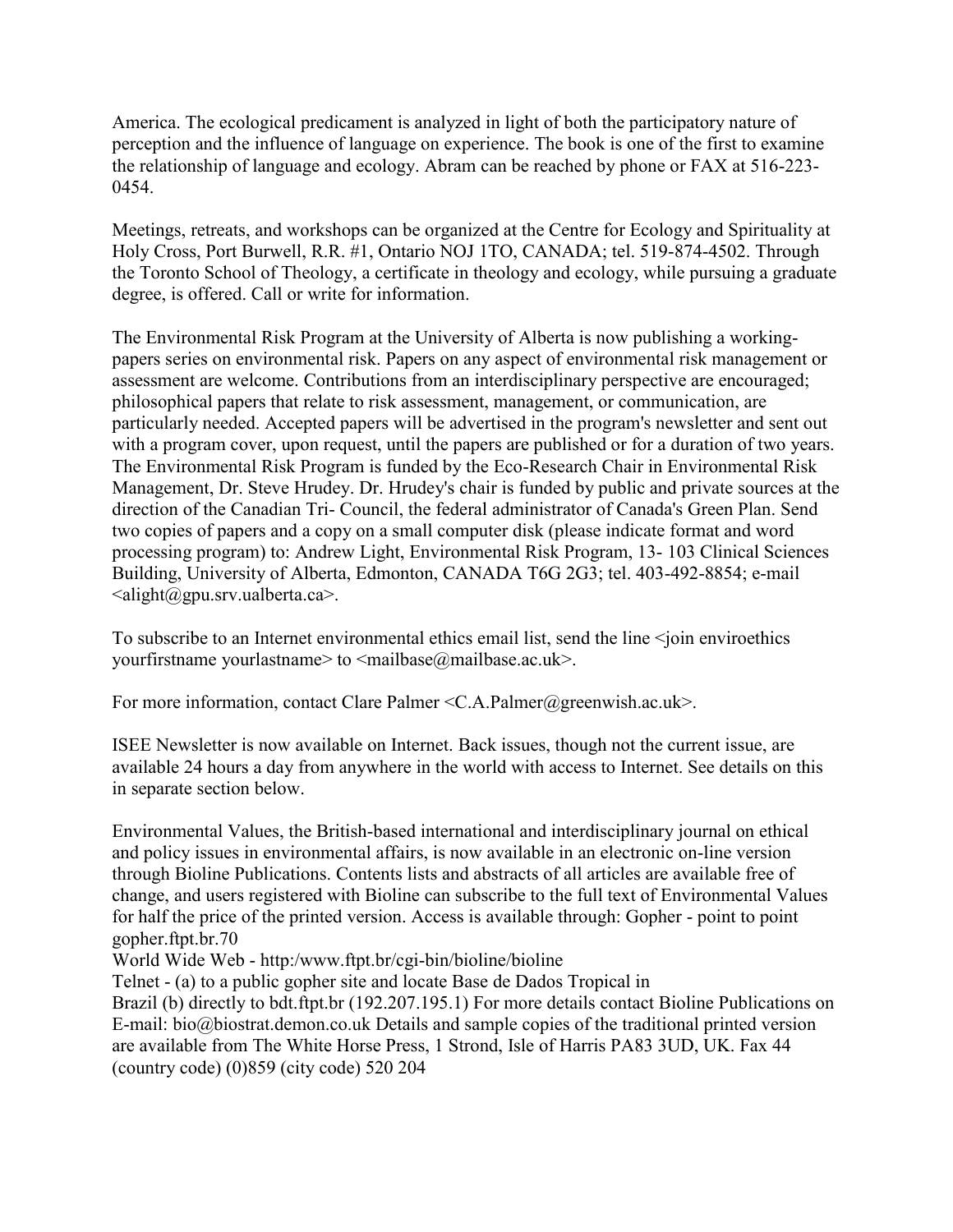ISEE Master Bibliography in Environmental Ethics is now available on disk in WordPerfect and in Macintosh. See details on this in separate section below. In the Internet ISEE Newsletter and the Master Bibliography, reference is made (we believe) to more information on environmental ethics than anywhere else on Earth!

Peter Singer was in the United States in August, attending the Annual Conference of the Society for Philosophy in the Contemporary World (SPCW) at Estes Park, Colorado. He responded to a paper by Erin McKenna (Pacific Lutheran University), "The Work of Peter Singer: A Feminist Perspective." She argued that Singer depends so much on rationality that he underestimates the need for compassion in an ethic of respect for animals. Singer also responded to a paper by William Stephens (Creighton University, Omaha), "Five Arguments for Vegetarianism," arguing that perhaps no single argument for vegetarianism is persuasive but that various arguments cumulatively are. These papers, including Singer's response, will be published in SPCW's journal, Philosophy in the Contemporary World, Fall 1994 issue. Singer had earlier been at the International Vegetarian Congress in Amsterdam. Some other papers at this conference: Eleonore Adams (Cuyahoga Community College, Ohio), "Environmental Policy and Practice in a Diverse Society"; Cheryl Cline (University of Toronto), "Liberalism and the Environment: Redrawing the Limits of Autonomy"; Peter List (Oregon State University), "Environmental Scientists as Advocates for Nature: Some Medical Models"; Jack Weir (Morehead State University, Kentucky), "The Environmental Crisis as a Crisis of the Spirit." SPCW's Annual Conference next summer will again be at the YMCA of the Rockies, near Estes Park, Colorado. Proposals on topics in environmental ethics, animal ethics, and ecophilosophy are welcome. Scheduling allows opportunities for hiking in the Rockies (and rumor has it Holmes Rolston is considering leading a group to the top of Long's Peak). Accomodations for children; families welcome. Contact: Prof. John Jones, Program Chair, Department of Philosophy, Marquette University, Milwaukee, WI 53233 USA, tel. 414-288-6857; Email  $\leq 6563$ jonesj $\omega$ ymsa.csd.mu.edu>; or Jack Weir (address elsewhere herein)

University of Manchester, Centre for Philosophy and the Environment, is sponsoring a symposium, "Environmental Perspectives," on October 21, in Manchester. Papers include: Tim Ingold (Anthropology, University of Manchester), "New Perspectives in Ecological Anthropology"; John O'Neill (Philosophy, University of Lancaster, "Communities and Strangers"; I. G. Simmons (Geography, University of Durham), "Back Down the Mine: Environment and Human History"; Crispin Tickell (Warden, Green College, Oxford), "Education for Sustainability"; Ted Benton (Sociology, University of Essex), "Green Futures-- Who Are the Real Utopians?" Contact: Keekok Lee, Centre for Philosophy and the Environment, Department of Philosophy, University of Manchester, Manchester M13 9PL, U.K. Phone 44 (country code) (0)61 (city code) 275-3196/3204. Fax: 275-3031.

Mansfield College, Oxford University, has recently made three appointments in the environmental field. One is a Fellowship, "Ethical Concern for Animals," the world's first academic post in the ethical and theological aspects of animal welfare. Andrew Linzey, a current faculty member at Mansfield, has been named to the post. The fellowship is sponsored by the International Fund for Animal Welfare. A 17-page color booklet announcing the fellowship contains a short essay reviewing animal concern and misuse in Western history, with particular reference to centuries of debate at Oxford University, with many quotations from Oxford faculty,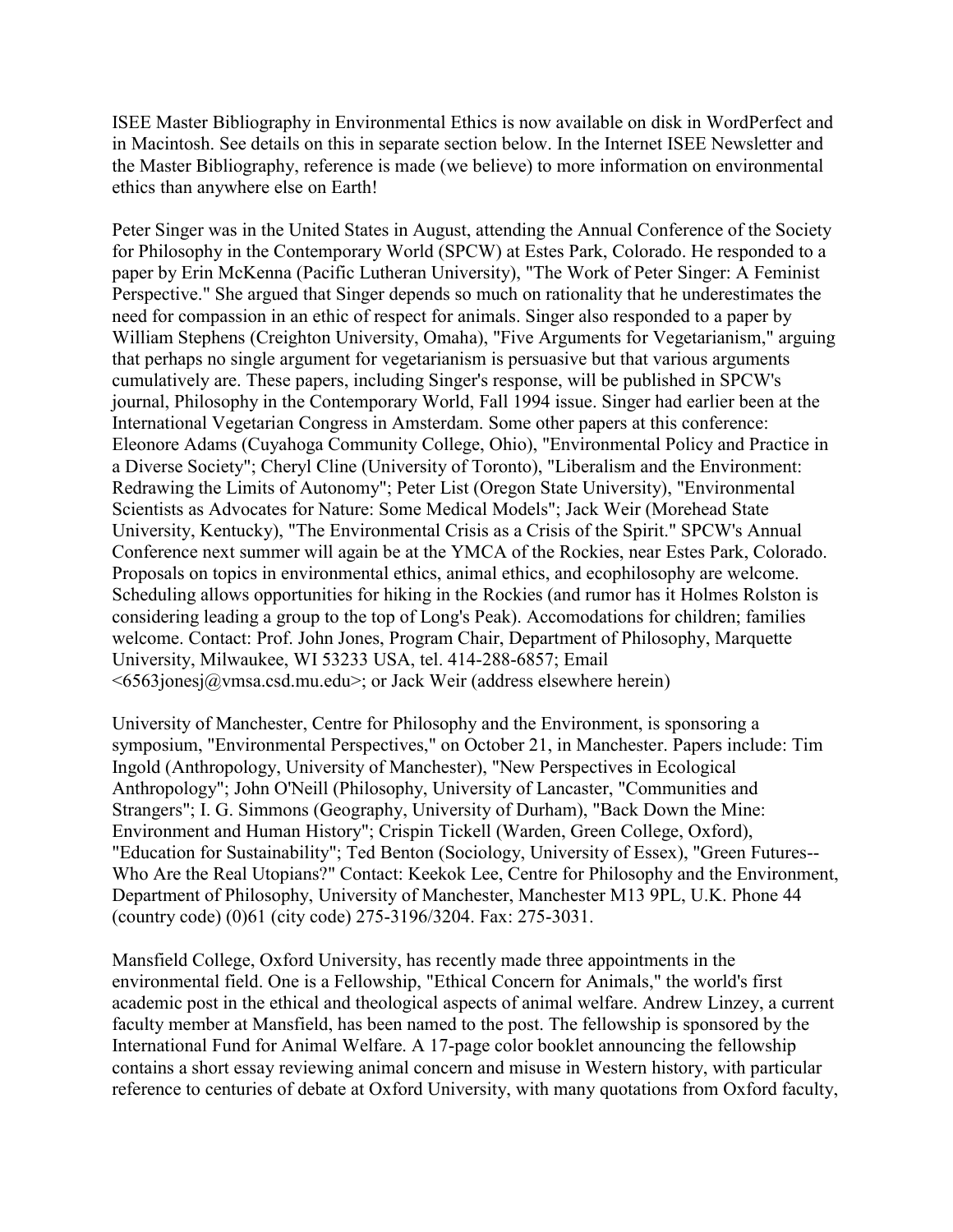graduates, lecturers, and other notables, and the aims of the fellowship, all nicely illustrated. IFAW is one of the largest animal welfare societies in the world, with over a million supporters. See also Linzey, Animal Theology, in bibliography below. Contact: Andrew Linzey, Mansfield College, Oxford OX1 3TF. Phone and Fax (0)865 270983. In a second appointment, the Oxford Centre for the Environment, Ethics and Society has named Bhaskar Vira as the Waste Management International Research Fellow. He holds a BA in economics from St. Stephen's College, University of Delhi, and a M. Phil in economics from the University of Cambridge, where he is completing a Ph.D. thesis, Institutional Change and Natural Resource Management: The Case of Forest Policy Reform in India. He analyzes environmental policy, property rights, entitlement rules, and management regimes, especially in two recent policy documents issued by the government of India. At Oxford, he is to study environmental regulation in developing countries. In a third appointment, Ms. Antonia Layard, a newly qualified solicitor, will take up the post of Berrymans Research Fellow in Environmental Law. She has a degree in jurisprudence from Keble College, Oxford, a master's degree in Public Administration and Public Health from Columbia University, and is studying for an LLM in Environmental Law and Policy. She is to analyze environmental liability for environmental damage, particularly within the European Community. For earlier appointments, see Newsletter, vol. 4, no. 3, Fall 1993; vol. 4, no. 4, Winter 1993). A Director of the Centre has yet to be named. Further information from the Administrator, Oxford Centre for the Environment, Ethics and Society, Mansfield College, Oxford OX1 3TF. Phone: (0)865-270886 (Thanks to John Muddiman.)

Organizations and the Natural Environment is a new interest group created within the Academy of Management, the professional group of management professors, with environmental ethics as a central concern. Major topics include: ecological sustainability; environmental philosophies and strategies; environmental entrepreneurship; environmental products and services industries; pollution control and prevention; waste minimization; industrial ecology; total quality environmental management; environmental auditing and information systems; ecological crisis management; natural resources and systems management, protection and restoration; interactions of environmental stakeholders; environmental policies; environmental attitudes and decisionmaking; and international/comparative dimensions of these topics. For membership, send \$2.50 to the Academy office: Ken Cooper, Academy of Management, Ohio Northern University, P.O. Box 39, 300 South Union Street, Ada, OH 45810. (Thanks to Paul Shrivastava, ONE Interest Group Chair, Management Department, Bucknell University, Lewisburg, PA 17837. 717-524- 1821; Fax: 717-524-1338, e-mail: shrivast@bucknell.edu)

The Third International Conference on Environmental Ethics. The University of Georgia is hosting an International Conference on Environmental Ethics and the Global Marketplace, on April 27-30, 1995, at Athens. This conference will focus on the apparent divergence of interest and opinion concerning environmental and economic goals. Invited speakers include representatives from the business and policy communities as well as leading scholars in economics, environmental law, international development, and environmental policy. Other sessions will feature solicited papers from younger scholars in the fields of ethics and commerce. Contact: Dr. Albert F. Ike, Chair of the Environmental Ethics Certificate Program, University of Georgia, Athens, GA 30602- 1691. Phone: 706-542-6167. Fax: 706-542-6278. E-mail: ALIKE@uga.cc.uga.edu.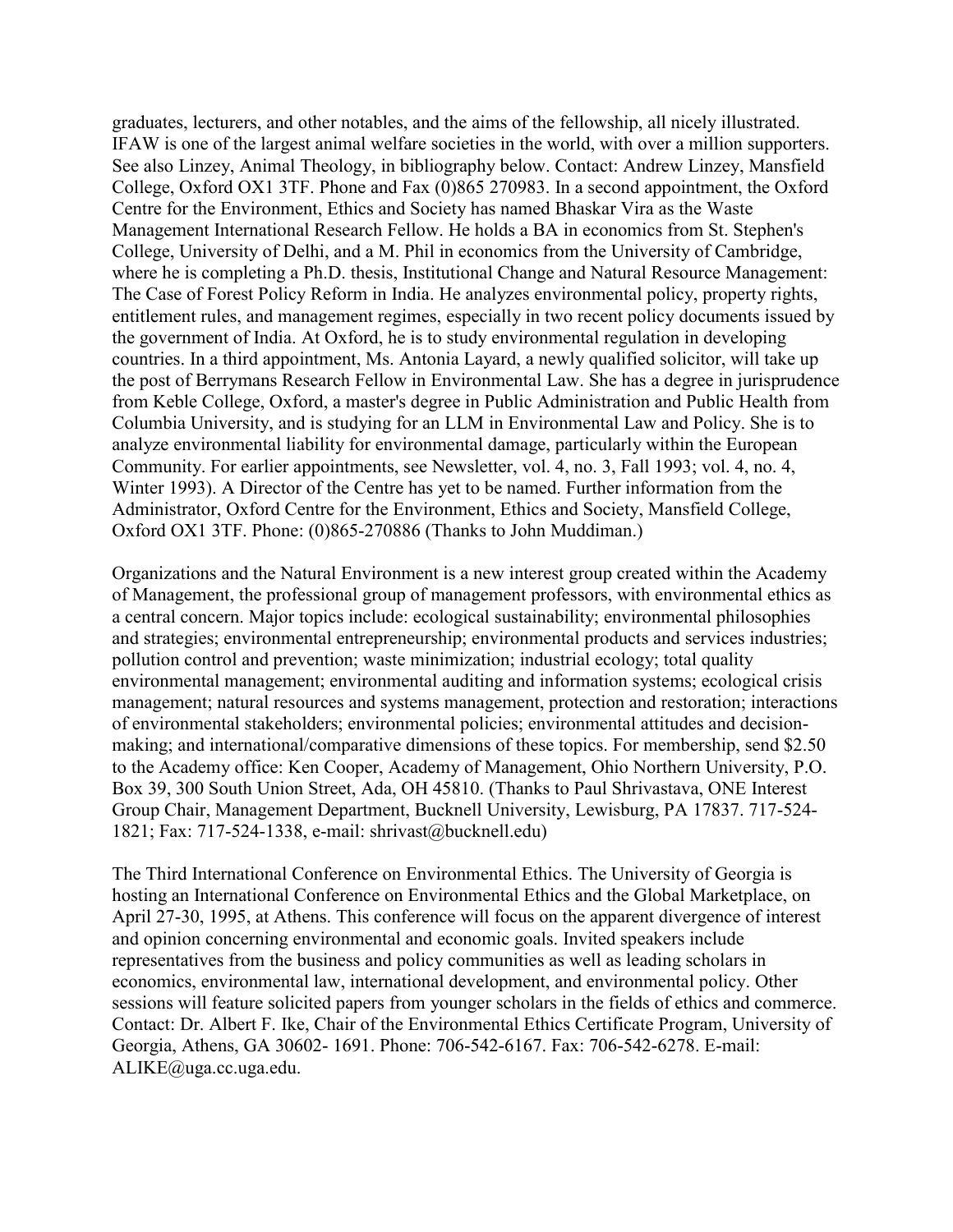The University of Georgia's Environmental Ethics Certificate Program has now been operating ten years and has awarded 24 certificates. Speakers at fall seminars have included: Dale Jamieson, Mark Sagoff, and J. Baird Callicott. A newsletter, EECPerspectives, is regularly produced. Contact address above.

In Chicago, a Conference on Human Health and the Environment was held September 24-25, and was sponsored by the University of Illinois at Chicago College of Medicine, the University of Chicago Pritzker School of Medicine, Rush Medical School, the United Nations Environment Programme, and Physicians for Social Responsibility. Session themes were Health and the Environment, Population and the Environment, Energy and the Environment, and Ethics and the Environment. Keynote speakers were Barry Commoner, Anne Ehrlich, Thomas Lovejoy, and Noel J. Brown. The session on Ethics and the Environment was moderated by Daniel Hryhorczuk, M.D., an environmental health specialist who directs the Great Lakes Center for Occupational and Environmental Safety and Health at the University of Illinois School of Public Health. (Thanks to Kristin Cargill for this story.) A study, directed by Ingrid Leman Stefanovic and nearing completion, is on the role of codes of ethics in encouraging environmental care in Canadian provincial parks. The research project addresses two problems: how to minimize existing and potential conflicts among user groups, and how to help ensure environmental protection by a wide variety of user groups within a park in the Niagara escarpment in Southern Ontario, Canada. There is some attention to the role of narrative in articulating what people most care about in Short Hills Provincial Park. Further information from Dr. Ingrid Leman Stefanovic, Department of Philosophy, University of Toronto, 215 Huron Street, Toronto, Ontario. M5S lAl. Email: stefanov@epas.utoronto.ca

Michael P. Nelson (Lancaster University) and J. Baird Callicott (University of Wisconsin, Stevens Point) are coediting an anthology, tentatively titled The Great Wilderness Debate. Papers are invited, which should focus on the concept of wilderness as much as on wilderness itself. Three sections are anticipated: The Received Wilderness View (both historical and legal), The Wilderness Idea Criticized (centered around the Callicott/Rolston debate in The Environmental Professional, the third-world critique, and the feminist challenge), and Beyond the Wilderness Idea (including the Wildlands Project and the future of wilderness). Send papers to either Michael P. Nelson, Furness College, Lancaster University, Lancaster LA1 4YG, U.K., or to J. Baird Callicott, Department of Philosophy, University of Wisconsin, Stevens Point, WI 54481.

In July of 1995 the Australian Association of Philosophy (Australian Division) will hold its annual conference at University of New England, Armidale, NSW. There will be an ISEE section and papers are invited. They should be sent to Dr. F. D'Agostino, Department of Philosophy, University of New England, NSW, 2351, Australia by March 1, 1995. Fax: 61 (country code) 67 733317. E-mail: lportell@metz.une.edu.au Abstracts will be due two months later. Anyone wishing to attend but not to give a paper should also contact Dr. D'Agostino for information about registration and accommodation.

The Society for Conservation Biology will meet 7-11 June 1995 at Colorado State University, Fort Collins. SCB is the largest organization of research conservation biologists and environmentalists in the world (over 5,000 members). Virtually all of these scientists are convinced that ethics and advocacy are central to what they do, and they openly welcome and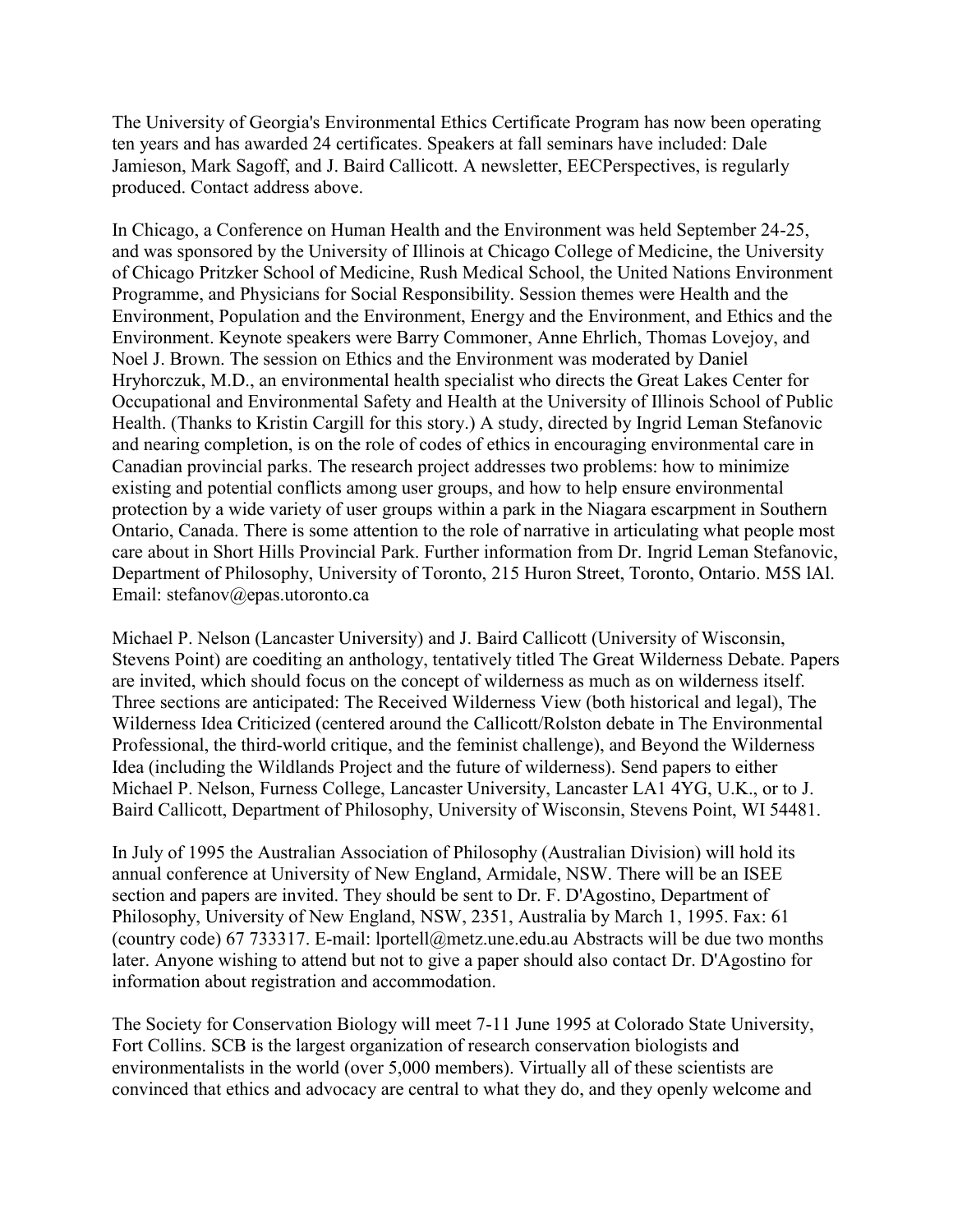encourage help from philosophers and ethicists. The SCB program deadline will be March 1995, and papers or well-formulated abstracts will be needed by then.

ISEE will sponsor one or more sessions. If interested in reading a paper or organizing a panel or session, get in touch with one of ISEE's contact persons for SCB: Jack Weir, UPO 662, Morehead, KY 40351 USA, phone: 606-784-0046, E-mail: < j.weir@msuacad.moreheadst.edu>; or Phil Pister, Desert Fishes Council, P. O. Box 337, Bishop, CA 93514, phone: 619- 872-8751. The official SCB call for papers will be mailed in December 1994. Information is also available from the meeting organizer: Richard L. Knight, Department of Fisher and Wildlife Biology, Colorado State University, Fort Collins, CO 80523 USA.

David Abram spoke at a conference on ecology and psychology, June 1994. Other speakers were Theodore Roszak, Catherine Caulfield, and James Hillman. For more information, contact the Ecopsychology Institute, California State University at Hayward, 25800 Carlos Bee Blvd., Hayward, CA 94542-3045. The group is publishing a newsletter.

A conference on "Global Bioethics" is being planned at a center near Firenze, Italy, tentatively August 15-18, 1995, immediately proceeding a Philosophy of Science conference also to be held there. Professor Guiseppe Catture, Dean, Faculty of Economics, University of Siena is involved. Interested persons should contact Laura Westra, address below.

In August 1994, Angelika Krebs (Faculty of Philosophy, University of Frankfurt, Germany) gave a lecture on ecoethics at the Instituo de Filosofia e Ciàncias Humanas da Universidade Federal do Rio Grande do Sul (Institute of Philosophy and Human Sciences of the Federal University of Rio Grande do Sul), Porto Alegre, Brazil. This Institute, headed by Fernando JosÇ R. da Rocha, chair of the department there, sponsored a Conference on Ethics, University, and Environment," May 1992, a pre-conference for the UNCED Earth Summit in Rio de Janiero. The proceedings of this conference are being published as Earth Summit Ethics: Toward a Reconstructive Postmodern Philosophy on the Atlantic Rim, eds. J. Baird Callicott and Fernando JosÇ R. da Rocha (Albany: State University of New York Press, forthcoming).

Intecol VI: The Sixth International Congress of Ecology was held in Manchester from 21-26 August 1994. For the first time, there was a symposium on Ecologists and Ethical Judgments. This was held over two days, and included papers from philosophers, social scientists and ecologists. These were organized under a number of headings--environmental ethics, experimental and theoretical science, conservation issues, and political impacts. Among the philosophers speaking about environmental ethics were Alan Holland (Lancaster) and Keekok Lee (Manchester). Jane Howarth (Lancaster) talked about the crisis of ecology in the section on experimental and theoretical science, and Andrew Brennan (Western Australia) and Susan P. Bratton (North Texas) both gave talks in the session on political impacts. The sessions were a great success, and it was striking that they attracted capacity audiences for the rooms in which they were scheduled. There are plans to publish some of the papers presented in a volume of proceedings. For further details contact the symposium organizer: The Rev. Nigel Cooper, The Rectory, 40 Church Road, Rivenhall, Witham, Essex CM8 3PQ, United Kingdom. (Thanks to Andrew Brennan for this report, also Keekok Lee.)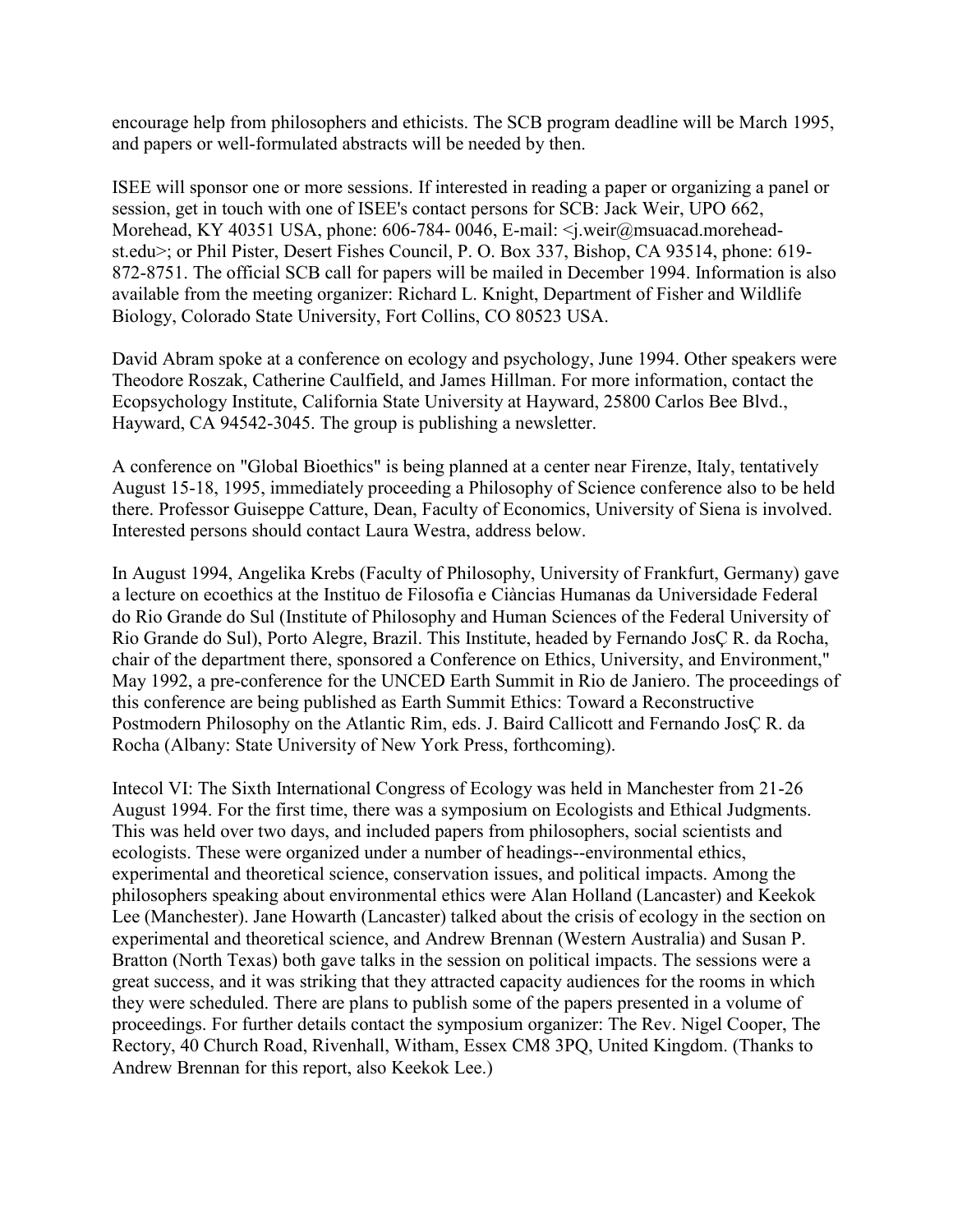The Canadian Society for the Study of Practical Ethics (CSSPE) again welcomes submissions on Environmental Ethics and other areas of applied ethics for its annual conference, 2-3 June 1995, in Montreal, Quebec. Papers should be limited to a reading time of 25 minutes. The program committee will entertain proposals for presentations in other formats, such as panel discussions, book symposia, pedagogical demonstrations, case studies, displays and joint sessions with other societies; the earlier such suggestions arrive, the better. Deadlines (submit three copies): November 15, 1994 for proposals and abstracts; January 15, 1995 for completed papers. Send to Mary Richardson and Peter Miller, Program Co-Chairs, c/o Department of Philosophy, University of Winnipeg, 515 Portage Ave., Winnipeg, Manitoba R3B 2E9, Canada. E-mail: miller@uwpg02.uwinnipeg.ca Phone: (204) 786-9832.

Douglas J. Buege is teaching in the Department of Philosophy at the University of Cincinnati this fall. Buege recently completed a Ph. D. thesis at the University of Minnesota, Minneapolis, Intrinsic Value, Organic Unity and Environmental Philosophy: Grounding our Values.

Ecology and Buddhism (EVST 594) is a course being taught this fall at the University of Montana by Fred Allendorf, Biological Sciences, a geneticist and a Buddhist, and Alan Sponberg, religious studies, in the Liberal Studies Program. University of Montana, Missoula, MT 59812. Allendorf's e-mail: bi fwa@lewis.umt.edu (Thanks to Phil Pister.)

Jack Weir is co-editor of the ISEE Newsletter, and Holmes Rolston continues as co-editor as well. Weir is the producing editor, and items should preferentially be sent to him. Send information for the Newsletter to Jack via Email where possible: Address:  $\leq$ iseenewsletter@msuacad.morehead- st.edu> Note the hyphen! You can also send Email to Weir's box: <j.weir@msuacad.morehead-st.edu>. Postal address: Jack Weir, Dept. of Philosophy, UPO 662, Morehead State University, Morehead, Kentucky 40351-1689 USA. Phone: 606-784-0046 (Home Office); 606-783-2785 (Campus Office); 606-783-2185 (Secretary, Dept. of English, Foreign Languages and Philosophy); FAX 606-783-2678 -- include Weir's name on the FAX). Robert Elliot is the contact person for Australia and New Zealand. Send membership forms and dues in amount \$ 15.00 Australian (\$ 7.50 for students) to him. Address: Department of Philosophy, University of New England, Armidale, NSW, 2351, Australia. Phone: 61 (country code) (0)67 732657 (direct line). (0)67 732896 (Dept. office). Fax 61 (country code) (0)67 733317. E-mail: <relliot@metz.une.edu.au> Wouter Achterberg is the contact person for the United Kingdom and Europe (For Eastern Europe and the former Soviet Union, see below.) Those in Western Europe and the Mediterranean should send their dues to him (ú 6.50, or the equivalent of \$ 10 US) at the Faculty of Philosophy, University of Amsterdam, Nieuwe Doelenstraat 15, 1012 CP Amsterdam, Netherlands. He reports that it is difficult to cash checks in this amount without losing a substantial part of the value of the check and encourages sending bank notes and cash directly to him, as it is reasonably safe. Contact him if in doubt what currencies he can accept. Fax: 31 (country code) 20 (city code) 5254503. Phone: 31-20-5254530. Jan Wawrzyniak is the contact person for Eastern Europe and the former Soviet Union. He is on the faculty in the Department of Philosophy at Adam Mickiewicz University of Poznan, Poland. Because of the fluid economic situation in Eastern Europe, members and others should contact him regarding the amount of dues and the method of payment. He also requests that persons in Eastern Europe send him information relevant to a regional newsletter attachment to this newsletter. Business address: Institut Filozofii, Adam Mickiewicz University, 60-569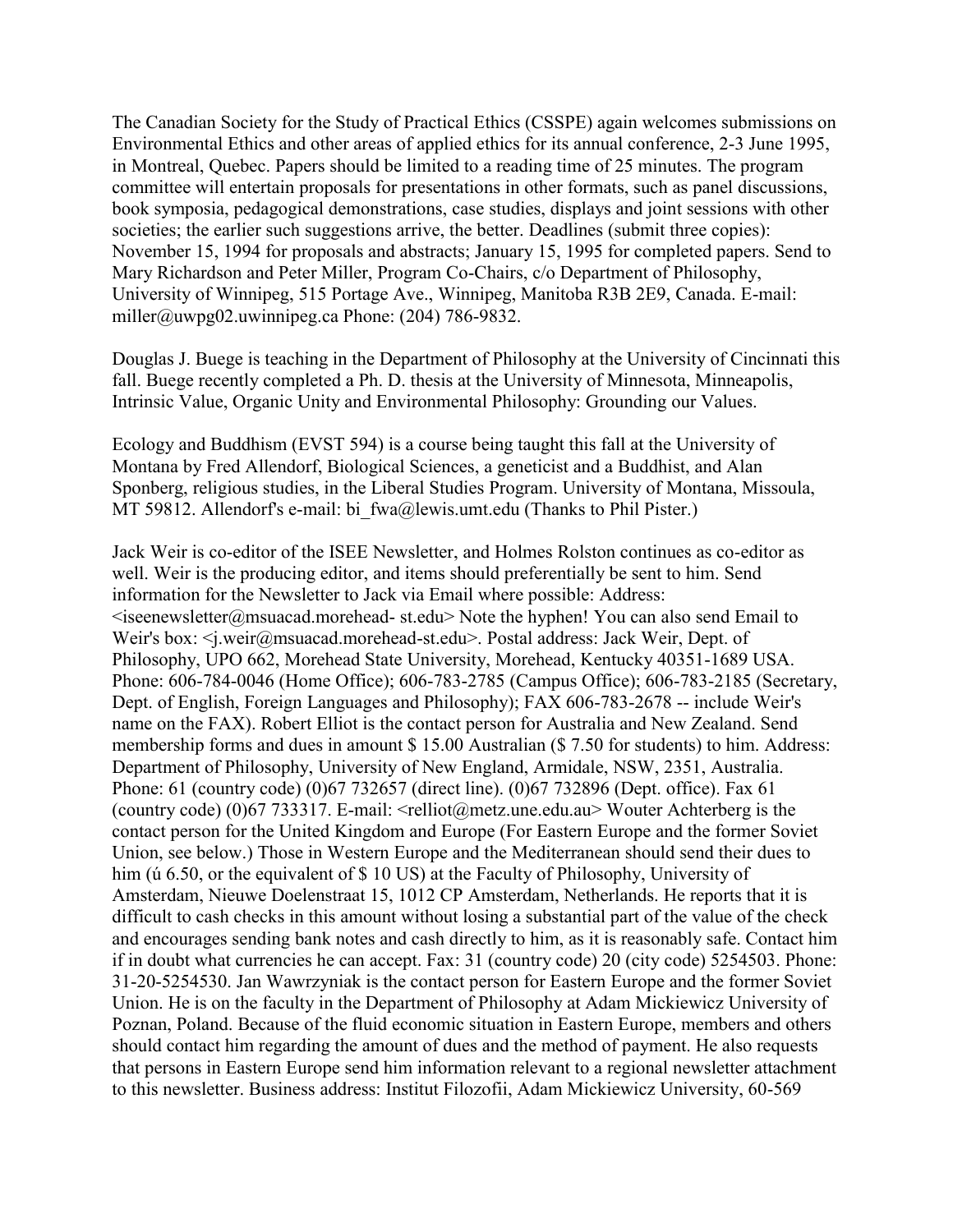Poznan, Szamarzewskiego 91c, Poland. Phone: 48 (country code) 61 (city code) 46461, ext. 288, 280. Fax: 48 (country code) 61 (city code) 535535. Home address: 60-592 Poznan, Szafirowa 7, Poland. Phone 48/61/417275. Checks can be sent to his home with more security. Professor Johan P. Hattingh, Department of Philosophy, University of Stellenbosch, 7600 Stellenbosch, South Africa, is the ISEE contact for Africa. Contact him with regard to membership and dues payable, again the approximate equivalent of \$US 10, but with appropriate adjustment for currency differentials and purchasing power. Hattingh heads the Unit for Environmental Ethics at Stellenbosch. Phone: 27 (country code) 21 (city code) 808-2058 (office), 808-2418 (secretary); 887-9025 (home); Fax: 886-4343. E-mail jph2@maties.sun.ac.za. Professor Yu Mouchang, Institute of Philosophy, Chinese Academy of Social Sciences, Beijing 100732, P. R. China, is the contact person in mainland China. He is the chair of the Chinese Society for Environmental Ethics, see below.

### **Issues**

--The 1994 Draft Declaration of Principles on Human Rights and the Environment has been released. This document was prepared by a group of NGOs convened by a UN Special Rapporteur on Human Rights and the Environment, Mme Fatma Zohra Ksentini. Mme Ksentini has presided over a study group since 1989 and is due to present a final report to a UN Sub-Commission on Prevention of Discrimination and Protection of Minorities in August 1994 (a report now over a year overdue). Among the proposed principles: "All persons have the right to a secure, healthy and ecologically sound environment." "All persons have the right to safe and healthy food and water adequate to their well-being." "All persons have the right not to be evicted from their homes or land for the purpose of, or as a consequence of, decisions or actions affecting the environment, except in emergencies or due to a compelling purpose benefitting society as a whole and not attainable by other means." (Might a person be evicted to save a socially worthless endangered species?) "Indigenous peoples have the right to protection against any action or course of conduct that may result in destruction of their territories, including land, air, water, sea-ice, wildlife or other resources." (Do indigenous peoples own migratory or other wildlife species?) The declaration is worth a philosopher's analysis, and comments are encouraged. Copies from: International Program, Sierra Club Legal Defense Fund, 180 Montgomery St., 14th Floor, San Francisco, CA 94104- 4230 USA. Phone 415-627-6700. Fax: 415-627-6740.

--Takings, unfunded mandates, and risks continue to be major issues in reauthorized and new legislation, and in funding legislation, in various state legislatures and court cases, as well as in the US federal government.

Takings issues ask whether and how far regulation (such as the Endangered Species Act), especially environmental regulation, that affects private property (such as prohibiting building a summer home where bald eagles nest) involves a "taking" under the US fifth amendment, requiring compensation to property owners. Takings debates are intense, though landowners lose some 90% of takings lawsuits brought nationally. Courts regularly (though not always) say that a takings does not occur simply because regulation has reduced the market value or profit from an intended use of a parcel of land, though they typically say that landowners cannot be deprived of traditional uses or be left with no viable economic use. Unfunded mandates ask whether and how far a government body (such as the US Congress or the E.P.A.) can require other government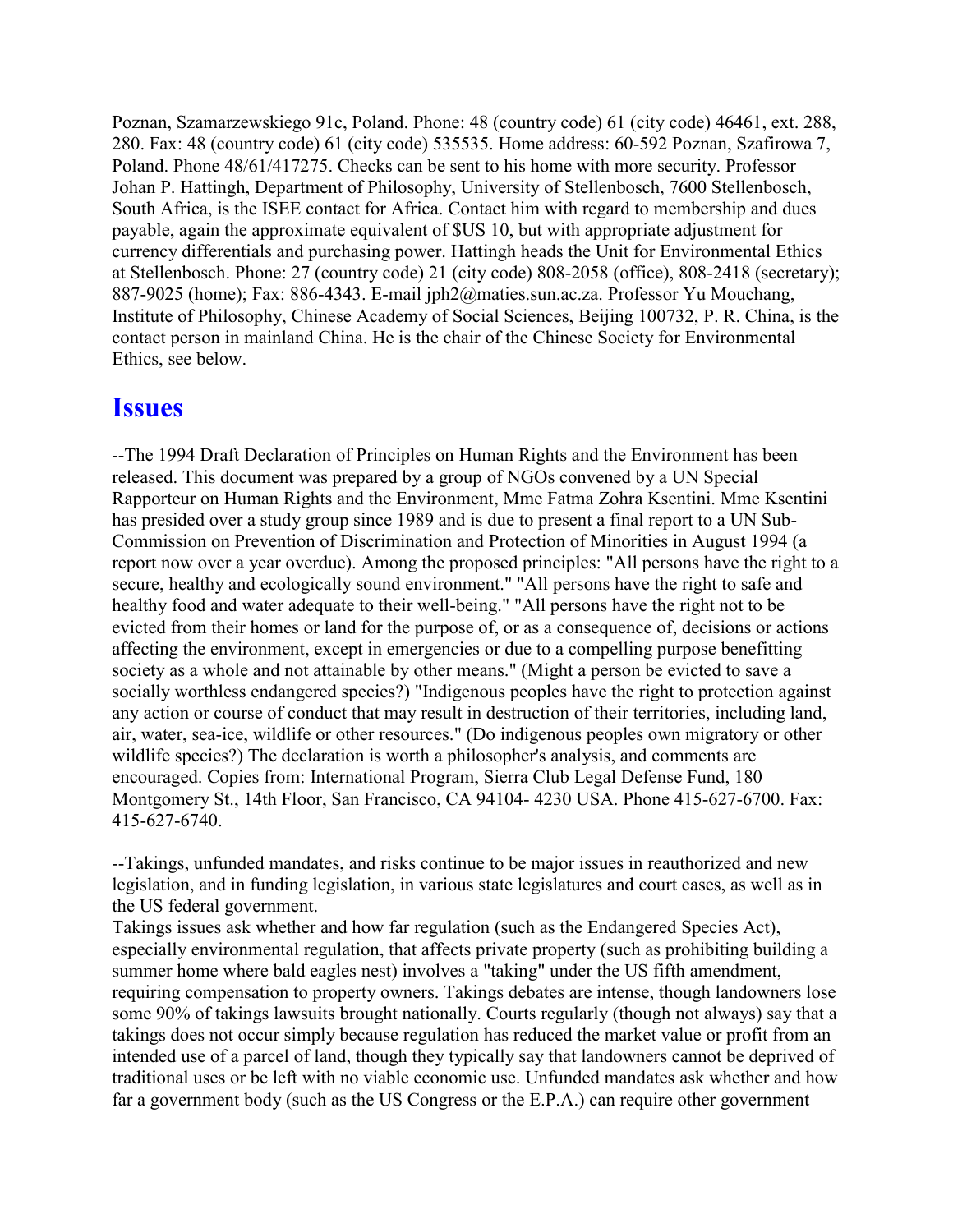bodies (such as states or counties) to do something (such as cleaning up a dump or monitoring air quality) without funding the cost of that requirement. This may apply to states that require counties to do land use planning. The U. S. Conference of Mayors and the National Association of Counties did a survey claiming their budgets were crushed under unfunded mandates, but the Senate Environment and Public Works Committee has released a report claiming numerous fatal flaws in the survey, including biased questions, non- representative sampling, and inclusion of many unmandated costs that are the ongoing obligation of state, city, and county governments. Risk issues generally claim that the environmental health risks involved may be quite low, orders of magnitude lower than risks persons take all the time voluntarily (such as driving a car to work) or involuntarily, such as getting struck by lightning, and that legislation requiring attention to low environmental risks is uneconomic and unreasonable. Some good philosophical analysis is needed here; lawyers need all the help they can get from ethicists. And there are lawyers out there who can give philosophers some help. For a sample effort on the takings issue see, Holmes Rolston, III, "Property Rights and Endangered Species," University of Colorado Law Review 61(1990):283-3-6; Gary Varner, "Environmental Law and the Eclipse of Land as Private Property," in FerrÇ and Hartel, eds., Ethics and Environmental Policy: Theory Meets Practice (see bibliographic listing above); or the takings discussions in Lynton Keith Caldwell and Kristin Shrader-Frechette, Policy for Land: Law and Ethics (Lanham, MD: Rowman and Littlefield, 1993). "There is probably no matter of land policy in the United States on which there is less consensus that on the justification and compensation for `takings'" (p. 140). For the risk issue, start with Kristin S. Shrader-Frechette, Risk and Rationality (Berkeley: University of California Press, 1991).

--Wolves are being returned to Yellowstone this fall. "In the northern Rockies, and throughout America, the green fire that Aldo Leopold saw in the eyes of a wolf will live again. ... If wolves can be restored to Yellowstone, what else may be possible for the wild?" Bruce Babbitt, Secretary, US Department of Interior (in "The Fierce Green Fire," Audubon, September-October, 1994, p. 120). The population is to be considered "experimental, non-essential," giving them less than the full protection they have now have under the Endangered Species Act. Specifically, this means that livestock owners, adjacent to the park, could shoot wolves on their land caught in the act of killing livestock (rather than having to contact wildlife agencies to trap such wolves). Lawsuits to address these and other concerns are being prepared by both sides. Bob Barbee, Yellowstone Park superintendent for ten years, moves to Alaska to oversee thirteen units of the National Park Service there. Mike Finley, previously superintendent of Assateague (in Virginia), the Everglades, and, most recently, Yosemite, becomes the new Yellowstone superintendent in October.

--Monster homes? US Western resort towns are battling enormous homes, often second homes, with 15,000 and more square feet of floor space. Prince Bandar of Saudi Arabia built a home of 55,000 square feet, about the size of the US White House, near Aspen, Colorado. Teton County, Wyoming, in the Jackson Hole area, now limits single family homes to 8,000 square feet. Many communities are considering, a number have passed ordinances regulating monster homes, limiting floor space or imposing heavy taxes. Such homes are perceived as breaking up middle class community structures and imposing undue demands on resources. Story in High Country News, Sept. 5, 1994.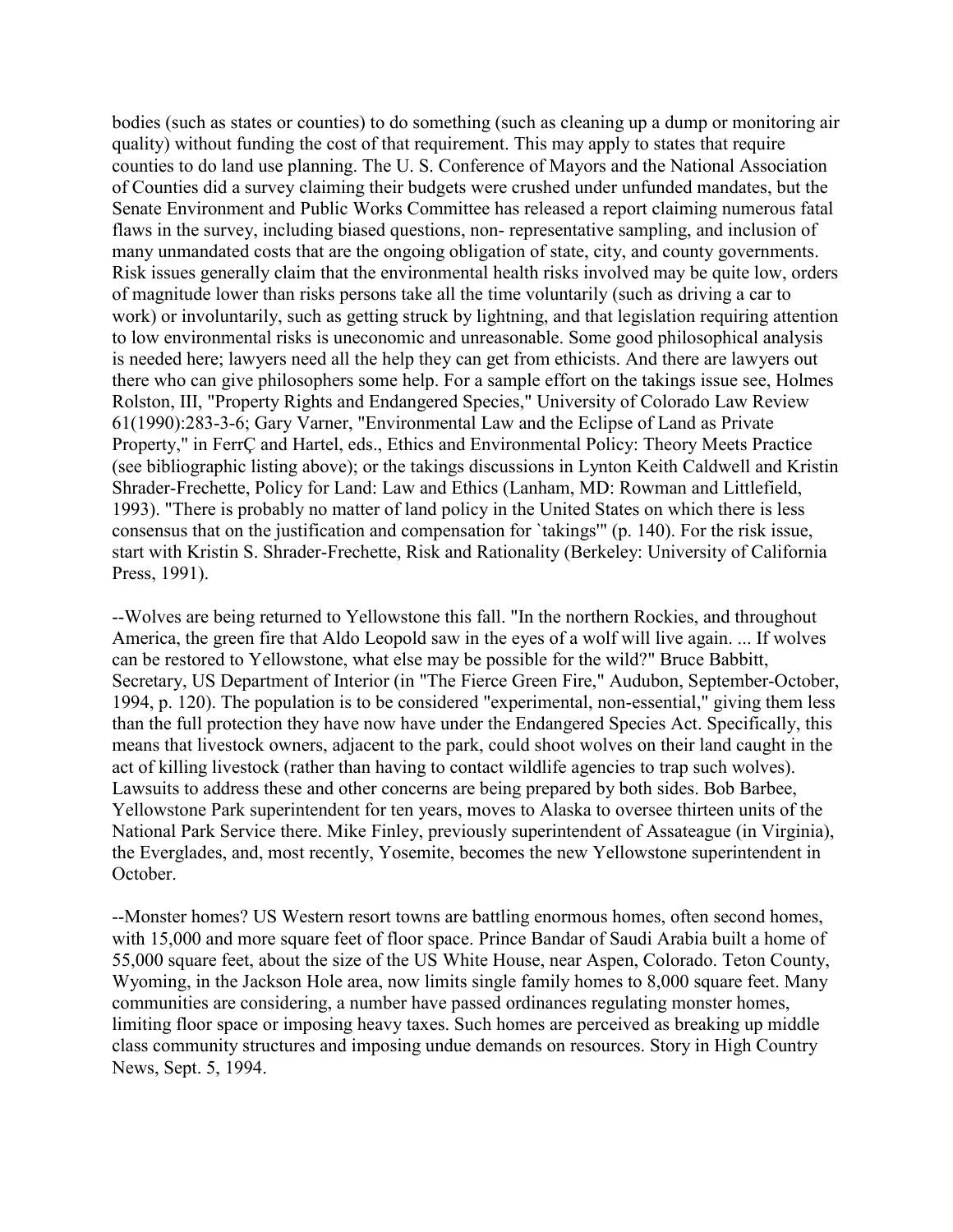--Underground business: In Carlsbad Caverns National Park in New Mexico, a lunchroom cafe was built 750 feet underground 67 years ago. Park officials are planning to remove the cafe as an inappropriate relic, also finding that food particles have attracted a menagerie of exotic organisms that displace cave-dwelling organisms. But New Mexico Representative Joe Skeen (R) and Senator Pete Domenici (R) have so far successfully opposed this, defending the business. A cadre of local businesses say the cafe offers an important nutritional service to visitors who may be walking a mile underground--but who are, at the cafe, only 60 seconds elevator ride to other food services at the surface. Story in High Country News, Sept. 5, 1994.

-The Olympic Coast National Marine Sanctuary has been established, off the coast of Olympic National Park in Washington state. Efforts to establish the sanctuary have been ongoing for at least twelve years, and it has been six years since Congress authorized the sanctuary but left details to the National Atmospheric and Oceanic Administration (NOAA). Issues have been commercial shipping, especially tanker traffic, in the area, oil lease sales, and military bombing of Sea Lion Rock. The refuge is 3,300 square miles, twice the size of Yosemite National park, and protects one of the largest concentrations of breeding sea birds in the country. This is the United States' fourteenth national marine sanctuary.

--Fighting forest fires is getting more expensive because of a dramatic increase in the number of houses in forested areas. Fighting a forest fire in an area with houses takes twice the number of fire fighters. Urban refugees are building houses in areas where frequent fires occur and many aren't building with fire in mind. Attempts to control building in fire- prone areas are opposed by property-rights advocates who chafe at restrictions about where and how to build on private property. Jack Ward Thomas, Chief of the US Forest Services, says "We are losing a hell of a lot of natural resources because we're spending so much effort saving people's property." Twentyfive people have died so far this year fighting forest fires. (New York Times, 16 September 1994, A1)

--New projections for the Earth suggest it may escape being swallowed up by the Sun when it turns into a huge, ultra hot, red giant. Nevertheless astrophysicists are still predicting that the Sun will scorch and melt our planet wiping it clean of life in about 1.1 billion years. This means that life has already used up 3/4 of its allotted span since life originated 3.5 billion years ago. What will remain is a blob of matter and eventually a frozen cinder. Any implications here for biocentrism or a land ethic? (See New York Times, 20 September 1994, B5.)

--A jury ordered Exxon Corporation to pay \$5 billion in punitive damages for what they judged to be reckless behavior that resulted in the Exxon Valdez oil spill off the coast of Alaska in 1989. This is approximately one year's profit for Exxon. After the verdict was announced, Exxon's stock rose 1 1/2 points (investors apparently expected a bigger award and figured Exxon could handle it). Earlier the jury had awarded \$287 million to compensate fisherman for economic losses. The hope is that the verdict will give the oil industry an incentive to replace old tankers with double- hulled models. Exxon is expected to appeal. (Charleston Post and Courier, 17 September 1994)

Report on the UN Conference on Population By Ned Hettinger, Department of Philosophy, College of Charleston, Charleston, SC 29424 USA: 803-953-5786 (office) 803-953-5687 (FAX)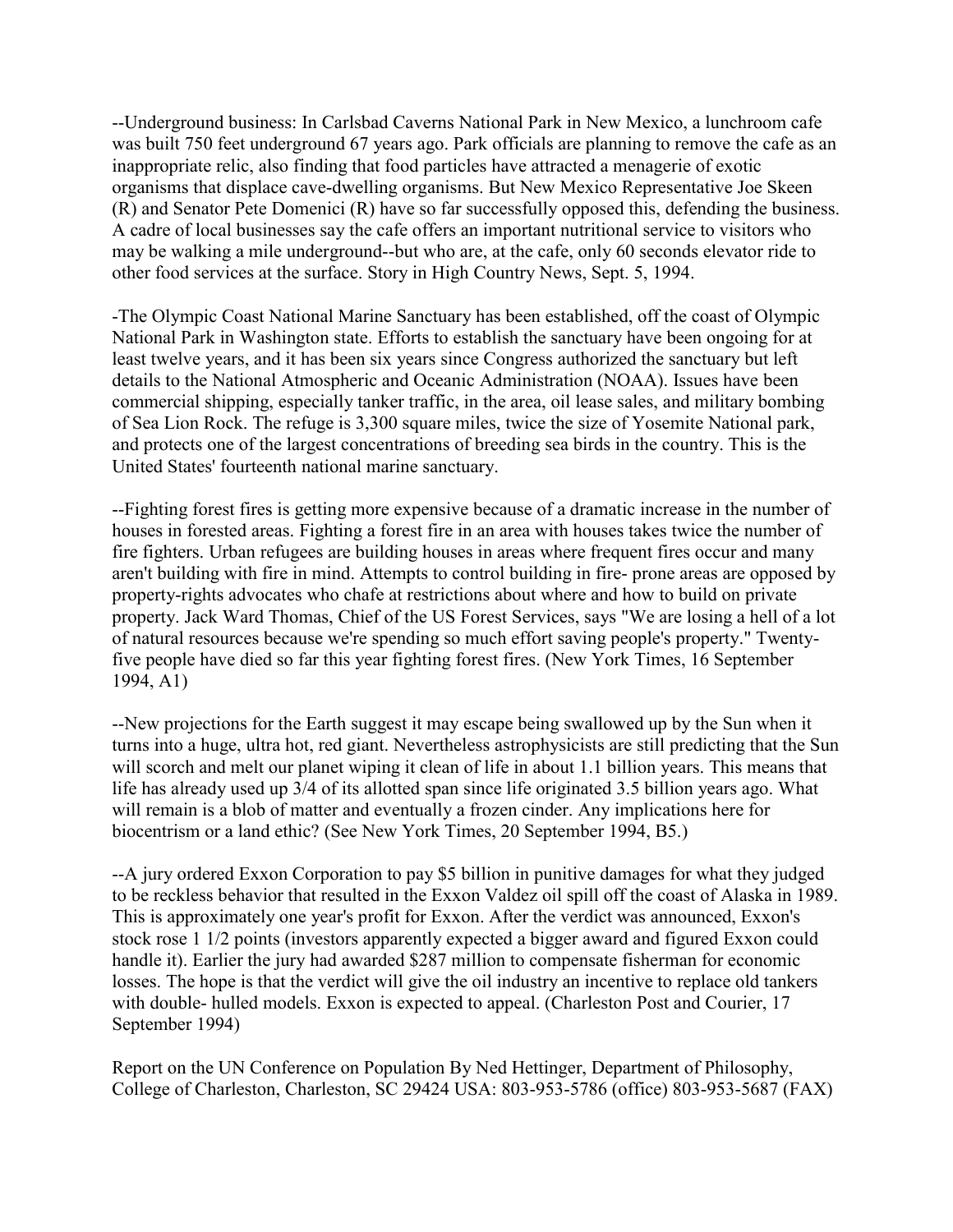803- 883-9201 (home) <HettingerN@CofC.edu> (email). The United Nations Conference on Population and Development met in Cairo in early September. News reports about the conference focussed on the Vatican's (and some conservative Muslim countries') objections to specific wording in the conference document. A few countries (e.g., Iraq, Saudi Arabia, the Sudan, and Lebanon) boycotted the meeting because, as one leader said, the Conference agenda encouraged "Western immorality" and was "incompatible with the Muslim religion" (New York Times, 30 August 1994, A3). Although at the end of the conference the Vatican did "associate itself with the consensus" in the document (something it did not do at the two previous world population conferences in 1974 and 1984), it did so incompletely and with reservations. It opposed language suggesting that in countries where abortion is legal it should be safe, wording that encouraged the use of contraceptives, and language acknowledging that sex occurred outside traditional marriages. See New York Times, 14 September 1994, A2. Publicity associated with the conference included a Vatican spokesperson criticizing Vice President Gore; Catholic groups criticizing the Clinton administration for being "bigoted" toward Catholics because the US State Department's Population Coordinator allegedly suggested that the Vatican opposed the conferences' call for a new role for women; and other Catholic groups criticizing the Vatican for being anti-women and anti- contraceptives. (See advertisements in New York Times, 29 August 1994, 2 September 1994, 6 September 1994.) This was also an opportunity for conservative editorialists, such as Cal Thomas (Charleston Post and Courier, 5 September 1994) and Malcolm Forbes Jr. (Forbes, September 12, 1994) to deny that population growth is a real problem. Perhaps the most significant aspect of the conference was that the role and welfare of women was placed at center stage of the population issue. Rather than focus on family planning or economic development, the new consensus holds that the key to controlling population is to encourage women's education, health, economic status, and equality in general. Population growth in the poorest countries will not be effectively slowed unless we realize it is part of a larger problem: Poor health care, lack of choice in family planning, and the general powerlessness suffered by millions of women in the developing world. The conference document puts forward the right of women to make their own decisions concerning the number of children they will have and when. The belief is that women who are educated, healthy, and not economically and socially disadvantaged will choose to have fewer children. (New York Times, 2 September 1994.) There were numerous reports both before and during the conference suggesting that population growth in a number of countries had dramatically slowed. One example is Brazil, where the fertility rate has dropped from an average of 5.8 children born per woman of childbearing age in 1970, to 2.3 today. Although 75% of the 154 million Brazilians are Catholic, one survey indicated that 88% of Brazilians say "they don't follow the Catholic Church's teaching on birth control and abortion." Although abortion is not legal in Brazil, roughly the same number of abortions are performed annually in Brazil and in the US. In Brazil, however, 400,000 women (as opposed to 10,000 in the US) are hospitalized annually from medical complications resulting from abortion. See New York Times, 9 September 1994, A1. The goal the conference set for controlling population was to limit growth from 5.7 billion today to 7.27 billion in 2015. Without taking the measures the conferences suggests, population will grow to 8 billion in 2015 and 12.5 billion in 2050. The conference foresees a rise in spending on population stabilization from \$5 billion today (4/5 of this is paid for by developing countries) to about \$17 billion by the turn of the century. The conference document is not binding and relies on voluntary compliance. There is dissension about the appropriate relative contributions of the North and the South to funding the envisioned programs (an issued to be discussed at a UN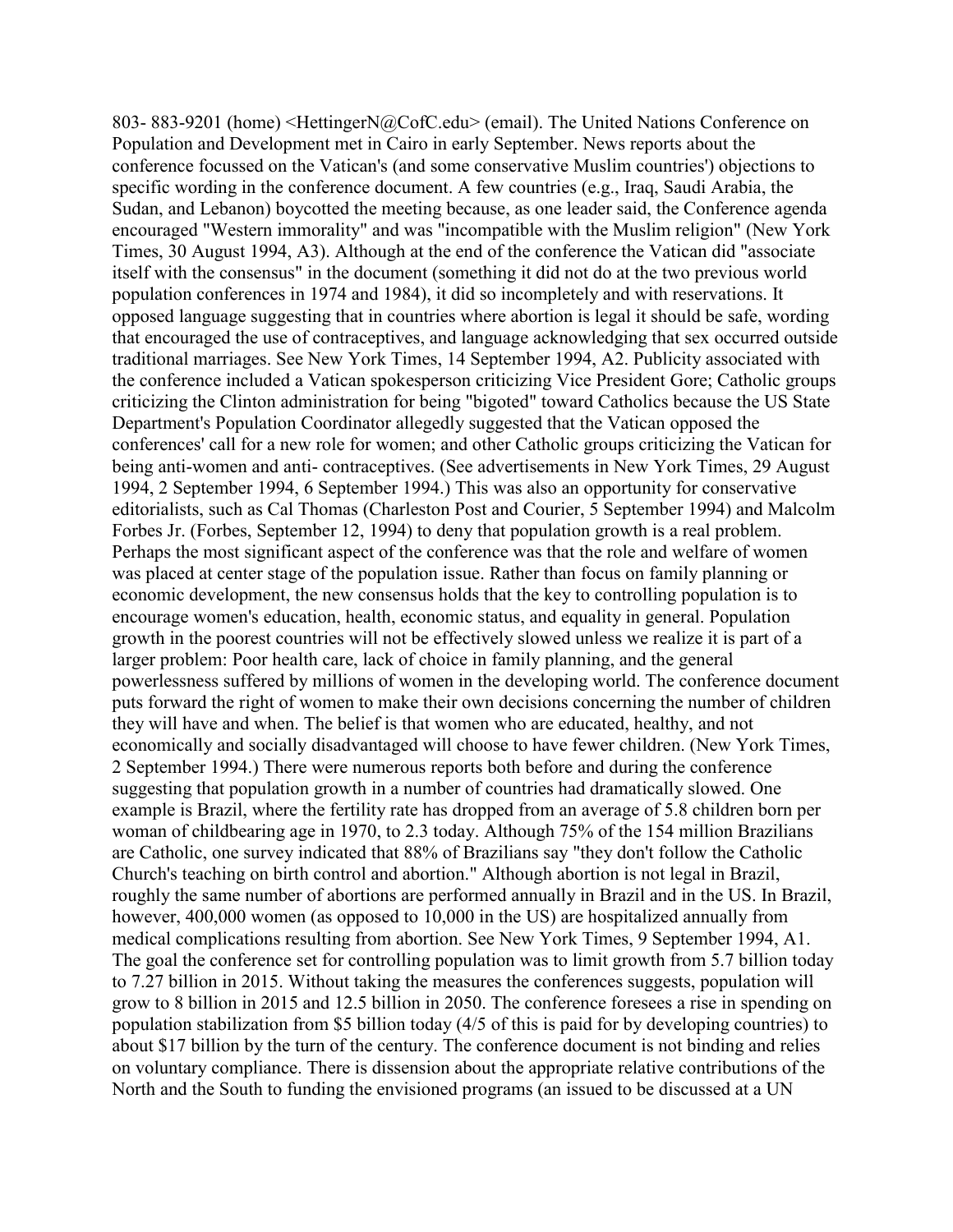gathering in Copenhagen next year). The US Congress recently approved spending \$1/2 billion for population programs, double the 1992 rate, but far short of the \$2 billion that one population control advocate suggests we need to spend by 2000. See New York Times, 6 September 1994, A6.

### **ISEE Newsletter on Internet (Gopher)**

The ISEE Newsletters are now available, all issues except the current one, 24 hours a day, from anywhere in the world, if you have a network terminal and access to the educational network. To receive the Newsletter of the International Society for Environmental Ethics via e-mail/internet: At your internet system prompt, send the telnet message: <gopher msuacad.morehead-st.edu> You will get a welcome screen at Morehead State University, Morehead, Kentucky, and a menu with several choices. Take: 6. Electronic Journals [Press? for Help, q to Quit, u to go up a menu] You will get a menu: Electronic Journals 1. International Society for Environmental Ethics Newsletter/ 2. Library Bits and PCs/ Take 1. The next menu offers you the various newsletters: ns1-1-90 is Newsletter volume 1, issue no. 1 (spring, mailed mid-April), year 1990.

#### **Issue no. 2 is summer (mailed mid-July); Issue no. 3 is fall (mailed mid- October); Issue no. 4 is winter (mailed at the end of the year).**

**1. ns1-1-90 2. ns1-2-90. 3. ns1-3-90. 4. ns1-4-90. 5. ns2-1-91. 6. ns2-2-91. 7. ns2-3-91. 8. ns2-4-91. 9. ns3-1-92. 10. ns3-2-92. 11. ns3-3-92. 12. ns3-4-92. 13. ns4-1-93. 14. ns4-2-93. 15. ns4-3-93. 16. ns4-4-93. 17. ns5-1-94. 18. ns5-2-94. [Press ? for Help, q to Quit, u to go up a menu]**

Use the arrow to highlight the issue you want, enter this, and the file will be retrieved (which will take a minute with a small indicator circle at the bottom of the screen showing the retrieval in progress). Read the newsletter file as you wish, though a single issue will fill some fifty or sixty screens and this will take some time. A better procedure is, at any point after the file has been retrieved and is on screen, to e-mail it to yourself. When you take q to Quit, you will be given a menu opportunity to mail the entire file (this issue of the newsletter) to your e-mail address. It should be sent there in a few seconds. Leave gopher, return to your host network terminal and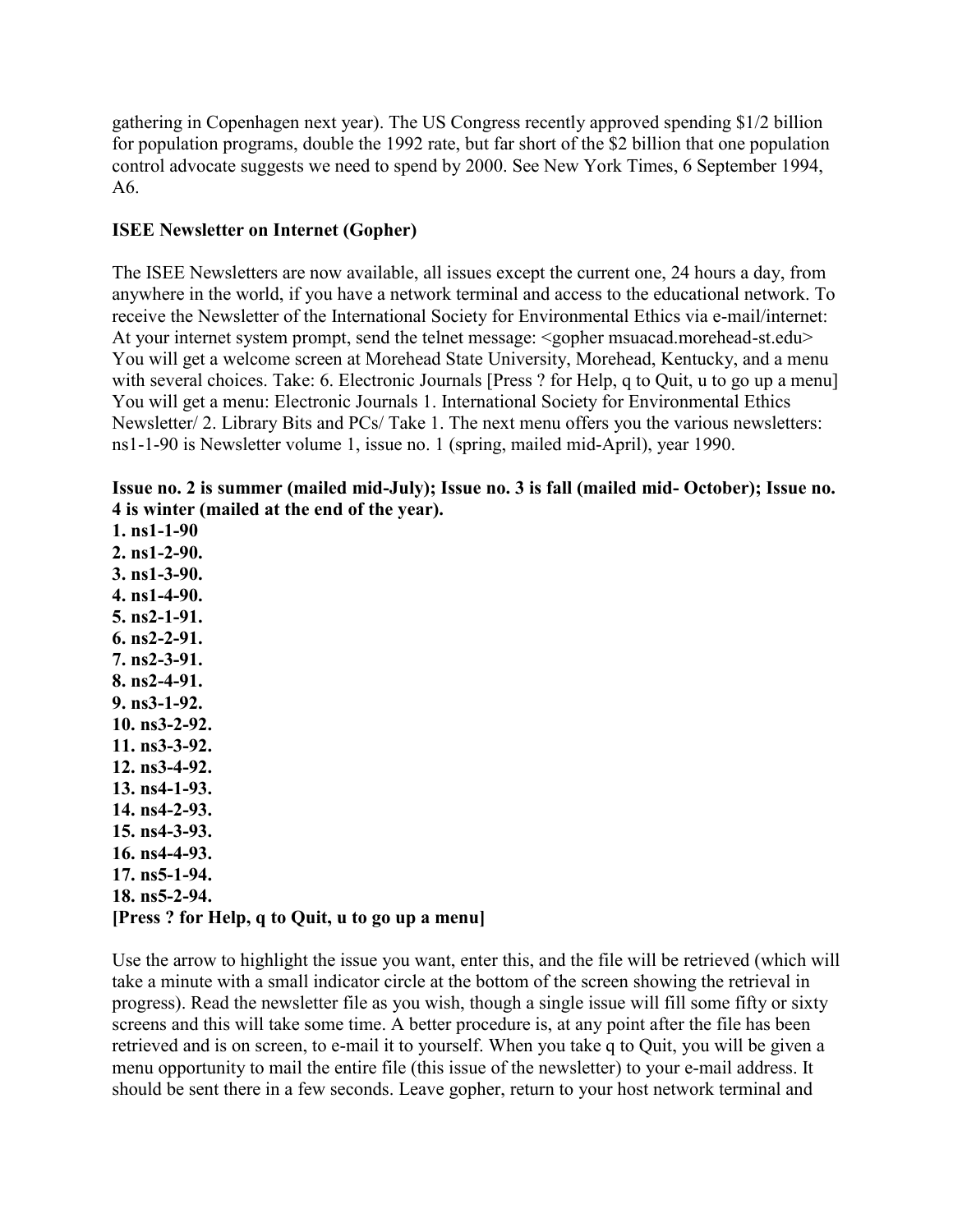read your e- mail. The file will be there, as a DOS file. Download this e-mail to a disk on your home or office computer. You can retrieve it into WordPerfect or whatever wordprocessing software you wish. At this point you can search the file as any other wordprocessing text, or process it any way you wish.

### **Master Environmental Ethics Bibliography**

The "Master Bibliography in Environmental Ethics" is now available. Below is the README file contained with it, which will serve as an introduction to the bibliography.

### **README**

This bibliography is an ongoing project of the International Society for Environmental Ethics. It contains all the bibliographic entries from the Newsletter of the society, volumes 1(1990) - 4(1993), all the articles and abstracts from the journal Environmental Ethics, volumes 1(1979) - 15(1993), all the articles and abstracts from the journal Environmental Values, volumes 1(1992) -2(1993), and the two Eric Katz bibliographies, see below.

The bibliography software is WordPerfect 5.1, which has been translated and is also available in Macintosh format. The WordPerfect text can be easily exported from WordPerfect 5.1 into a DOS text, or translated into any of various other software programs. Since the files are large, Macintosh users will have to retrieve them using a wordprocessing format. Underlined titles and diacritical marks may be lost in these translations.

This bibliography is in two halves. The first half is A-L; the second half is M-Z. Both these are sizeable files, upward of 700,000 bytes. When you load them, your software program can take 1- 2 minutes to load a file, and 2 minutes or so to move the cursor through a file, or to search for a word, depending on the speed of your processor.

One way to use it is simply to print out each half, take it to Kinko's, have it spiral bound, label the covers, and you instantly have as full a reference base as otherwise exists in print.

If you are in an academic department, put a copy in the departmental office for undergraduate and graduate students to consult. You may wish also to tape a small manilla envelope in each volume with a copy of the disk, A-L or M-Z, which students can use with their software to search. Also, put a copy in your school library.

Another way to use it is to search through it and copy out the various entries in which you are interested, stringing these together into a text of your own on the second screen in your software.

These entries come from various places. Those from the Newsletter of the International Society for Environmental Ethics have in parentheses at the end of the entry the volume and issue number from which they came. For example (v4,#2) comes from volume 4 (1993), issue no. 2 (spring). This information can be useful when a sometimes now dated comment is made in the entry.

Entries from Eric Katz's two bibliographies are here. These are: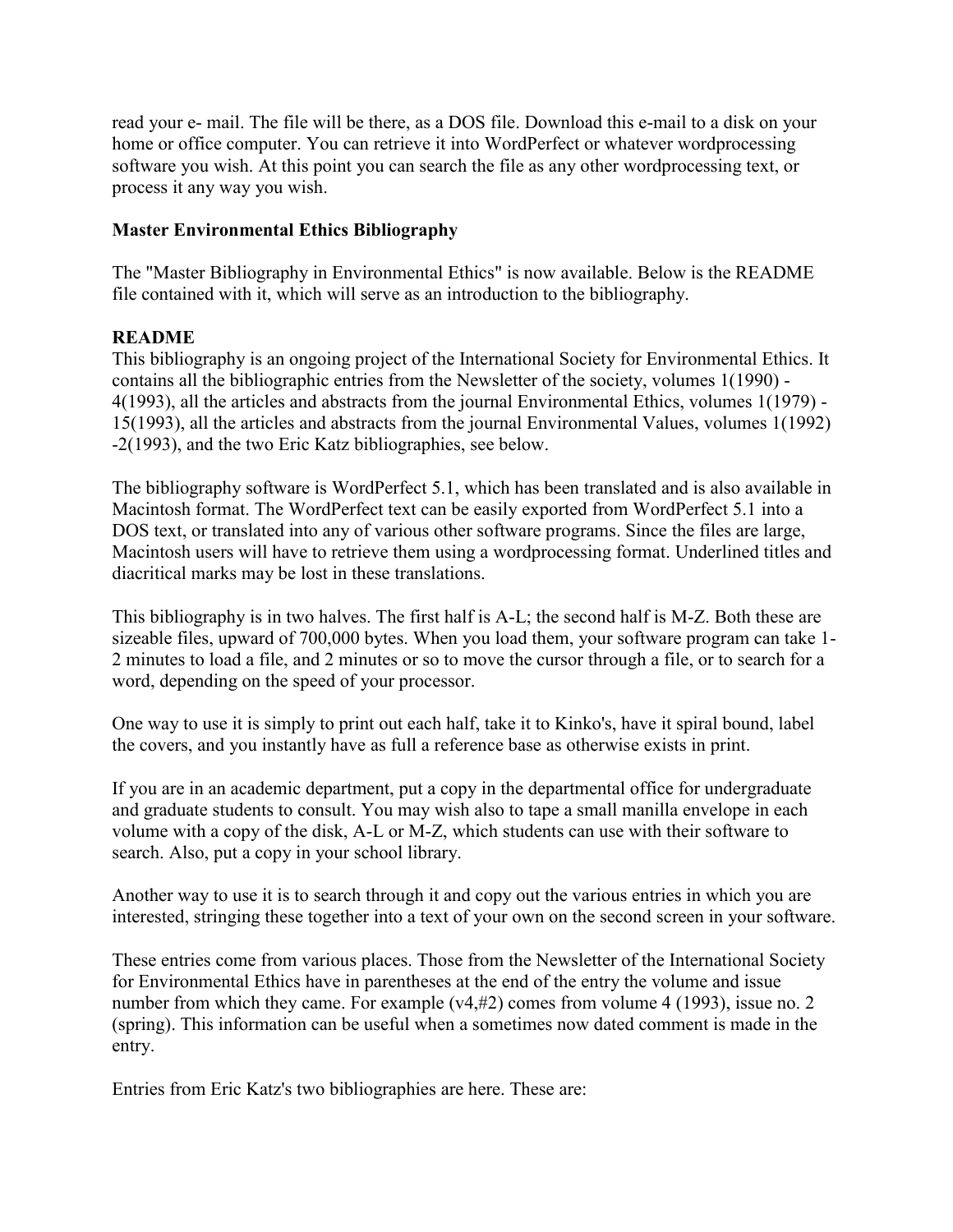Katz, Eric, Environmental Ethics: A Select Annotated Bibliography, 1983- 1987. Research in Philosophy and Technology 9(1989):251-285.

Katz, Eric, Environmental Ethics: A Select Annotated Bibliography, II 1987- 1990. Research in Philosophy and Technology 12(1992):287-324.

Entries from the two Katz bibliographies have a (Katz-Bib) at the end. We thank Eric Katz for making these two important bibliographies available in this database.

All of the articles and abstracts from the journal Environmental Ethics, volumes 1-15 (1979- 1993) are included. These abstracts or listings have an (EE) at the end, and are ordinarily written by the authors themselves.

Book reviews from Environmental Ethics are listed twice, once under the name of the author of the book, again under the name of the book reviewer.

Simply going to an author's name will locate the principal entries. However, you also may want to search for an author's name, and this will locate places where the author is not listed as the first author, or has an article listed in an anthology, entered elsewhere in another bibliographic reference under the editor(s) names. If your software searches only for a string of letters, you may need to search for "John Doe", for John Q. Doe, and for "Doe, John" to find these entries. Such a search will also locate places in abstracts or titles where an author is mentioned or criticized by other authors.

There are no identified keywords as such in the bibliography (except in entries from Environmental Values). However, you can search for words or phrases with any wordprocessing with a search feature. This will find such words in the title, abstract, or commentary. Certain words are obvious candidates for a search: "hunting," "biodiversity," "animal rights," "endangered species," "wilderness," "Amazon," "pollution," "ecofeminism," "deep ecology." Other topics do not so readily come to focus in single words or phrases.

Names beginning with de, von, van, and so forth are difficult to handle with computer alphabetizing. They are here rewritten with spaces removed or with hyphens (van Dyke becomes vanDyke) (The author's preferred spelling may be in parentheses later), to avoid having the computer fragment the name.

The Newsletter of the International Society for Environmental Ethics contains from time to time bibliographies for particular nations. Examples: Norway, Finland, Israel, China. These entries have been tagged at the end of each entry: (Norway), (Finland), (Israel), (China), and so each of these entries can be searched out by searching, for example, for (Norway), and so forth.

Author identifications are those given at the time the book or article was written, and, needless to say, these may change. Look at later entries by the same author to see if institutional affiliations and addresses have changed. Author identifications are repeated with each entry, anticipating that users of this bibliography will be blocking out particular separate entries for transfer to their specialized needs and will want this identification.

There are two hard returns at the end of each entry, which amounts to a skipped line, which the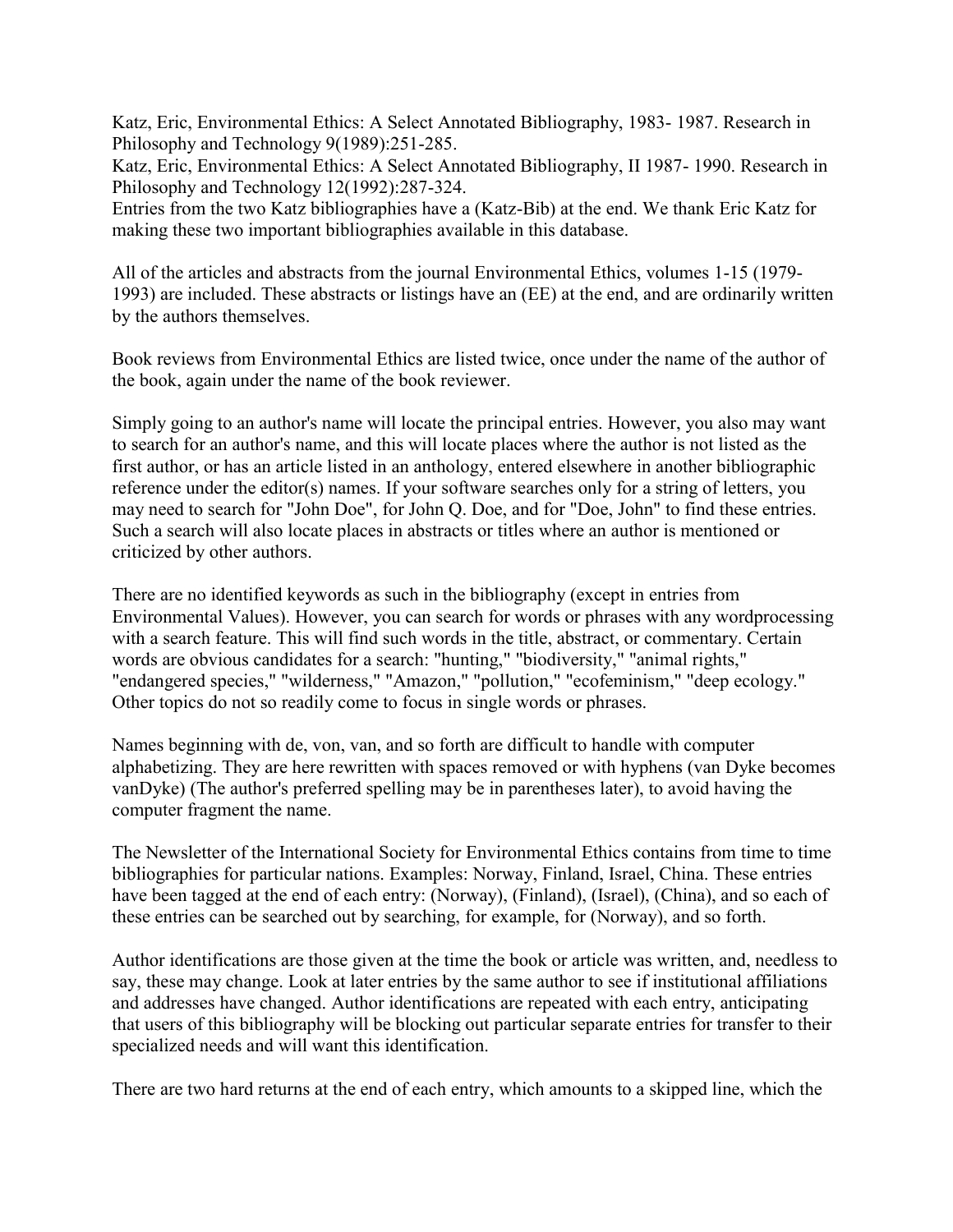alphabetizing program interprets as a paragraph unit to be alphabetized. Knowing this can be useful in adapting this bibliography to other bibliographic software programs, or in formulating searches.

There are also some glitches and mistakes. Be patient, call these to our attention and we will gradually get them out.

On some occasions, an entry does not begin with an author's name, but with the name of a title, a group, a journal, or other atypical format. These are alphabetized in with the authors. Any initial "The" is moved to the end of the group, title, or other name.

Other bibliographies: See longer entries in the bibliography itself.

Davis, Donald Edward, Ecophilosophy: A Field Guide to the Literature. San Pedro, CA: R.& E Miles, 1989. Some 300 books, also periodicals.

Anglemyer, Mary, and Eleanor R. Seagraves, The Natural Environment: An Annotated Bibliography on Attitudes and Values. Washington, DC: Smithsonian Institution Press, 1984.

Anglemyer, Mary, Eleanor R. Seagraves, and Catherine C. LeMaistre, A Search for Environmental Ethics: An Initial Bibliography. Washington, DC: Smithsonian Institution Press, 1980.

Sheldon, Joseph K., Rediscovery of Creation: A Bibliographical Study of the Church's Response to the Environmental Crisis. Metuchen, NJ: Scarecrow Press, and The American Theological Library Association, 1992.

Environmental Philosophy: A Bibliography. The Centre for Philosophy and Public Affairs, University of St. Andrews, Scotland, 1990. 75 pages. Key books and articles, a thematic listing of recent work in environmental ethics, philosophy, and policy. Copies: ú3.00 in the U.K and the equivalent of ú4.00 elsewhere. Orders to Dr. John Haldane, Centre for Philosophy and Public Affairs, University of St. Andrews, St. Andrews, Fife KY16 9AL, Scotland, UK.

Durrenberger, Robert W., Environment and Man: A Bibliography. Palo Alto, CA: National Press Books, 1970. 118 pages. Paper. 2,225 entries. An older bibliography now mostly of historical interest. Durrenberger is at San Fernando Valley State College.

There are, of course, many important references not yet here. Some bibliographies that we sought would not be released for this use; others wanted fees that are prohibitive. This is not a commercial enterprise; it is a labor of concern and love. Additions are welcome and will be incorporated into the data base. Those that arrive on disk in WordPerfect 5.1 formatted as here will be given immediate attention; others will take longer. Keyboarding is time-consuming. Those that arrive on E-mail are essentially a DOS text and can be brought into WordPerfect rather easily.

Some of the main sources not yet systematically incorporated into this bibliography are: The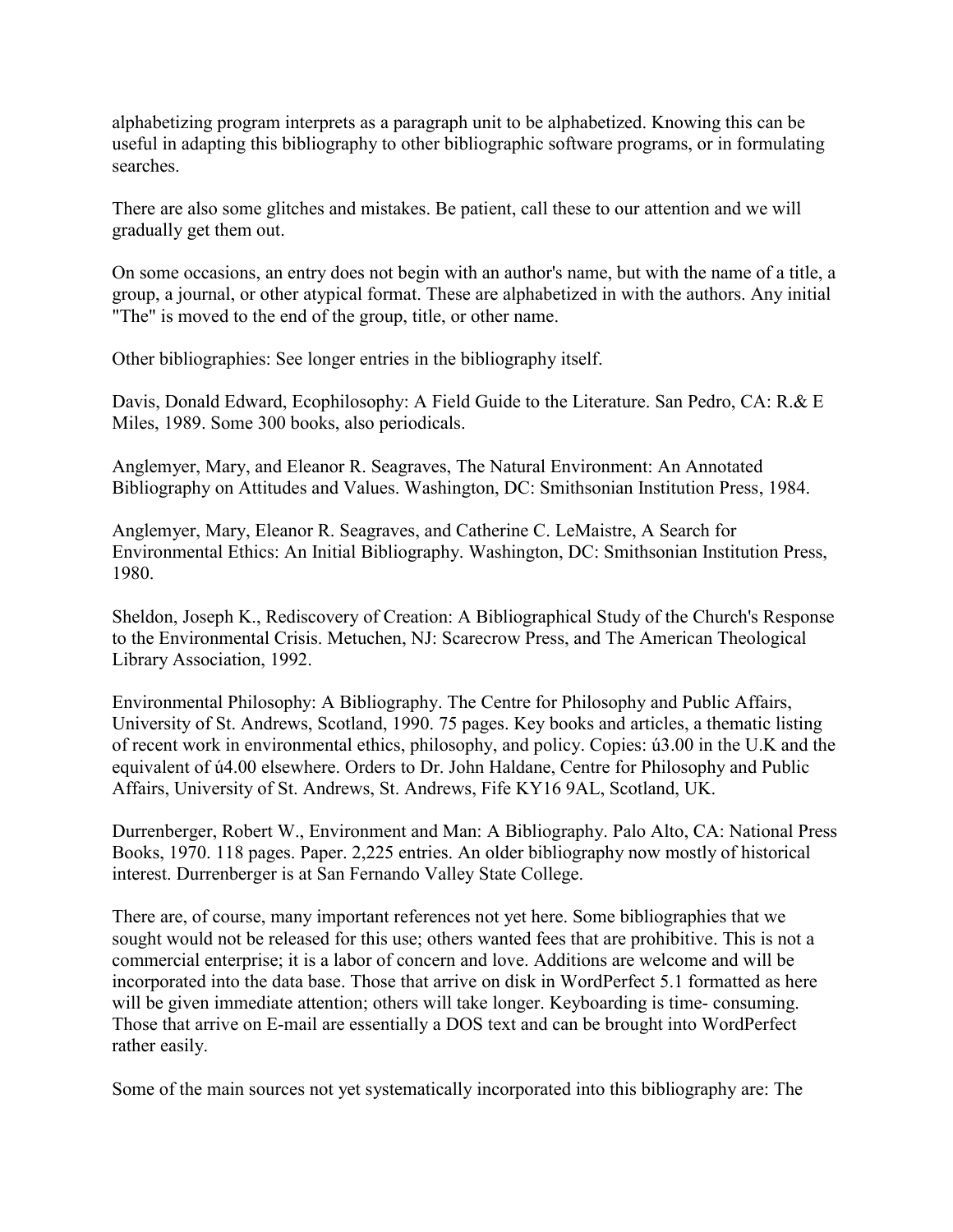Trumpeter Between the Species Conservation Biology Journal of Agricultural and Environmental Ethics

Copies of these disks are available from any of the ISEE contact persons throughout the world and at selected other locations. These include:

Professor Robert Elliot Department of Philosophy University of New England Armidale, N.S.W., AUSTRALIA 2351 Phone: 61 (country code) (0)67 732657 (direct line) (0)67 732896 (Dept. office) Fax 61 (country code) 67 (city code) 733317

Professor Wouter Achterberg Faculty of Philosophy University of Amsterdam Nieuwe Doelenstraat 15 1012 CP Amsterdam, NETHERLANDS Phone: 31 (country code) 20 (city code) 525-4500 Fax 31 20 525-4503.

Professor Jan Wawrzyniak Institut Filozofii Adam Mickiewicz University 60-569 Poznan Szamarzewskiego 91c, POLAND Phone: 48 (country code) 61 (city code) 46461, ext. 288, 280 Fax: 48 (country code) 61 (city code) 535535

Dr. Johan P. Hattingh Department of Philosophy University of Stellenbosch 7600 Stellenbosch, SOUTH AFRICA Phone: 27 (country code) 21 (city code) 808-2058 (Office) 808-2418 (Secretary) 887-9025 (Home) Fax: 886-4343 (24 hours) E-mail jph2@maties.sun.ac.za

Professor Alan Holland Department of Philosophy Lancaster University Lancaster LA1 4YG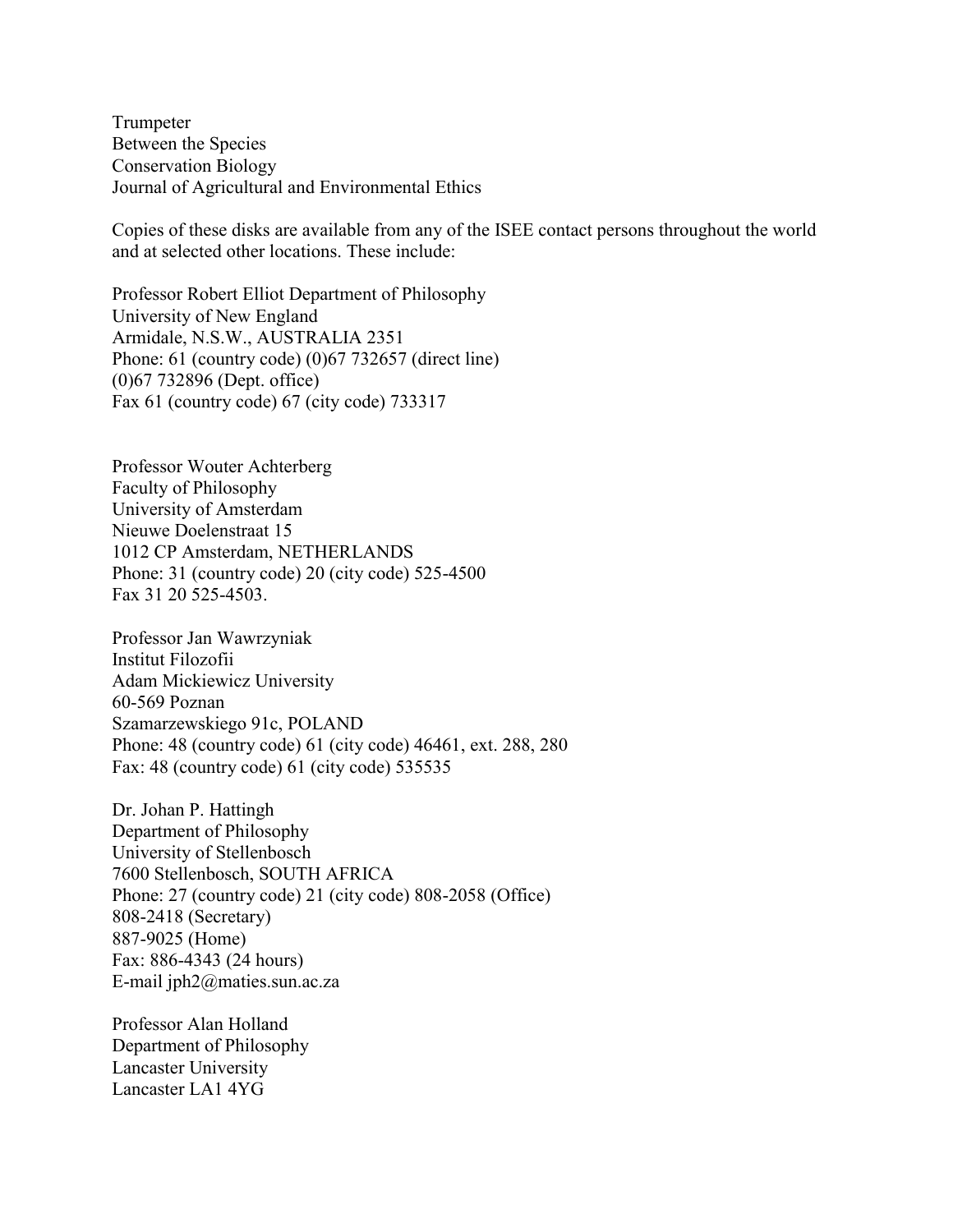Lancaster, U.K. Fax: 44 (country code) (0)524 (city code) 846102

The compiler of the bibliography, from whom also disks may be obtained is: Holmes Rolston, III Department of Philosophy Colorado State University Fort Collins, CO 80523, USA. Phone: 1 (country code) 303 (area code) 491-6315 - office Fax: 1 303 491-4900 (24 hours) E-mail: rolston@lamar.colostate.edu

To obtain a disk in the US or Canada, send \$ 5 to Rolston at the above address, stating whether you wish the WordPerfect or the Macintosh disk.

### **End of Readme file**

EcoNet is a non-profit online service that offers access to a large amount of environmental information and provides a direct link to many internet services. An account costs \$ 15 to set up, with a \$10 monthly charge, and between \$3-\$7 per hour for online time. There is access to the Environmental Protection Agency's library catalog and Global Action and Information Network's congressional legislation tracking service. There are various e-mail conferences, alerts, and other information. Contact Institute for Global Communications, 18 De Boom St., San Francisco, CA 94107. Phone 415-442-0220. Fax: 415-546-1794. Michael Stein is EcoNet's program officer. See also Don Rittner, Ecolinking: Everyone's Guide to Online Environmental Information. Peachpit Press, 1992. \$ 18.95. EcoNet, electronic newsgroups, listservs on the environment, accessing electronic libraries.

Chinese Society for Environmental Ethics

The Chinese Society for Environmental Ethics was established at the first Chinese conference on environmental ethics, held in Beijing, 25-27 August 1994. The society will form the Chinese section of the International Society for Environmental Ethics. Yu Mouchang, professor of ecophilosophy at the Institute of Philosophy, Chinese Academy of Social Sciences, was elected board chair. Address: Institute of Philosophy, Chinese Academy of Social Sciences, Beijing 100732, P. R. China. Ye Ping, Social Science Department, Northeast Forestry University, Harbin, was elected vice-- secretary general. Delegates at the meeting discussed the relations between humans and nature, anthropocentrism and nonanthropocentrism, the concept of natural value, the nature of ecology, of biological interests, and so on. They launched three lines of activity: (1) to form alliances with other forces pressing the environmental movement in China, (2) to establish an Environmental Ethics Studies Foundation, and (3) to develop the theory and practice of environmental ethics in ways appropriate to China. The group expressed special thanks to Holmes Rolston, III, for his support of environmental ethics in China. (Thanks to Ye Ping for this story.)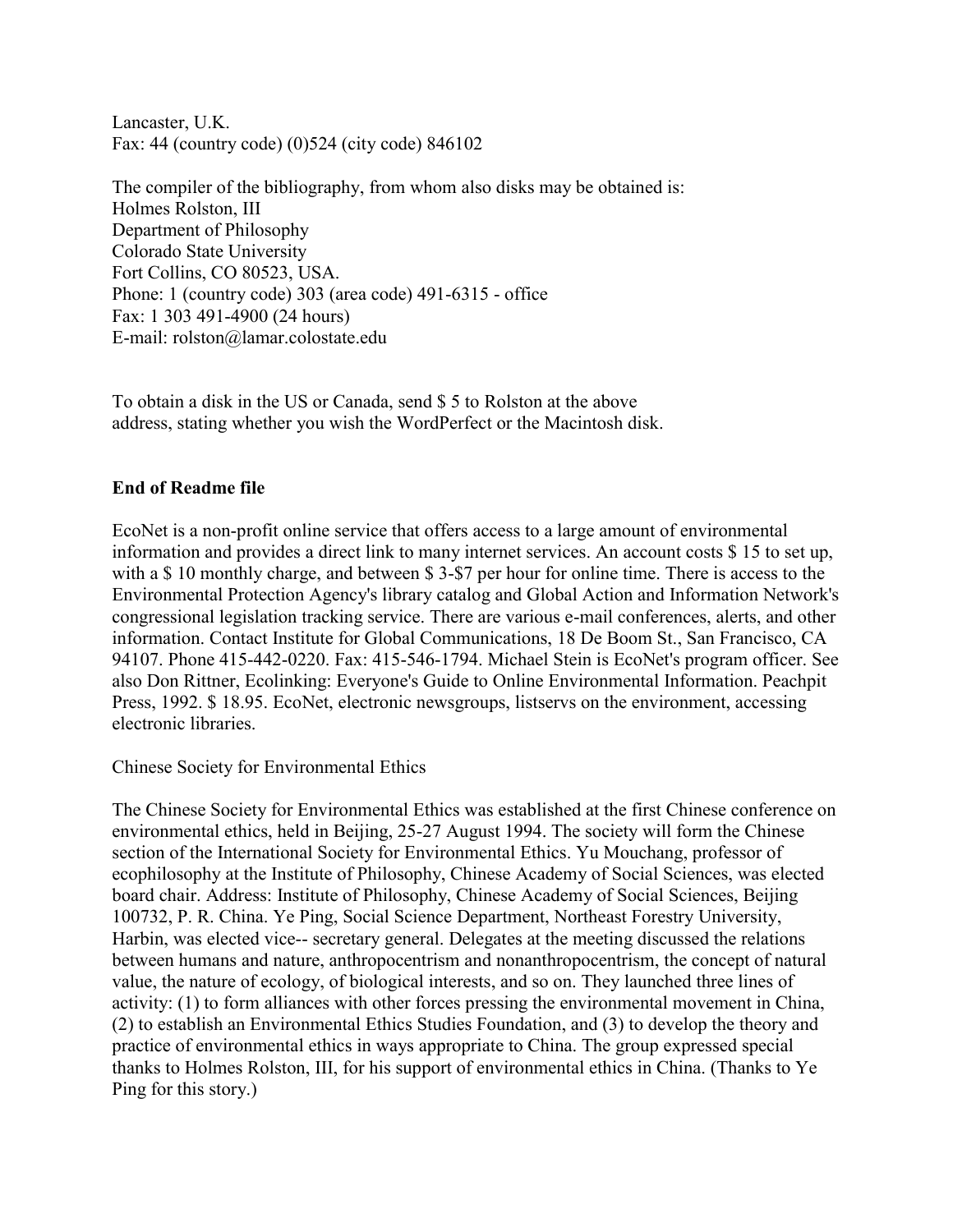Environmental Ethics and Animal Welfare in Poland and Russia

In Poland, Professor B. Andrzejewski and Professor Jan Wawrzyniak are making efforts to organize an international conference on environmental philosophy in Poznan. The European Community, promoting an educational program TEMPUS for Eastern Europe, is expected to be the main sponsor. The conference will involve exploring the various levels of schooling where environmental education can be carried on. Professor Zdzislawa Piatek of the Polish Academy of Sciences conducts regular one-semester seminars on environmental ethics in Cracow, chiefly promoting Paul Taylor's biocentrism. Professor Lubomira Domka of the Adam Mickiewicz University of Poznan, in the Faculty of Educational Studies, concentrates on methodological, psychological, and pedagogical problems in environmental education, researching how to present to students and children both the social and biological aspects of environmental problems. She works principally with primary and secondary school teachers. She is concerned with the ways that teachers convey their own negative aesthetic prejudices (as dislike of spiders, for instance) to their pupils. Dr. Leszek Pyra has introduced environmental ethics classes at the Cracow University of Agricultural Sciences. Another person is Eugeniusz Kosmicki, Poznan University of Agricultural Sciences, who largely uses German sources in environmental ethics. Dr. Marek M. Bonenberg of Jagiellonian University, Cracow, and Jan Wawrzyniak, Adam Mickiewicz University of Poznan, both also teaching environmental ethics in Poland. The Animals and Us Foundation, together with Foundation Animals from Warsaw, has been conducting a campaign concerned with the uses of laboratory animals. They seek the elimination of animal experiments for educational purposes in Poland, distributing video alternatives. They have set up a database of alternative materials and methods. Samuel Dombrowski of the Munich Academy of Animal Protection has provided for Polish use a complete updated list (the so-called Yellow Book) of alternative methods to animal experimentation. The database and books are available in the Central Agricultural Library in Warsaw. Professor Kazimierz Ziemnicki, the Dean of Faculty of Biology and Earth Sciences at Adam Mickiewicz University made, under anaesthesia, two videotapes of frog and rabbit vivisection two years ago and very few animals have been killed since that time. A new Polish Animal Welfare Act has been drafted by Polish NGOs and submitted to relevant commissions in the Polish Parliament. Thousands of protest signatures against intensive goose/duck farming for foie gras produced in Poland and sold in Western Europe have been received by the Animals and Us Foundation from Western Europe, and forwarded to the Polish Parliament. Poland is a major exporter of goose/duck fattened livers. Other concerns involve protection of the capercaillie (a large forest grouse), the wolf, the wildcat, and the lynx. The Kampinos National Park, near Warsaw, is a leader in lynx reintroduction. There has been some wolf recovery. In the Poznan region the wolf is protected throughout the year. Poaching is a serious problem in the destruction of wildlife. The Polish National Insurance Company sponsors a TV program, "Animals," which is edited by the "Animals" Foundation, and airs for half a hour each Sunday. This Company also refunds the costs of treatment of pets to people who adopt them from shelters, especially those of retirees. Sterilization and spaying of pets have become much more common, as a result of an educational program conducted by Polish environmental NGO's. In September, the Royal Society for the Prevention of Cruelty to Animals sponsored a one- week course for animal welfare organizations in Poland, teaching public and media relations, humane education, lobbying, and animal shelter management. A quite serious problem in Poland is pollution in some 70,000 hectares of military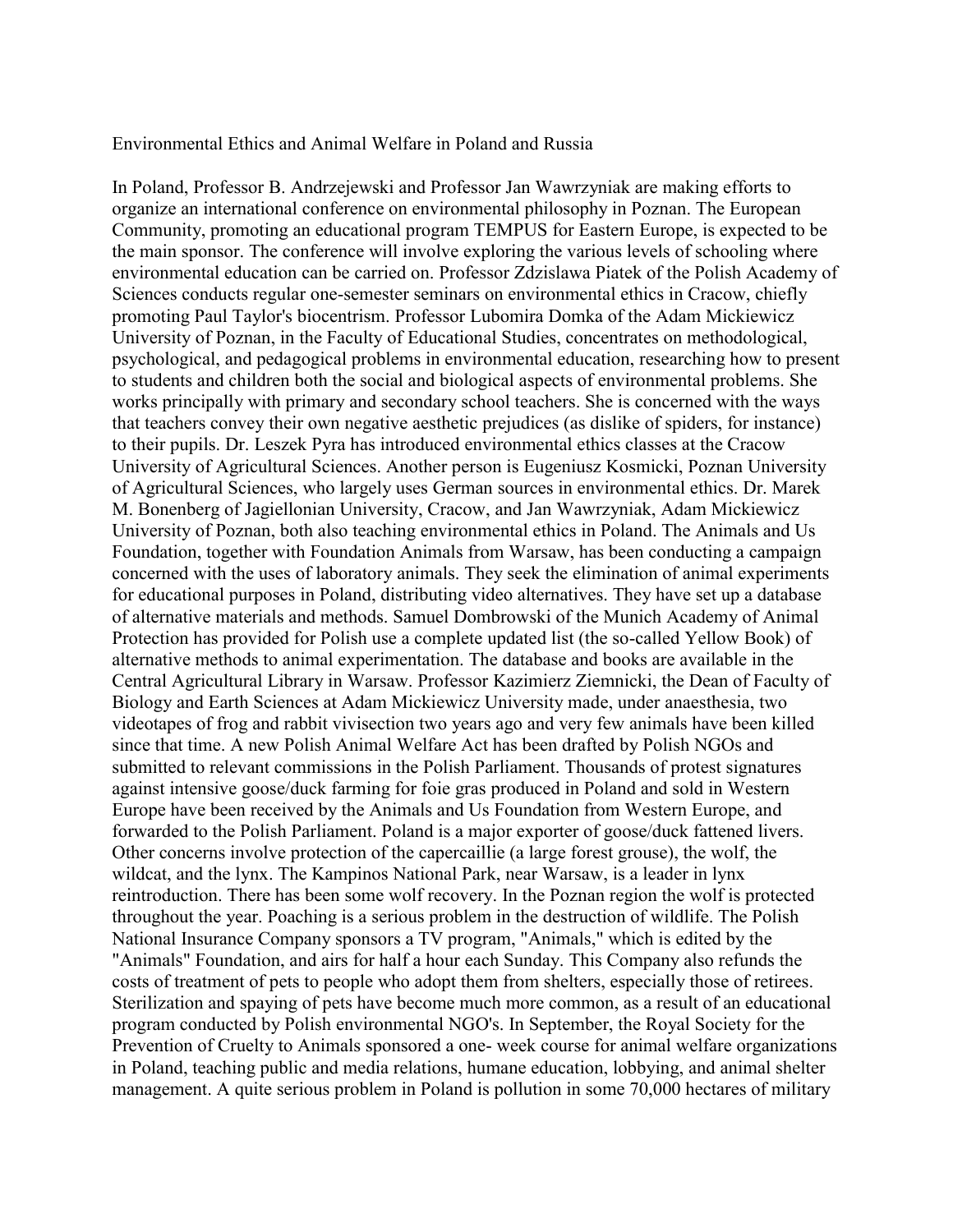areas left by the Soviet Army. The economic costs of related environmental losses is estimated at \$2.4 billion. The most dangerous problem is water and soil contamination by oil, heavy metals, and phenol. See also Jan Wawrzyniak, Leszek Pyra, Boleslaw Andrzejewski, and Green Brigades / Zielone Brygady entries in the bibliography below. Dr. Karlen Dallakian is a vicedirector at the University of Ufa in the Ural Mountains region of Russia and conducts classes on environmental philosophy. She is particularly interested in the category of will in environmental ethics. She writes that there is a serious concern for environmental ethics in Russia. She lived in Armenia for some years and knows much about pollution and the state of environmental education in the countries of the former Soviet Union. (Thanks to Jan Wawrzyniak.)

## **Videotapes and Media**

Can Tropical Rainforests Be Saved? In 3 parts, each about 40 minutes, and features the global issues at stake in rainforest conservation. Numerous examples from all around the globe. \$ 95 each part, or \$ 240 for all three. Richter Productions, 330 West 42nd St., New York, NY. 800- 947-6541

A Plague on Our Children. In 2 parts, each about an hour. \$ 95 each part, \$ 175 for both. Dioxins and PCBs are the two most powerful human made poisons in existence, and damage the health of people wherever they are manufactured, as in North Carolina, wherever they are used, as in Viet Nam and Oregon, and wherever they are discarded, as in Love Canal and rural Illinois. Richter Productions, address above.

The Money Lenders: The World Bank and IMF. 85 minutes. \$ 285. Five country case studies, Bolivia, Ghana, Brazil, Thailand, and the Philippines. IMF and the World Bank hold the key to nearly all the sources of money loaned to countries in which over 90% of the planet's population live. Critics of the Bank and IMF, and replies to these charges by Bank and IMF officials. Richter productions, address above.

Pesticides: For Export Only. 57 minutes. \$ 185. In English or in Spanish. A study of pesticides made in the United States and Europe which are prohibited or severely restricted in their countries of manufacture but which are exported to countries where their use is tolerated, sometimes returning to the US on bananas, in coffee, and on cotton. Kenya, Ghana, Bangladesh, Malaysia, Brazil, Columbia, Costa Rica, and Mexico. Richter Productions, address above.

An Introduction to Ecological Economics. 45 minutes. \$ 25.00. 1991. Griesinger Films, 7300 Old Mill Road, Gates Mills, OH 44040. Phone/Fax 216- 423-1601. With Gaylord Nelson, Herman Daly, and John Cobb, Jr. The destructive consequences of current national accounting methods and a revolutionary perspective that harmonizes economics and ecology.

Investing in Natural Capital. 42 minutes. \$ 29.95. 1993. Griesinger films, address above. With Herman Daly. We must shift investment from human-made capital to accounting in terms of natural capital. Carrying capacity and agriculture, international trade, property rights, overpopulation.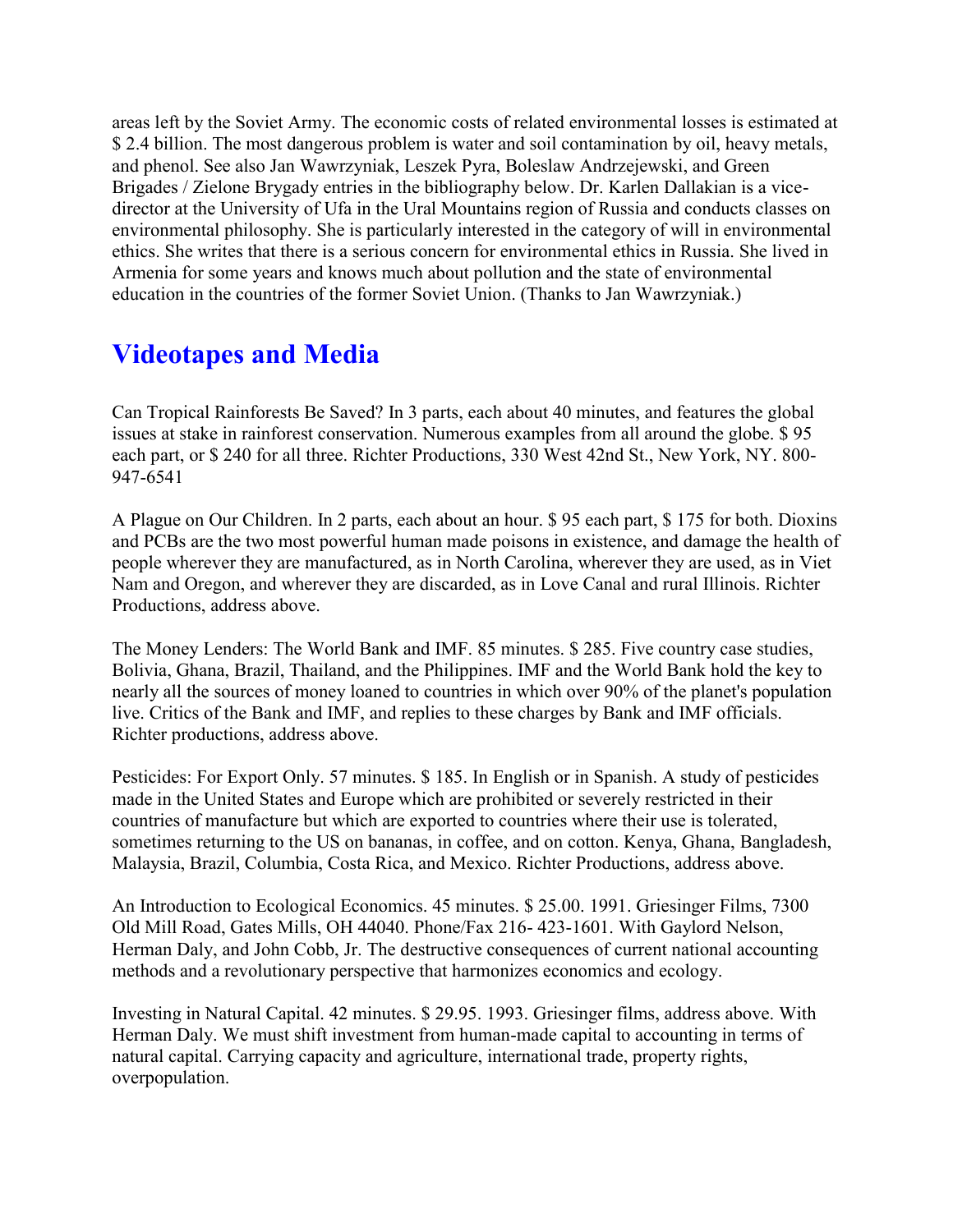Conversation for a Sustainable Society. 43 minutes. \$ 25.00. 1993. Griesinger Films, address above. With Amory and Hunter Lovins, Dennis Meadows, Dana Jackson, David Orr, and others. Utility reform, resource efficient technologies, lighting/cooling/heating retrofits, student analyses of their college resource flows, and more.

### **Recent Articles and Books**

--Pierce, Christine, and Donald VanDeVeer, eds., People, Penguins, and Plastic Trees, 2nd ed. \$ 35.00. Belmont, CA: Wadsworth Publishing Co., 1995. 485 pages, paper. Here is the second edition of the best-selling text first published in 1986, widely regarded as the easiest text to use with freshmen and sophomores. Additions include: ecofeminism, deep ecology, Native American land ethics, critiques of industrialized nations by those in less-industrialized nations, environmental racism, sustainability, as well as the continuing issues: moral relations with nonhumans, biocentric views, intrinsic value, biodiversity, animal liberation, land ethics. New authors include: James Rachels, Mark Sagoff, Gary Varner, Val Plumwood, Donald Worster, Harley Cahen, Karen Warren, Holmes Rolston, Bryan Norton, Vandana Shiva, Sara Stein, Anthony Weston. Another, higher level and more theoretical (and more expensive) anthology by the same editors is The Environmental Ethics and Policy Book. (Wadsworth alone has four texts in environmental ethics.) Both editors are in philosophy at North Carolina State University.

--Attfield, Robin and Andrew Belsey, eds., Philosophy and the Natural Environment, Royal Institute of Philosophy Supplement: 36 (Cambridge: Cambridge University Press, 1994). 250 pages. Paper. ú 13.95. Contributors: Holmes Rolston, III (Colorado State University), "Value in Nature and the Nature of Value"; Robert Elliot (University of New England, Armidale, Australia), "Ecology and the Ethics of Environmental Restoration"; Robin Attfield (University of Wales, Cardiff), "Rehabilitating Nature and Making Nature Habitable"; Frederick FerrÇ (University of Georgia), "Personalistic Organicism: Paradox or Paradigm?"; Roger Crisp (St. Anne's College, Oxford), "Values, Reasons and the Environment"; Keekok Lee (University of Manchester), "Awe and Humility: Intrinsic Value in Nature. Beyond an Earthbound Environmental Ethics"; Mary Midgley (formerly University of Newcastle upon Tyne), "The End of Anthropocentrism?"; Stephen R. L. Clark (University of Liverpool), "Global Religion"; Tim Hayward (University of Glamorgan), "Kant and the Moral Considerability of Non- Rational Beings"; Nigel Dower (University of Aberdeen), "The Idea of Environment"; Andrew Belsey (University of Wales, Cardiff), "Chaos and Order, Environment and Anarchy"; Alan Holland (University of Lancaster), "Natural Capital"; Peter List (Oregon State University), "Some Philosophical Assessments of Environmental Disobedience"; Dale Jamieson (University of Colorado), "Global Environmental Justice"; and Ruth McNally (University of West England, Bristol) and Peter Wheale (European Business School), "Environmental and Medical Bioethics in Late Modernity: Anthony Giddens, Genetic Engineering and the Post-Modern State." These are papers from the Royal Institute of Philosophy Conference, "Philosophy and the Natural Environment," held at the University of Wales in Cardiff in July 1993.

--FerrÇ, Frederick and Peter Hartel, eds., Ethics and Environmental Policy: Theory Meets Practice. Athens: University of Georgia Press, 1944. Paper, 283 pages. \$ 20.00, paper. Contributors: Victoria Davion (Philosophy, University of Georgia), "Introduction: Where Are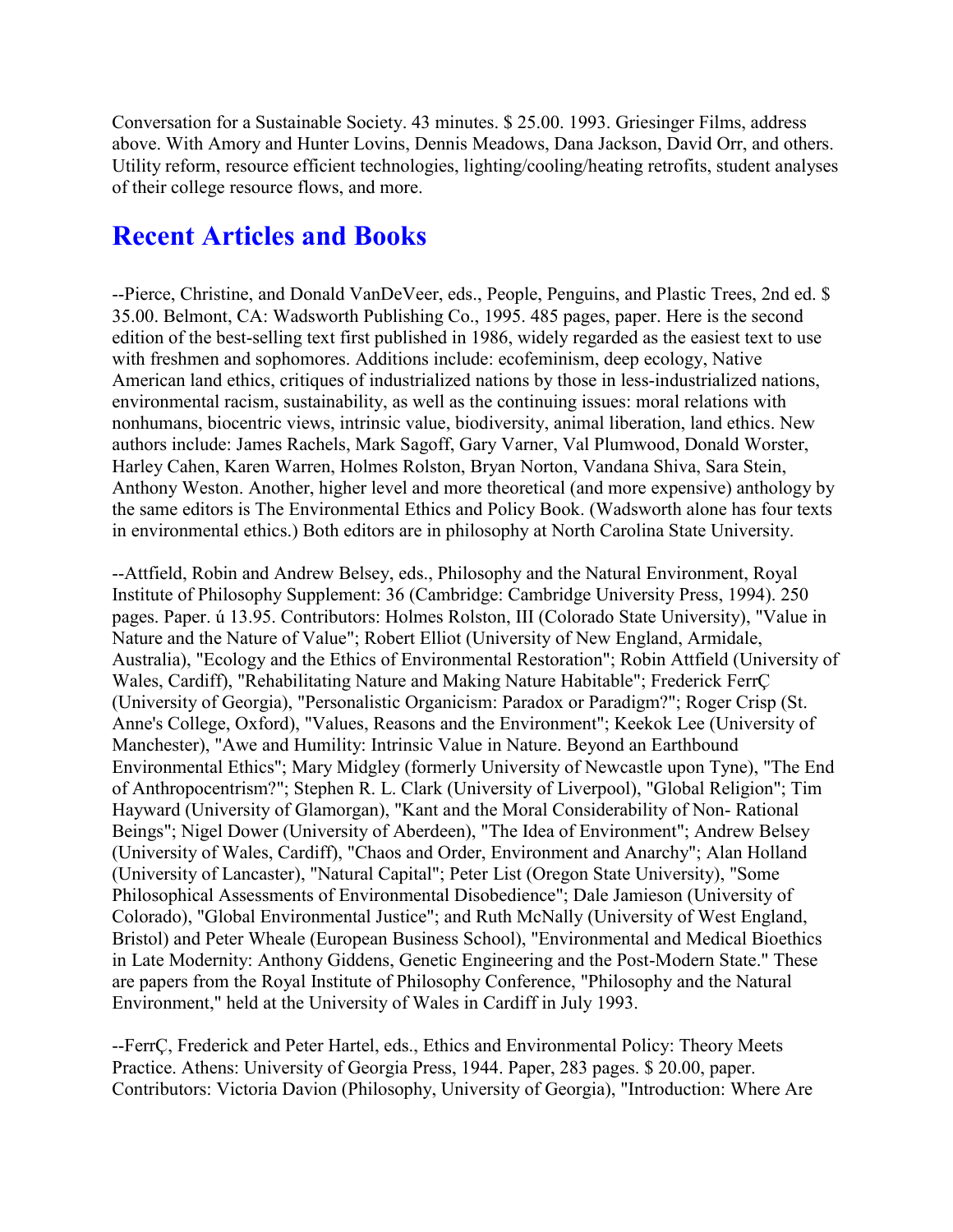We Headed"; Frank B. Golley (Ecology, University of Georgia), "Grounding Environmental Ethics in Environmental Science"; Elizabeth Dodson Gray (Bolton Institute and Harvard Divinity School), "Come Inside the Circle of Creation: The Ethic of Attunement"; Yu-shi Mao (Chinese Academy of Social Sciences, Beijing), "Evolution of Environmental Ethics: A Chinese Perspective"; J. Baird Callicott (Philosophy, University of Wisconsin, Stevens Point), "The Role of Technology in the Evolving Concept of Nature"; Ignazio Musu (Economics, University of Venice), "Efficiency and Equity in International Environmental Cooperation"; Udo E. Simonis (Environmental Policy, Wissenschaftszentrum, Berlin), "Toward a `Houston Protocol': How to Allocate C02 Emission Reductions Between North and South"; Corrado Poli (Fondazione Lanza, Padua, Italy), "The Political Consequences of an Environmental Question"; Gary E. Varner (Philosophy, Texas A&M), "Environmental Law and the Eclipse of Land as Private Property"; Erazim Koh\_k (Philosophy, Charles University, Prague), "Red War, Green Peace"; Kristin Shrader-Frechette (Philosophy, University of South Florida, Tampa), "An Apologia for Activism: Global Responsibility, Ethical Advocacy, and Environmental Problems"; Alastair S. Gunn (Philosophy, University of Waikato, New Zealand), "Can Environmental Ethics Save the World?"; Holmes Rolston, III (Philosophy, Colorado State University), "Winning and Losing in Environmental Ethics"; Bryan Norton (Philosophy, Georgia Institute of Technology) and Eugene Hargrove (Philosophy, University of North Texas), "Where Do We Go from Here?"; Frederick FerrÇ, "Epilogue." FerrÇ is in philosophy, Hartel in crop and soil sciences at the University of Georgia. This anthology results from a conference there in April 1992.

--Callicott, J. Baird, Earth's Insights: A Survey of Ecological Ethics from the Mediterranean Basis to the Australian Outback. Berkeley: University of California Press, 1994. 261 pages. \$ 35.00, cloth only. Release date November 15. A comparative environmental ethics, the first book-length systematic study by Callicott, whose numerous articles (including those collected into In Defense of the Land Ethic) have made him internationally known as the principal philosophical interpreter of Aldo Leopold's land ethic. Here we have Callicott looking around the globe for insights, modern, classical, ancient, East and West, indigenous, and, finally, postmodern. Chapter 1. The Notion of and Need for Environmental Ethics (including comparative environmental ethics and the One-Many problem). Chapter 2. Western European Historical Roots (Judeo-Christian, Graeco- Roman, Islam, Gaia Redux). Chapter 3. South Asia (Hinduism, Jainism, Buddhism). Chapter 4. Traditional East Asia (Taoism, Confucianism). Chapter 5. East Asian Buddhism (Hua-yen, Tendai and Shingon, Zen, The Japanese and the Environment: A paradox). Chapter 6. Far Western (Polynesian Paganism, American Indian Land Wisdom). Chapter 7. South American Eco-Eroticism. Chapter 8. African Biocommunitarianism and Australian Dreamtime. Chapter 9. A Postmodern Evolutionary-Ecological Environmental Ethic (Science, Postmodernism, Natural History, Leopold's Land Ethic). Chapter 10. Traditional Environmental Ethics in Action (Stewardship, Hindus, Buddhists, with examples such as the Sri Lanka Sarvodaya Movement and Buddhist Forest Conservation in Thailand). Wide- ranging, comprehensive, and an important contribution toward the possibility of global environmental ethics. Callicott is professor of philosophy at the University of Wisconsin, Stevens Point.

--Weston, Anthony, Back to Earth: Tomorrow's Environmentalism. Philadelphia: Temple University Press, 1995. Available in December. Paper, \$ 17.95. Cloth, \$ 39.95. 200 pages. Weston teaches philosophy at Elon College, North Carolina. More detail when available.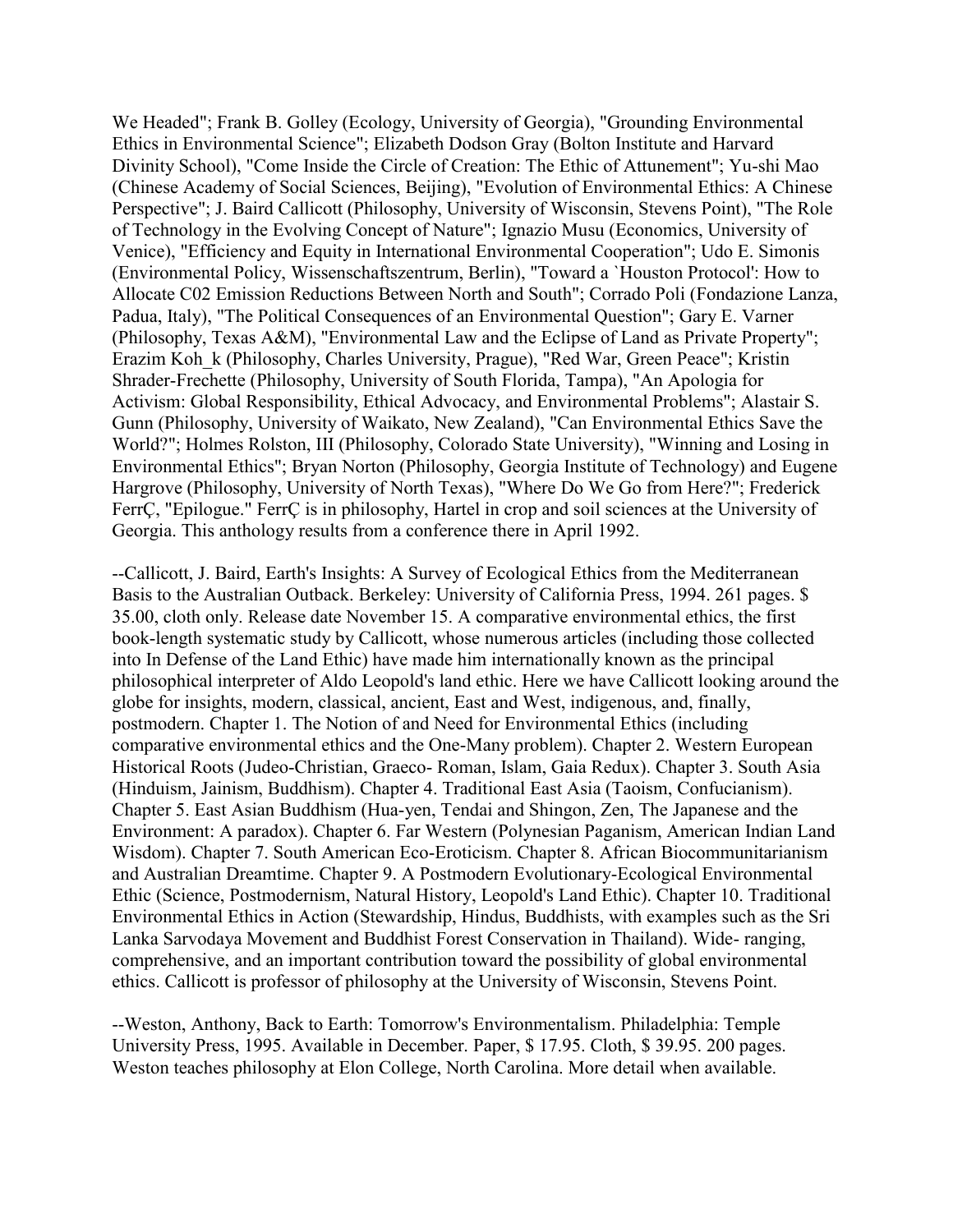--Marietta, Jr., Don E., For People and the Planet: Holism and Humanism in Environmental Ethics. Philadelphia: Temple University Press, 1995. Available in December. Paper, \$ 19.95. Cloth, \$ 44.95. 256 pages. Marietta teaches philosophy at Florida Atlantic University. More detail when available.

--Sessions, George, ed., Deep Ecology in the 21st Century (Boston: Shambhala Publications, 1994). Available in December 1994; approximately 450 pp., about \$20 pb. The anthology is divided into six parts: What Is Deep Ecology? Historical Roots of Deep Ecology; Arne Naess on Deep Ecology and Ecosophy; Deep Ecology and Ecofeminism, Social Ecology, the Greens, and the New Age; Wilderness, the Wild, and Conservation Biology; and Toward the 21st Century and Beyond: Social and Political Implications. Included are 39 articles by 21 authors and extensive bibliographies. This is a major new anthology interpreting deep ecology. Sessions teaches philosophy at Sierra College, Rocklin, CA.

--O'Riordan, Tim and James Camerson, eds., Interpreting the Precautionary Principle. London: Cameron May, Ltd., 1994. The precautionary principle, especially applicable in environmental issues, states that public and private interests should act so as to prevent harm, even where there is no scientific proof that an activity does cause damage to the environment. This has serious implications for risk evaluation and assessment. Sample article: Robin Attfield, "The Precautionary Principle and Moral Values."

--Rubin, Charles T., The Green Crusade: Rethinking the Roots of Environmentalism. New York: The Free Press, Macmillan, 1994. 312 pages. Environmentalism has changed public attitudes as rapidly and profoundly as any other movement in American history. But environmentalism would do well to drop their tiresome warnings of impending disaster and instead reexamine their own principles. The acceptance of utopian ideals commonly leads to the most extreme manifestations as the purest approach to those ideals. The unintended consequences of noble intentions can be a green totalitarianism. Analyzes Rachel Carson, Barry Commoner, Paul Ehrlich, E. F. Schumacher and finds a radical project, but doubtful scientific accuracy. Rubin teaches political science at Duquesne University.

--Gillroy, John Martin, ed., Environmental Risk, Environmental Values, and Political Choices: Beyond Efficiency Trade-offs in Public Policy Analysis. Boulder, CO: Westview Press, 1993. Paper, 189 pages. Contributors: John Martin Gillroy, "Integrity, Intrinsic Value, and the Analysis of Environmental Risk"; Steven Kelman (Kennedy School of Government, Harvard), "Moral Domains, Economic Instrumentalism, and the Roots of Environmental Values"; Robert C. Paehlke (Political Science, Trent University, Ontario), "Environmentalism: Values to Politics to Policy"; Vincente Medina (Philosophy, Seton Hall University, New Jersey), "The Nature of Environmental Values"; Christopher J. Bosso (Political Science, Northeastern University, Boston), "Environmental Values and Democratic Institutions"; David E. Henderson (Chemistry, Trinity College), "Science, Environmental Values, and Policy Prescriptions"; William C. Gunderson (Political Science, Carthage College, Kenosha, Wisconsin), "Partisan Politics, Economic Growth, and the Roots of NIMBY: The Case of Montepellier France"; Talbot Page (Economics, Brown University, Providence, Rhode Island), "Environmental Values, the Economic Ethos, and NIMBY: The Rhode Island Case"; Barry G. Rabe (Health Politics, University of Michigan) and John Martin Gillroy, "Intrinsic Value and Public Policy Choice: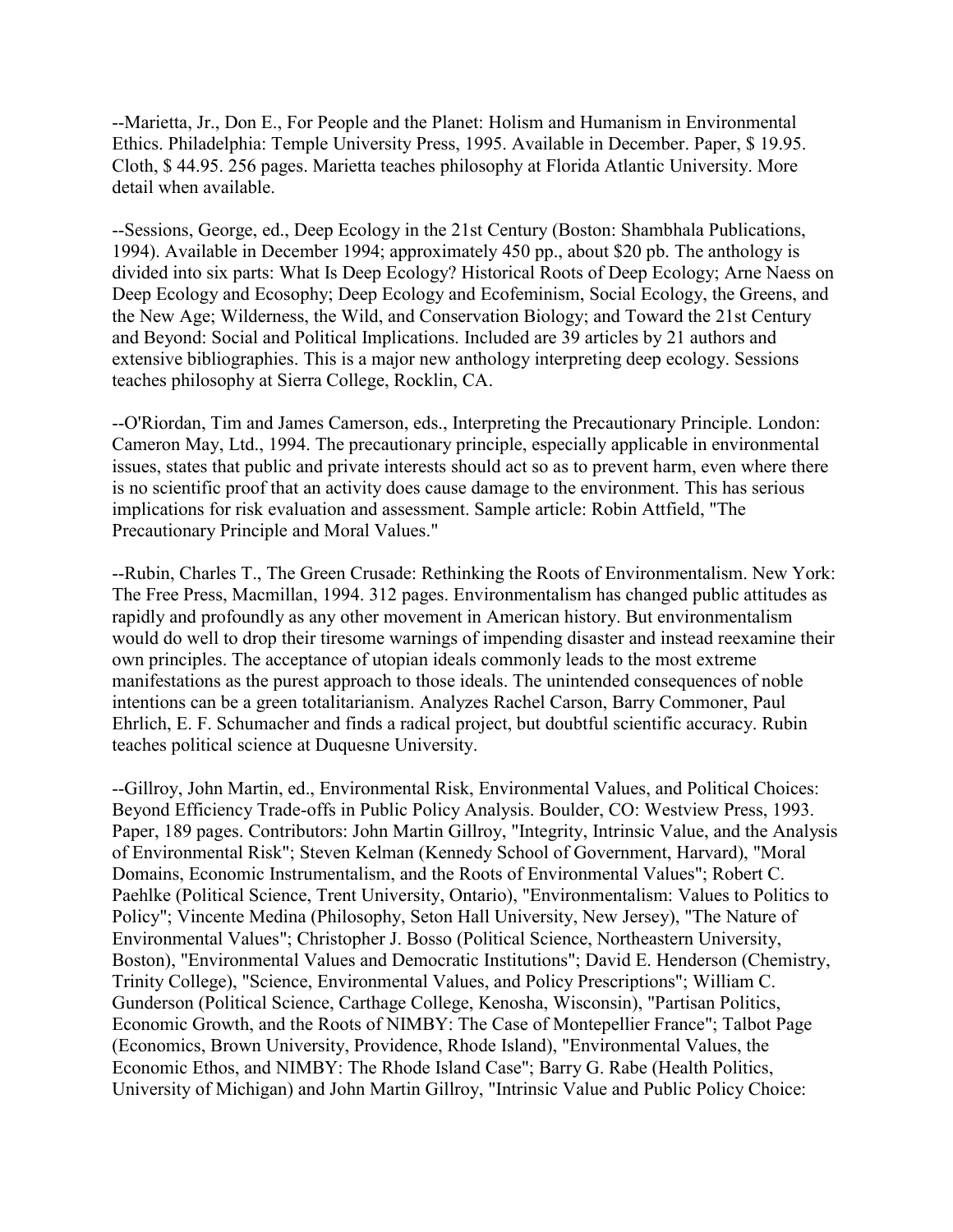The Alberta Case"; Douglas MacLean (Philosophy, University of Maryland), "Epilogue: Environmental Values and Economic Trade-offs--Conflict and Compromise." This anthology results from a symposium at Trinity College, Hartford, Connecticut, in March 1990. Gillroy is in political science there.

--Linzey, Andrew, Animal Theology (London: SCM Press, 1994). "The idea that the specifically animal creation should be the subject of honour and respect because it is created by God, however elementary that idea may now appear to us, is not one that has been given endorsement throughout centuries of Christian thought. Whilst it can be claimed to have some grounding in scripture, in, for example, the psalmist's sense of wonder and beauty of God's creation and in the regard that Jesus claimed even for the sparrows, these intimations have never been developed into systematic theological thought, still less full-blown doctrine." "Are we not to celebrate the life of creation with all its beauty, magnificence and complexity and therein ... to perceive signs of the grandeur of God? Is not the biblical material right to point us to the ways in which some animals at least appear to provide moral examples for our own behaviour? Is not the story of Balaam's ass a sign of how morally advanced are the beasts compared to the mindless Balaams of our world?" "Christians have so little to contribute to the contemporary debate about animals because they have failed to think theologically afresh." Linzey is at Mansfield College, Oxford. (See story above, on the new fellowship in ethics and animals there.)

--Rolston, Holmes, III, ed., Biology, Ethics, and the Origins of Life, Boston: Jones and Bartlett, 1995 (released October 1994). 248 pages. Paper.

Eight papers. Of particular interest in environmental ethics are Niles Eldredge, "Mass Extinction and Human Responsibility," and Thomas R. Cech, "The Origin of Life and the Value of Life." Eldredge is curator of invertebrates at the American Museum of Natural History and a wellknown paleontologist. Cech won the Nobel Prize for discovering that RNA can be both an informational molecule and a biocatalyst, thus self-organizing and self-replicating. Other contributors: Dorion Sagan and Lynn Margulis, Francisco Ayala, Michael Ruse, Elliott Sober, Langdon Gilkey, Charles Birch.

--March, W. Eugene, Israel and the Politics of Land: A Theological Case Study. Philadelphia: Westminster/John Knox, 1994. 104 pages. \$ 12.99. The Hebrew Bible does not so much give Israel its land as property willed to them by God as does it articulate a global theology of all peoples, exemplified in the Hebrews, being earth-keepers, rather than land-owners. March is professor of Old Testament at Louisville Theological Seminary, Louisville, KY.

--Hunter, David, Julia Sommer, and Scott Vaughan, Concepts and Principles of International Environmental Law: An Introduction. Geneva: United Nations Environment Programme, 1994. Paper no. 2 in the Environment and Trade series. 51 pages. Paper. The international law of sustainable development; the duty to cooperate; the duty to avoid environmental harm; the duty to compensate for harm; legal status of natural resources and common areas. Contact: UNEP, Trade and Environment Unit, Palais de Nations, CH-1211, Geneva, Switzerland.

--Mayo, Deborah G. and Rachelle D. Hollander, eds., Acceptable Evidence: Science and Values in Risk Management. New York: Oxford University Press, 1991. \$ 19.95. 292 pages. In Oxford's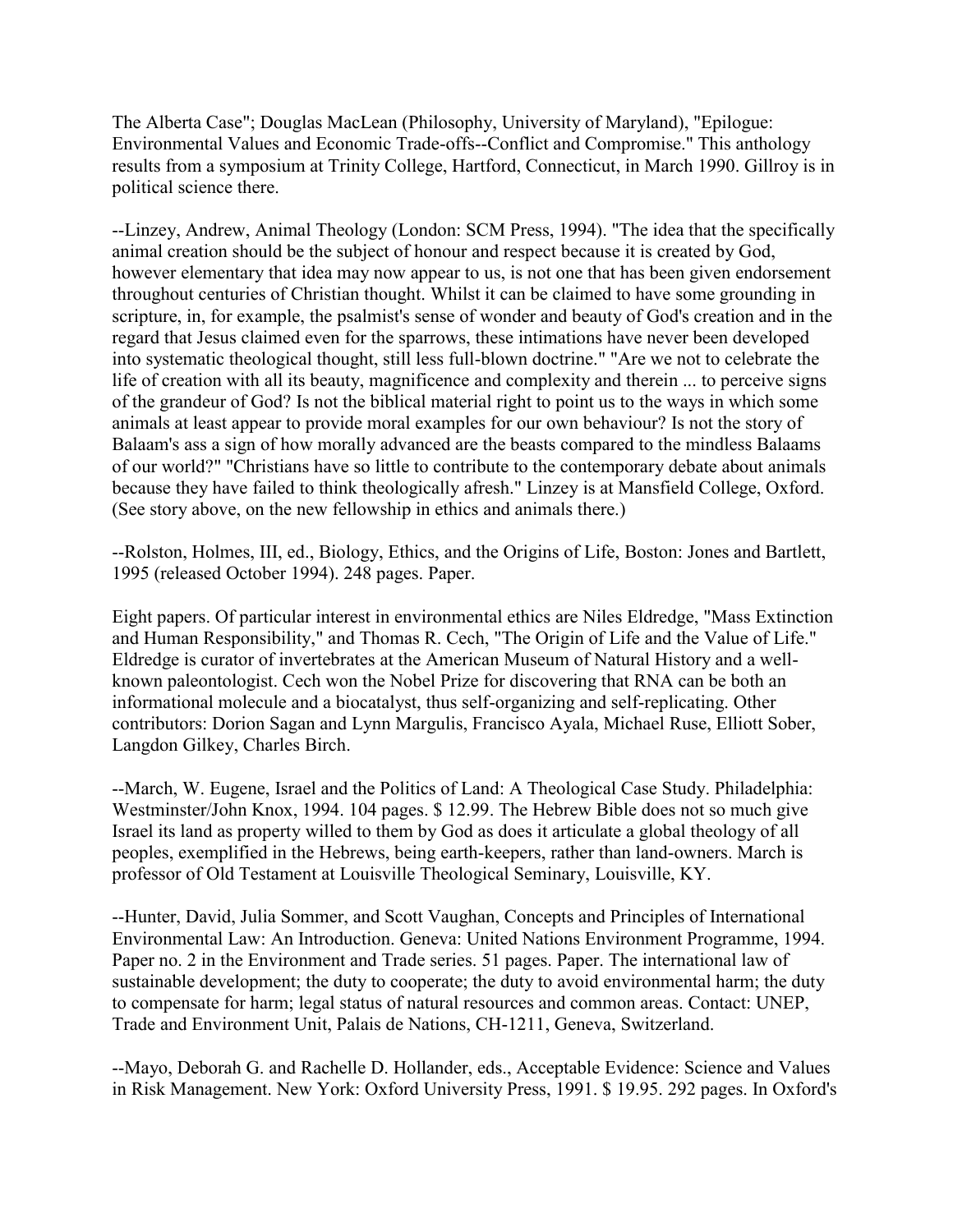Environmental Ethics and Science Policy Series. Twelve contributors. Three sections: Perceiving and Communicating Risk Evidence; Uncertain Evidence in Risk Management; Philosophy and Scientific Evidence. Sample chapters: Kristin Shrader Frechette, "Reductionist Approaches to Risk"; Ellen K. Silbergeld, "Risk Assessment and Risk Management: An Uneasy Divorce"; Sheila Jasanoff, "Acceptable Evidence in a Pluralistic Society." Mayo teaches philosophy at Virginia Polytechnic Institute. Hollander is coordinator for ethics and value studies at the National Science Foundation.

--Stefanovic, Ingrid Leman, "Evolving Sustainability: A Re-Thinking of Ontological Foundations," Trumpeter, 8:4, Fall 1991, pp. 194-200. The meaning of sustainability, from the perspective of phenomenology. Critical of the positivist roots of sustainable development concepts, the author suggests a more originative understanding of sustainability by re-thinking the notions of "dwelling" and "wholeness."

--Vitek, William, "Working Landscapes: People, Places, Partners," Chrysalis 8(no. 2, 1993):102- 107. An analysis of landscapes that people make a living on, and on which they also dwell. "Working landscapes ... feed the soul, the heart, and the body." "It is not enough for us to attend to our work. We must attend to our communities. It is not enough to improve our individual lives. We must work to improve our working landscapes. ... We must make peace with the land and its rhythms." With special reference to the Racquette River watershed in northern New York state. Vitek teaches philosophy at Clarkson University, Potsdam, NY, and he and Wes Jackson are editing an anthology, Home Territory: Essays on Community and the Land, forthcoming from Yale University Press.

--Hepburn, Ronald, "The Concept of the Sublime: Has It Any Relevance for Philosophy Today?" Dialectics and Humanism: The Polish Philosophical Quarterly, vol. 15, no. 1-2 (1988):137-55.

--Hepburn, Ronald, "Landscape and Metaphysical Imagination," a paper presented at the First International Conference on Environmental Aesthetics, in Koli, Finland, June 1994. Aesthetic appreciation of nature is many- leveled. Landscape appreciation has both perceptual and conceptual components; it can suffer from too much or too little metaphysical imagination. Metaphysics that is internal to the aesthetic experience is more likely to be enriching than metaphysics external to the experience. An example is the experience of the sublime. Hepburn is in philosophy at the University of Edinburgh. Copies: Ronald Hepburn, Department of Philosophy, University of Edinburgh, Davie Hume Tower, George Square, Edinburgh EH8 9JX.

--Kemal, Salim, and Ivan Gaskell, eds., Landscape, Natural Beauty and the Arts. Cambridge: Cambridge University Press, 1993. 278 pages. Twelve essays. Salim Kemal and Ivan Gaskell, "Nature, Fine Arts, and Aesthetics"; T. J. Diffey (University of Sussex), "Natural Beauty Without Metaphysics"; Ronald W. Hepburn (University of Edinburgh), "Trivial and Serious in Aesthetic Appreciation of Nature"; John Barrell (University of Sussex), "The Public Prospect and the Private View: the Politics of Taste in Eighteenth- century Britain"; P. Adams Sitney (Princeton University), "Landscape in the Cinema: The Rhythms of the World and the Camera"; Don Gifford (Williams College), "The Touch of Landscape"; Yi-Fu Tuan (University of Wisconsin), "Desert and Ice: Ambivalent Aesthetics"; Stephanie Ross (University of Missouri, St. Louis), "Gardens, Earthworks, and Environmental Art"; Donald W. Crawford (University of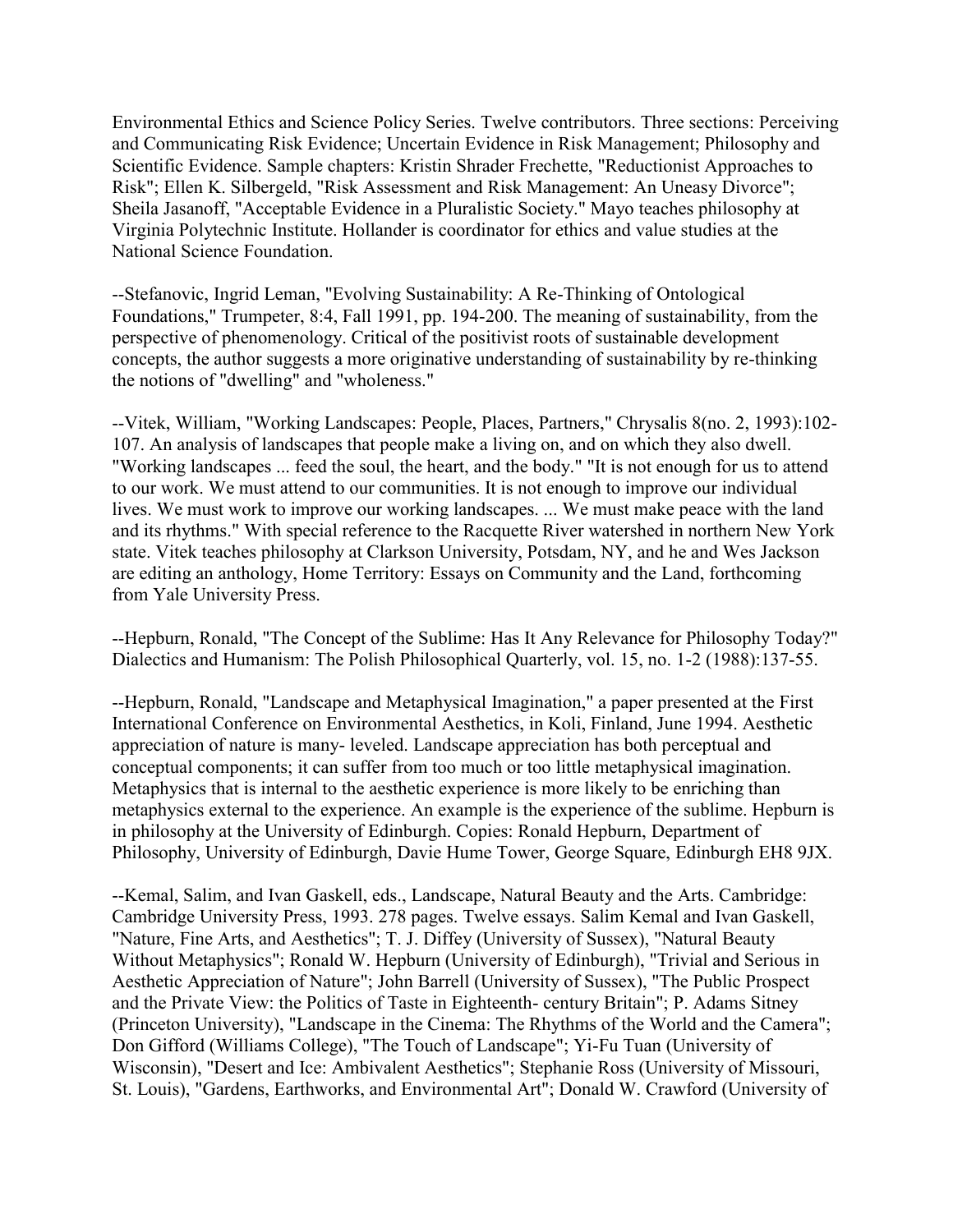California, Santa Barbara), "Comparing Natural and Artistic Beauty"; Allen Carlson (University of Alberta), "Appreciating Art and Appreciating Nature"; Arnold Berleant (Long Island University, C. W. Post), "The Aesthetics of Art and Nature"; Noâl Carroll (University of Wisconsin), "On Being Moved by Nature: Between Religion and Natural History." Kemal is at Pennsylvania State University; Gaskell at Harvard University Art Museum.

--Brown, Donald A., compiler, Proceedings of Interdisciplinary Conference held at the United Nations on the Ethical Dimensions of the United Nations Program on Environment and Development, Agenda 21. Camp Hill, PA: Earth Ethics Research Group, 1994. The conference was held January 13-14, 1994. 392 pages. Some thirty papers, typically short, always focused on the issues raised in Agenda 21, and often on the text of that document. Samples: Rodrigo G. Barahona, "Ethical Questions Embedded in Biodiversity Provisions of Agenda 21"; Thomas Heyd, "Agenda 21 and the Limits of Technological Rationality"; Naresh C. Singh, "Ethical Questions Embedded in the Nuclear Waste Disposal Provisions of Agenda 21"; and many more. Contact Donald A. Brown, 2915 Beverly Road, Camp Hill, PA 17011. Fax: 717-787-9379. Phone 717-787-9368.

--Van Kooten, G. Cornelis, Land Economics and Sustainable Development: Economic Policies and the Common Good. Vancouver, BC: University of British Columbia Press. 450 pages. \$ 49.95 Canadian, cloth. Much policy is not chosen to maximize the common welfare but for a mixture of policy goals. Van Kooten strongly favors market solutions to public policy problems, where these can be arranged. Government can only serve to facilitate such solutions; venturing further into the fray, government is likely to make things worse rather than better. The last section discusses ethics, religion, and philosophy in relation to natural resource management.

--Jobes, Patrick C., William F. Stinner, John M. Wardwell, eds., Community, Society and Migration: Noneconomic Migration in America. Lanham, MD: University Press of America, 1992. Hardback. 389 pages. \$ 48.50. The reasons people leave cities and move elsewhere, despite economics. One chapter of special interest is: Jobes, Patrick C., "Economic and Quality of Life Decisions in Migration to a High Natural Amenity Area." People who moved to the Gallatin Valley of Montana were studied 1981-1985, before and after moving. Economic factors are only one in a set of factors, and not the largest one; most such persons live neither in poverty nor with the likelihood of high incomes. The choice of destination is largely a decision how one wants to live; moving to Montana is often a quality of life decision. Jobes is a sociologist at Montana State University.

--Business and the Environment is the theme issue of Illahee: Journal for the Northest Environment, vol. 10, no. 1, spring 1994. Sample article: Stuart L. Hart, University of Michigan, "How Green Production Might Sustain the World." Also a section featuring businesses that are making more effort in environmental responsibility. Species, Habitats, and Ecological Health is the theme of vol. 10, no. 2, summer 1994. Sample article: Gordon H. Orians, "Endangered Species and Endangered Habitats," arguing that, although the potential benefits of the Endangered Species Act are considerable, there are many flexible options available, under existing law, giving ample authority for an ecosystem approach to conserving the nation's living species and habitats. Contact: Institute for Environmental Studies, University of Washington, Seattle, WA 98195.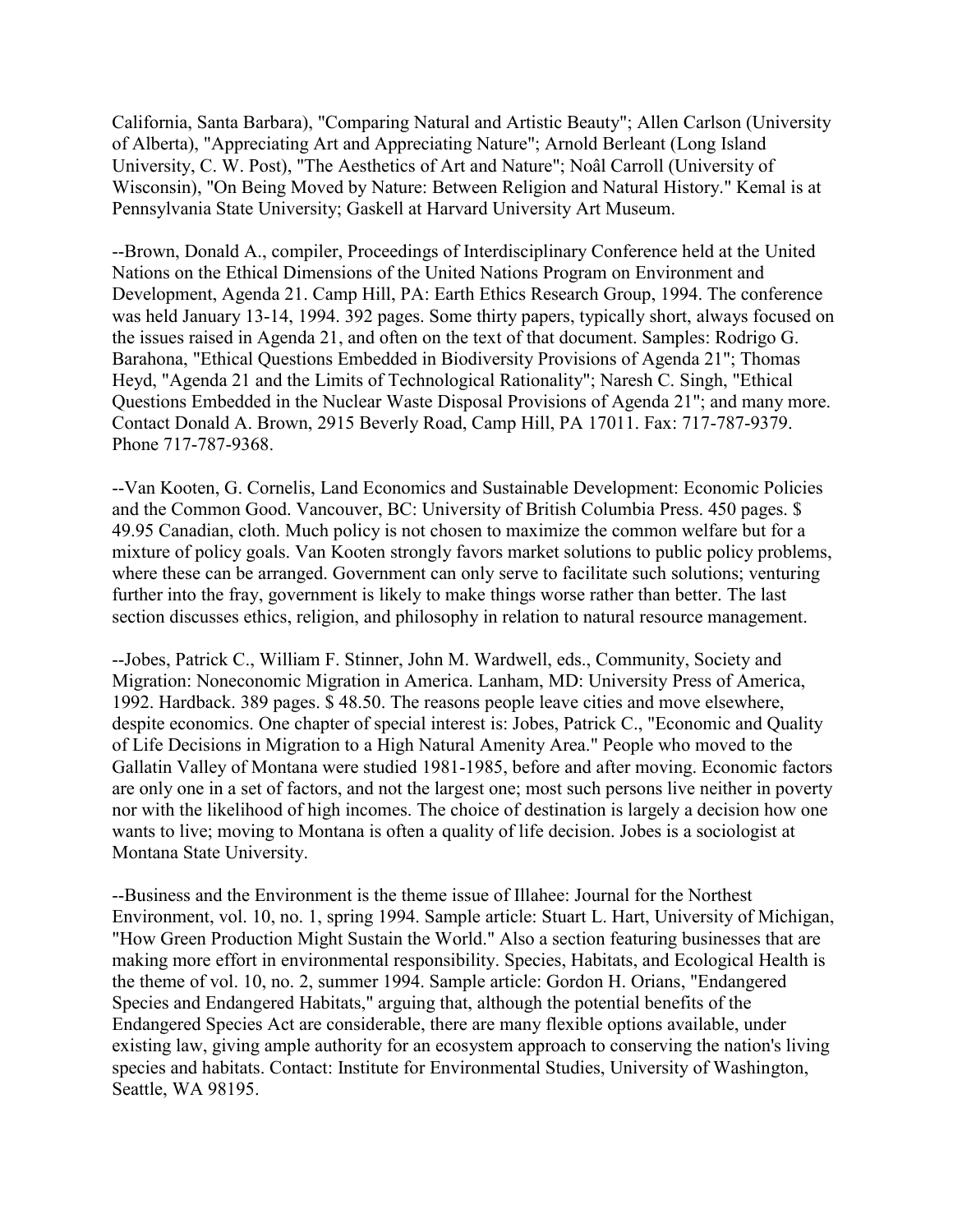--Schultz, Robert C., "Thoughts on Ecological Ethics," Illahee: Journal for the Northwest Environment 10(1994):119-122. "Environmental ethics begins with us. We urgently need to learn new ways of thinking, but these cannot be brought in and imposed on people from the outside. Implementing laws has something to do with public will, and public will has something to do with ethical consciousness. All of ethics has a kind of unfinished quality about it; environmental ethics has a not-yet-begun quality. No well ordered textbooks exist in which to seek the distilled truth of centuries. `Nature as dead stuff' is our heritage from the modern era. Alternative visions presume the existence of intrinsic value independent of human desires." Schultz is professor of philosophy in the Liberal Studies Program, University of Washington, Bothell.

--Woodley, Stephen, George Francis, and James Kay, Ecological Integrity and the Management of Ecosystems. Delray Beach, FL: St. Lucie Press, 1993. 256 pages. \$ 55, cloth. Does ecological science have the capacity to provide useful measures of ecological integrity? Is there a useful process for incorporating value judgments within measurable ecological variables? The authors maintain that the definition of ecological integrity cannot be dissociated from societal values. Useful examination of related concepts such as ecosystem health, environmental quality. Sponsored by the Heritage Resources Center, University of Waterloo and Canadian Park Service.

--Dalton, Russell J., The Green Rainbow: Environmental Groups in Western Europe. New Haven: Yale University Press, 1994. 300 pages. \$ 35. What has produced the greening of European politics, and what is the future of the green movement. Environmental groups as important new participants in the contemporary political process. Dalton is at the University of California, Irvine.

--Bramwell, Anna, The Fading of the Greens: The Decline of Environmental Politics in the West. New Haven: Yale University Press, 1994. 216 pages. \$ 25. Greens have had a major political impact, but they do not win any elections. How green consciousness became skewed in political practice, preventing the greens from attracting the support they needed, largely due to the dominance of the German greens and their atypical characteristics. The green frontier now lies with international organizations, not political parties. Bramwell administers environmental strategy in eastern Europe for the Organization for Economic Co-operation and Development, Paris.

--Kates, Robert W., "Sustaining Life on Earth," Scientific American 271 (No. 4, October, 1193):114-122. In a special issue on "Life in the Universe," and after nine articles about how Earth originated, life on Earth originated, and human life on Earth originated, Scientific American wonders whether, now that technological humans are here, life can be sustained in the future. Through intelligence, human beings have become a natural force to be reckoned with. Each major technological revolution--toolmaking, agriculture, and manufacturing--has triggered geometric population growth. Can were learn enough about physical, biological, and social reality to fashion a future that our planet can sustain? Kates is a geographer formerly at Brown University.

--Bast, Joseph L., Peter J. Hill, and Richard C. Rue, Eco-Sanity: A Common- Sense Guide to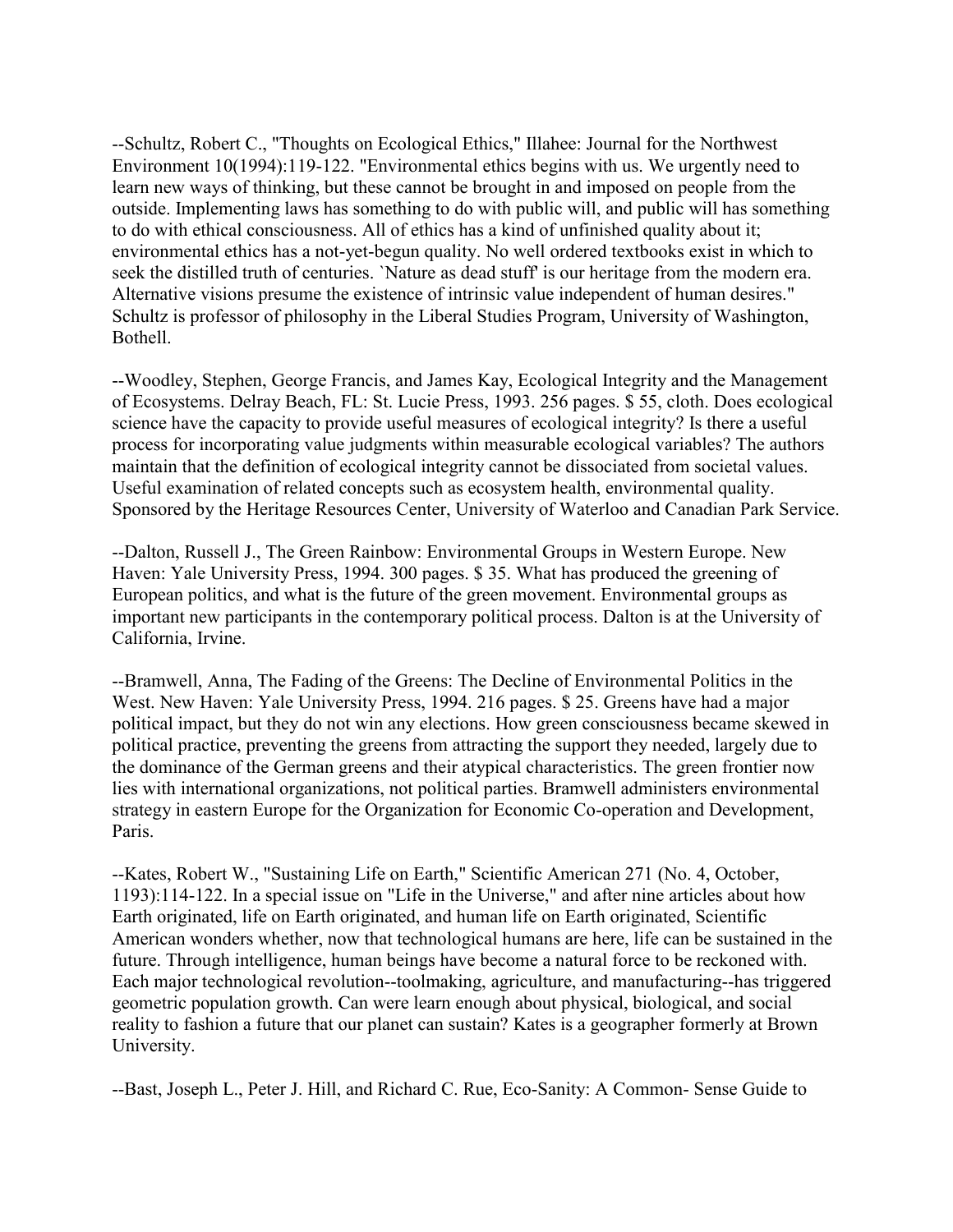Environmentalism. Lanham, MD: Madison Books, 1994. \$ 22.95. 316 pages. Best is president of The Heartlands Institute, Palatine, Illinois and Detroit Michigan. Hill teaches economics at Wheaton College, Illinois. Rue is vice-president of the Heartlands Institute.

--Zweers Wim and Jan J. Boersema, eds., Ecology, Technology and Culture. Cambridge, UK: The White Horse Press, 1994. 300 pages. ú 35.00 hardbound, ú 14.94 paper. A collection of twenty articles from the Netherlands, with distinct differences from the Anglo-American tradition and with authors who propose some novel ways of tackling the root causes of environmental degradation. Wim Zweers, "In Search of an Ecological Culture: Environmental Philosophy in the 1990's"; Jan J. Boersema, "First the Jew but also the Greek: In Search of the Roots of the Environmental Problem in Western Civilization"; Paul van Dijk, "Theological-Anthropological Reflections on the Environmental Issue"; Wim Zweers, "Radicalism or Historical Consciousness: On Breaks and Continuity in the Discussion about Basic Attitudes"; Henk Tennekes, "The Limits of Science"; Chung Lin Kwa, "Models and Modernism: Between Anxiety and Hubris"; Pieter J. Schroevers, "Science: A Modest Hope"; Petran Kockelkoren, "The House in the Cat's Claws: A Framework for a Hermeneutics of Nature"; Maarten Coolen, "Toward a Hermeneutics of Nature: On the Necessity of Enduring Distance"; Susanne Lijmbach, "Potter's Bull and Castrated Pigs: Considering the Impossibility of a Hermeneutic Natural Science"; Wouter Achterberg, "Can Liberal Democracy Survive the Environmental Crisis? Sustainability, Liberal Neutrality and Overlapping Consensus"; Frans Jacobs, "Can Liberal Democracy Help us to Survive the Environmental Crisis?"; Bert Musschenga, "Liberal Neutrality and the Justification of Environmental Conservation"; Hans Opschoor, "Market Forces as Causes of Environmental Degradation"; Hans Achterhuis, "The Lie of Sustainability"; Jan van der Straaten, "An Economic Theory of Natural Resources"; Koo van der Wal, "Technology and the Ecological Crisis"; Pieter Tijmes, "The Technological Universe"; Medard Hilhorst, "The Ethical Assessment of New Technologies: Some Methodological Considerations"; Etienne Vermeersch, "The Future of Environmental Philosophy." Zweers is in philosophy at Amsterdam University, Boersema in environmental studies at the State University of Gronigen.

--Buarque, Cristovam, The End of Economics: Ethics and the Disorder of Progress. London: Zed Books, 1993. ú 29.95 cloth, ú 12.95 paper. Economics aspiration to neutrality has faded, it inadequately figures environmental costs, its utilitarian spectacles blind it to qualitative distinctions of value. A new economics needs to embody an analytic framework that has an explicit ethical posture. The telos' implied within the dominant view of development is essentially a Western construct and does not articulate the vision or meet the needs of the majority of people in the South; traditional views are cyclic, not developmental.

--Mellor, Mary, Breaking the Boundaries: Towards a Feminist Green Socialism. London: Virago, 1992. ú 8.99. Green politics, ecofeminism, deep ecology, clan societies, global development, industrialism, capitalism, North and South and related women and environment issues. Women and their work is a central theme. Although socialism has rather consistently failed to respond adequately to the challenges of either feminism or environmentalism, a feminist green socialism is possible. Reviewed, rather negatively, by Julie Cook, Women's Environmental Network, in Environmental Values 3(1994):278-279.

--Nabhan, Gary Paul and Stephen Trimble, The Geography of Childhood: Why Children Need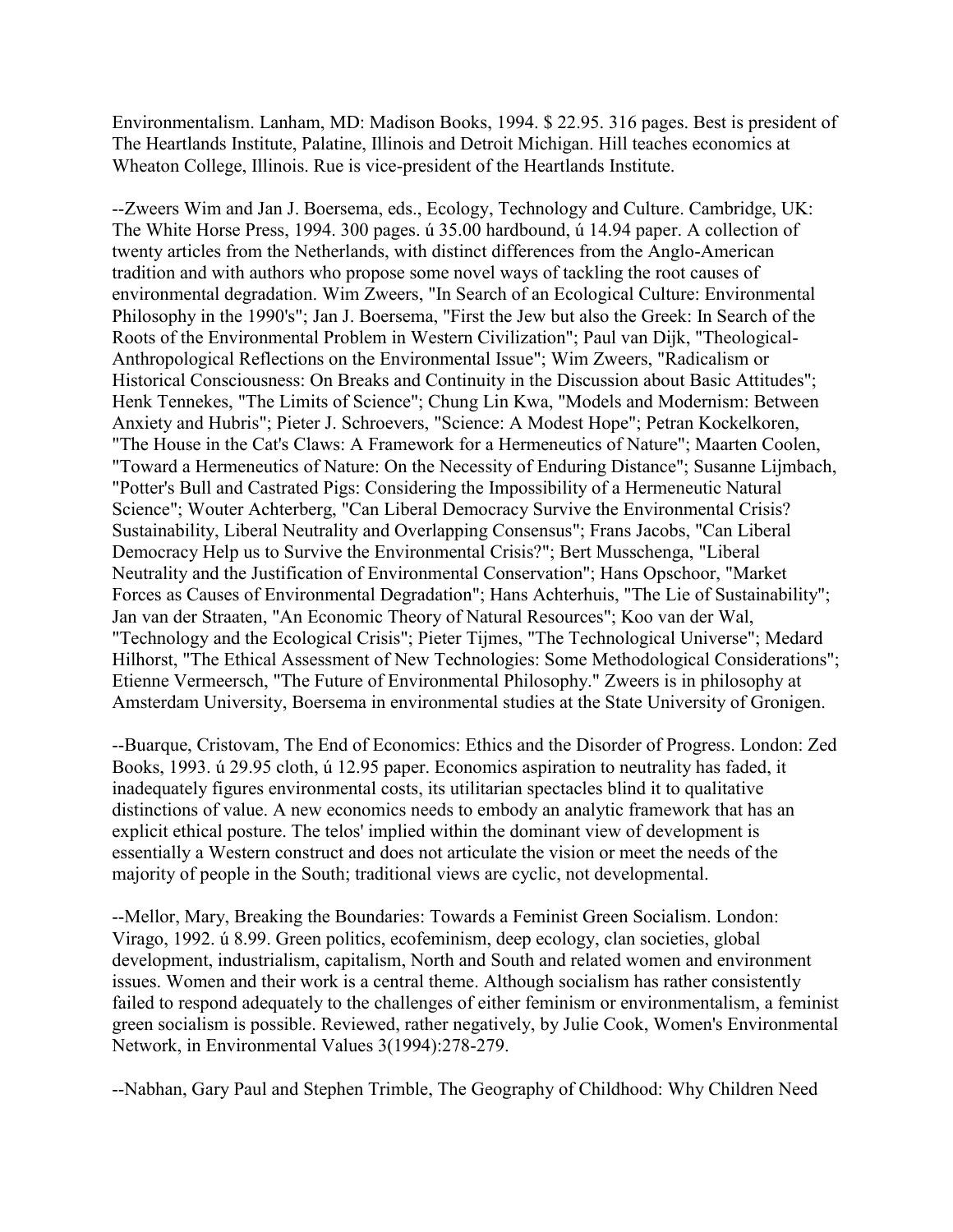Wild Places. Boston: Beacon Press, 1994. \$ 22.00 hardcover. Eight essays about the importance for children of the connection to the natural world. The authors recall rural and urban children, their own childhood, their experiences as fathers with their children, fieldwork with Mexican and Indian children, and ask about the merits and demerits of nature for children on television.

--Chawla, Louise, In the First Country of Places: Nature, Poetry, and Childhood Memory. Albany, NY: SUNY Press, 1994. How people's personal philosophies of nature shape their childhood memories and self-identities. Uses five American poets: William Bronk, David Ignatow, Audre Lorde, Marie Ponsot, and Henry Weinfield. Each confronts the modern scientific image of an alien nature and each elaborates alternative versions of connections with nature and with their own past. Chawla teaches at Whitney Young College, an interdisciplinary honors college at Kentucky State University.

--Taiga-News: Newsletter on Boreal Forests is a newsletter that watches developments threatening, or protecting, boreal forests in both hemispheres. Contact Taiga Rescue Network, Ajtte, Box 116, S-962 23 Jokkmokk, Sweden. Phone: 46 (country code) 971 (city code) 17037. Fax: 12057.

--People and the Planet is a quarterly devoted to people-centered issues of population, development and the environment. Worldwide Fund for Nature, forced to discontinue publication of The New Road (on religion and environment), now co-sponsors People and the Planet, along with IUCN, the World Conservation Union, the United Nations Population Fund, and the International Planned Parenthood Foundation. Contact: John Rowley, editor, 1 Woburn Walk, London WC1H 0JJ, UK. Fax 44 (country code) (0)71 (city code) 388 2398

--Shiva, Vandana, ed., Close to Home: Women Reconnect Ecology, Health and Development Worldwide. Philadelphia: New Society Publishers, 1994. \$ 12.95. Twelve essays by women working largely in Asia on the impact of industrial and agricultural development on women's lives. Experiences of women in Thailand, in the Philippines, as well as in the United States, show that what we do to the Earth, we do to our bodies.

--Shrader-Frechette, Kristin and Earl McCoy, "Biodiversity, Biological Uncertainty, and Setting Conservation Priorities," Biology and Philosophy 9(1994);167-195. Shrader-Frechette is in philosophy, McCoy in biology at the University of South Florida, Tampa.

--Shrader-Frechette, Kristin and Earl McCoy, "What Ecology Can Do for Environmental Management," Journal of Environmental Management 41(1994).

--Shrader-Frechette, Kristin, "Ecological Explanation and the Population- Growth Thesis," PSA 94, ed. Peter Asquith. East Lansing, MI: Philosophy of Science Association, 1994. Many ecologists have dismissed alleged ecological laws as tautological, trivial, circular, or nontestable. This essay investigates the status of one of the most prominent such "laws," the populationgrowth thesis. The essay argues that some interpretations of the thesis are not obviously a priori, trivial, definitional, or tautological, although the thesis itself may be used in some context that are a priori. The essay closes with several observations about what the epistemological status of the population-growth thesis, as a schematic law, might tell us about explanation in ecology.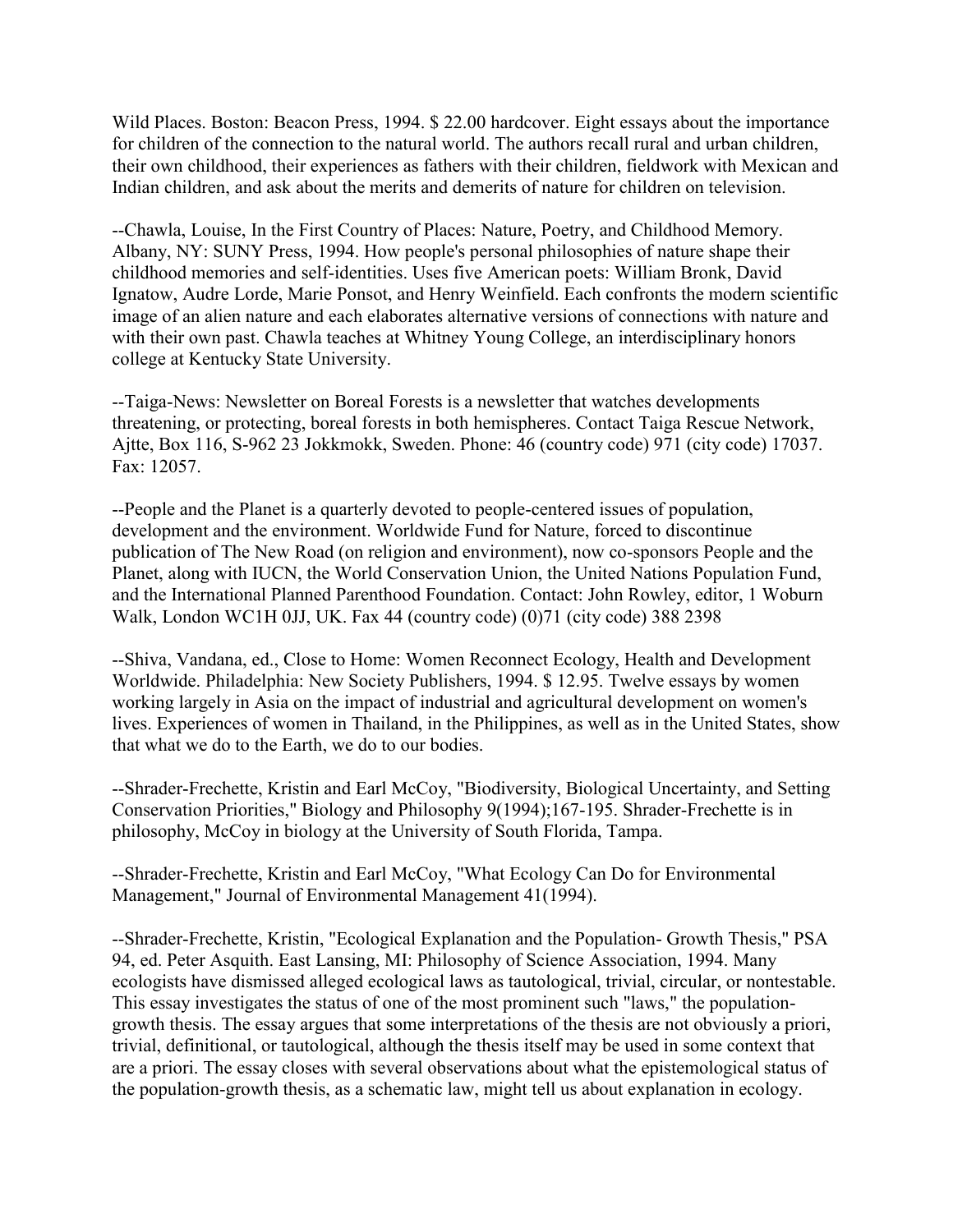Shrader-Frechette is in philosophy at the University of South Florida, Tampa.

--Shrader-Frechette, Kristin, Ethics of Scientific Research. Lanham, Md: Rowman and Littlefield, 1994. 208 pages. \$ 54.50 cloth; \$ 21.95 paper. Chapters: Importance of Research Ethics; The Duty to Do Research; Basic Principles of Research Ethics; Objectivity; Promoting the Public Good; Handling Conflicts; Research and Uncertainty; Uncertain Science in Controversial and Litigious Times. With three concluding chapters by other authors: Helen Longino, "Gender and Racial Biases in Scientific Research': Carl Mitchem, "Engineering Design Research and the Public Good"; Carl Cranor, "Public Health Research and Uncertainty." Shrader-Frechette is in philosophy at the University of South Florida, Tampa.

--DeBardeleben, Joan and John Hannigan, eds., Environmental Quality and Security after Communism: Eastern Europe and the Soviet Successor States. Boulder, CO: Westview Press, 1994. 256 pages. \$ 55.00 cloth, \$ 19.95 paper. There is increased awareness and activism, but the environmental crisis has not abated since the collapse of communism. The proliferation of new countries and intensified economic problems complicates the search for solutions. Environmental deterioration poses serious threats to the quality of life, stability, and security in the region. Both authors are in East European and Russian studies at Carleton University.

--Pryde, Philip R., ed., Environmental Resources and Constraints in the Former Soviet Republics. Boulder, CO: Westview Press, 1995. 364 pages. \$ 59.85. Environmental legacies of the Soviet period and current trends, a geographical approach. Pryde is in geography at San Diego State University.

--Hîll, Otmar, eds., Environmental Cooperation in Europe: The Political Dimension. Boulder, CO: Westview Press, 1994. 160 pages. \$ 34.95. An effective European environmental policy must provide room for variation in the burden borne by various countries, commensurate with their economic, technical, and institutional resources. Hîll is at the Austrian Institute for International Affairs, Vienna.

--Prendville, Brendan, Environmental Politics in France. Boulder, CO: Westview Press, 1994. 190 pages. \$ 49.95. Prendville is in sociology at the University of Rennes 2, Brittany.

--Bennett, Larry E., Colorado Gray Wolf Recovery: A Biological Feasibility Study. Final Report -- 31 March 1994. US Fish and Wildlife Service, Mountain-Prairie Region, Denver Federal Center, Denver CO. The study finds seven areas in western Colorado that meet the minimum recommended requirements for a sustainable population of about 1,000 wolves in total.

This is about the same as the estimated population of wolves in the state in 1915. Bennett is with the University of Wyoming Fish and Wildlife Cooperative Research Unit, Laramie. A second part of this study, a sociological feasibility study, is to be released in December 1994, and done by the Human Dimensions in Wildlife Unit at Colorado State University. Wolves are being released in Wyoming in Yellowstone National Park this fall, see more below.

--Peters, Robert H., A Critique for Ecology. New York: Cambridge University Press, 1991. 366 pages. \$ 30.00 paper. Argues that much of ecology cannot be science because ecology often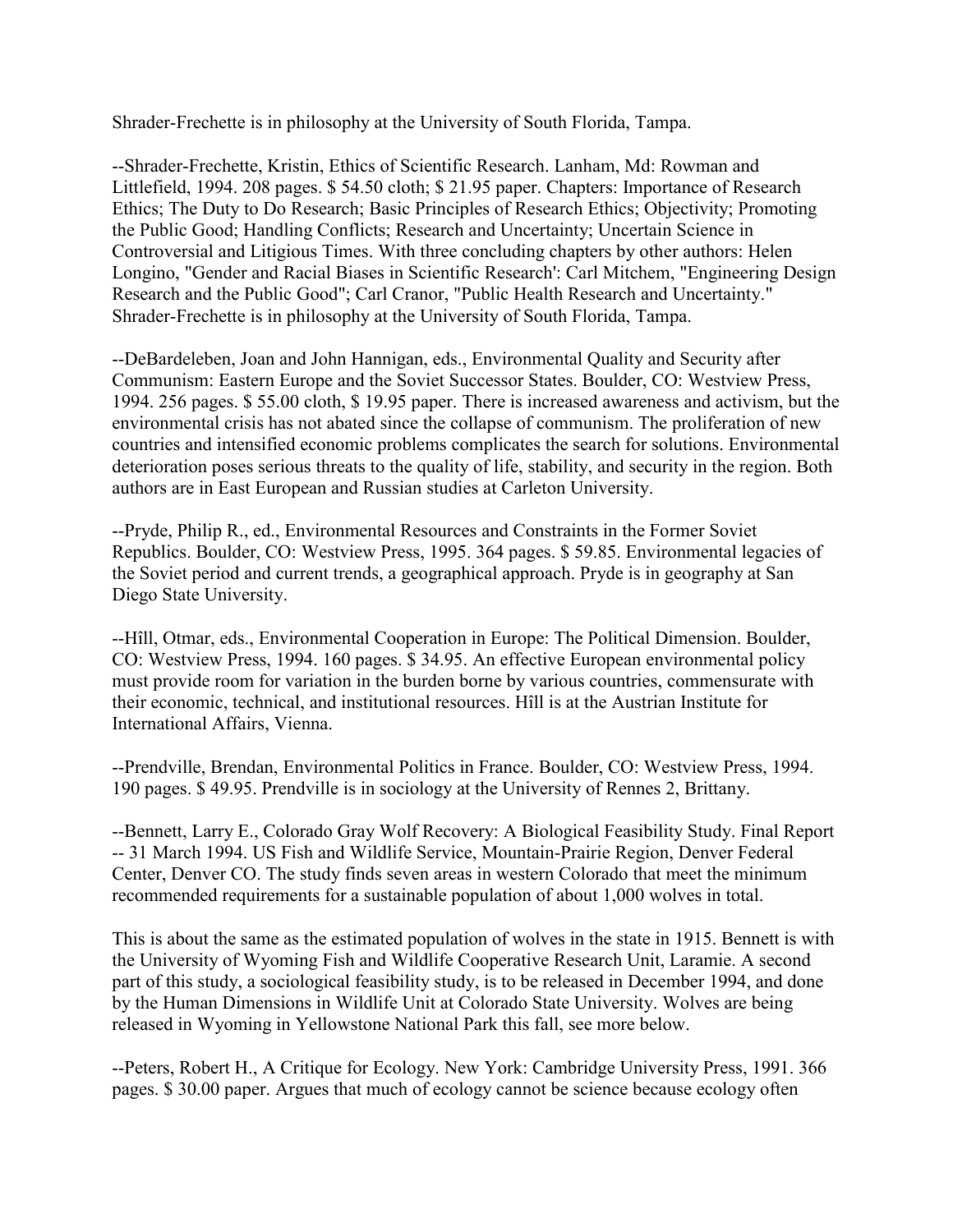provides no information or information of such poor quality that it can only be soft science. If ecology and environmental science are to meet the needs of the present decade and next millennium, researchers will need far more acute critical abilities than they have yet demonstrated. Ecologists have minimized the importance of predictive power in assessing scientific quality. Instead, they offer logical rationalization, historical explanation and mechanistic understanding, and fall prey to numerous failings that confound any assessment of the science. Predictions are often vague, inaccurate, qualitative, subjective, and inconsequential. But ecology can be effective and informative, and predictive ecology is already a reality in autecology, community ecology, limnology and ecotoxicology. A controversial book, about which the Cambridge editors themselves were much divided. Peters is in biology at McGill University, Montreal.

--Whigham, D., D. Dyknov, and S. Hejny, eds., Wetlands of the World: Inventory, Ecology and Management. Vol. 1. Africa, Australia, Canada and Greenland, Mediterranean, Mexico, Paupa New Guinea, South Asia, Tropical South America, United States. Dordrecht, The Netherlands, 1993. 788 pages. \$ 286.00. Two more volumes are coming, but slowly. An important reference, at an exorbitant price.

--Gadgil, Madhav, and Ramachandra Guha, This Fissured Land: An Ecological History of India. Berkeley: University of California Press, 1993. Cloth, \$ 35.00. Paper, \$ 12. 274 pages.

--Chapple, Christopher Key, Nonviolence to Animals, Earth, and Self in Asian Traditions. Albany: SUNY Press, 1993. The origins of the practice of nonviolence in early India and its paths within the Jain, Hindu, and Buddhist traditions. The relevance of this for contemporary issues: vegetarianism, animal and environmental protection, and religious tolerance Chapple is in theology at Loyola Marymont University.

--Molvar, Erik, The Trail Guide to Bob Marshall Country. Helena, MT: Falcon Press, 1994. Paper, 294 pages. \$ 19.95. The first complete trail guide to the crown jewel of the American wilderness system, the vast two-million-acre Bob Marshall, Great Bear, and Scapegoat Wilderness Complex. Over 100 trails described in detail. Molvar, who studied wildlife biology at the University of Montana, has hiked more than a thousand miles in the Bob Marshalls, including all the trails in the book.

--Gaston, Kevin J., Rarity. London and New York: Chapman and Hall, 1994. 205 pages, paper. \$ 34.00. 1. What is rarity? 2. Abundances and range sizes: measuring rarity. 3. The nonindependence of abundance and range size. 4. Spatial dynamics. 5. Temporal dynamics. 6. Causes of rarity. 7. Conservation and rarity. 8. Where next? This promises to be the definitive treatment on rarity. Gaston is an ecologist and entomologist at the Natural History Museum, London.

--de-Shalit, Avner, Why Posterity Matters. London: Routledge, forthcoming, 1994. A comprehensive examination of our duties to future generations, arguing that our obligations toward future generations are a matter of justice, not of charity or supererogation. We have a duty to consider them when we distribute access to natural resources, decide on environmental policies, and plan budgets. This raises problems for conventional theories of justice and requires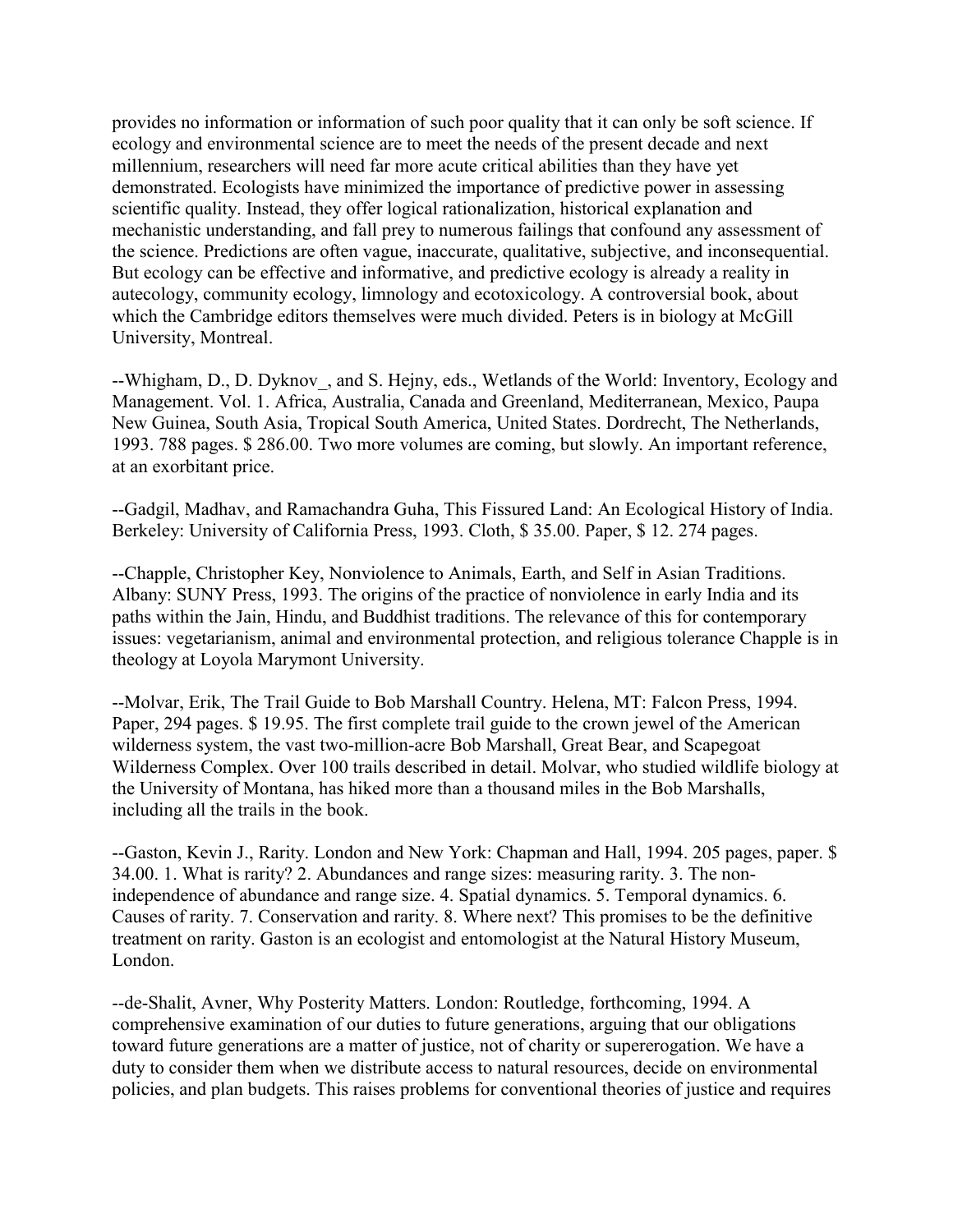a new communitarian theory of intergenerational justice, which can serve as the moral basis for environmental policy. This book is in the Routledge series, Environmental Philosophies, edited by Andrew Brennan. de-Shalit teaches environmental ethics and political policy at the Hebrew University, Jerusalem.

--Burks, D. C., ed., Place of the Wild: A Wildlands Anthology. Washington, DC: Island Press, forthcoming, 1994. Contains Max Oelschlaeger, "The Idea of Wilderness as a Deep Ecological Ethic," which develops six aspects of E. O. Wilson's claim that the idea of wilderness grounds a conservation ethic.

--Oelschlaeger, Max, ed., Postmodern Environmental Ethics. Albany: State University of New York Press, forthcoming, 1995. Reprinted from the journal Environmental Ethics, these fifteen essays show that a postmodern movement is well underway within the ecophilosophical community.

--High Country News: Grappling with Growth, special issue, September 5, 1994. vol. 26, no. 16. Useful survey of growth issues in the American West and what can--and is--being done in various communities to grapple with growth.

--Wawrzyniak, Jan, "A Proposal of Neonaturalistic Axiology and Metaethics," (in Polish) in J¢zef Lipiec, ed., The Crossroads of Values. Cracow, Poland: Jagiellonian University Press, 1993.

--Wawrzyniak, Jan, "Suffering as a Transcendental Value," paper in English at the Jagiellonian University Symposium on Ethics, Suffering as Human Experience, Cracow, Poland, June 6-8, 1994. The conference, though largely devoted to human suffering, contained two papers on suffering in the animal world. Suffering must be valued from the point of view of sentient animals, and this makes any associated values to transcend the merely human account of any worth found in suffering. For the other paper, see Leszek Pyra, "Suffering and the Rights of Animals." Copies from Professor Jan Wawrzyniak, Institut Filozofii, Adam Mickiewicz University, 60-569 Poznan, Szamarzewskiego 91c, Poland.

--Pyra, Leszek, "Suffering and the Rights of Animals," paper (available in English) at the Jagiellonian University Symposium on Ethics, Suffering as Human Experience, Cracow, Poland, June 6-8, 1994. See Wawrzyniak, Jan, "Suffering as a Transcendental Value."

--Andrzejewski, Boleslaw, ed., Ochrona Srodowiska w Refleksji Humanistycznej (Environmental Protection in Humanistic Reflection). Poznan, Poland: Wydawnictwo Poznanskiego Towarzystwa Przyjaciol Nauk (Poznan Society of Friends of the Sciences), 1992. Fifteen essays in Polish: Some samples: Boleslaw Andrzejewski, "The Ecological Motif in Romantic Philosophy of Language"; Andrzej Przylebski, "Martin Heidegger and the So-Called Deep Ecology"; Bernard Piotrowski, "The Swedish Ecological Culture in Recent Times"; Eugeniusz Kosmicki, "Basic Problems of Ecological Ethics"; Jan Wawrzyniak, "Man--It Does Not Sound Honorable: A Conception of Neonaturalistic Evolutionary and Environmental Ethics"; Luromira Domka, "Humanistic Faculties at Universities in the Defense of Nature."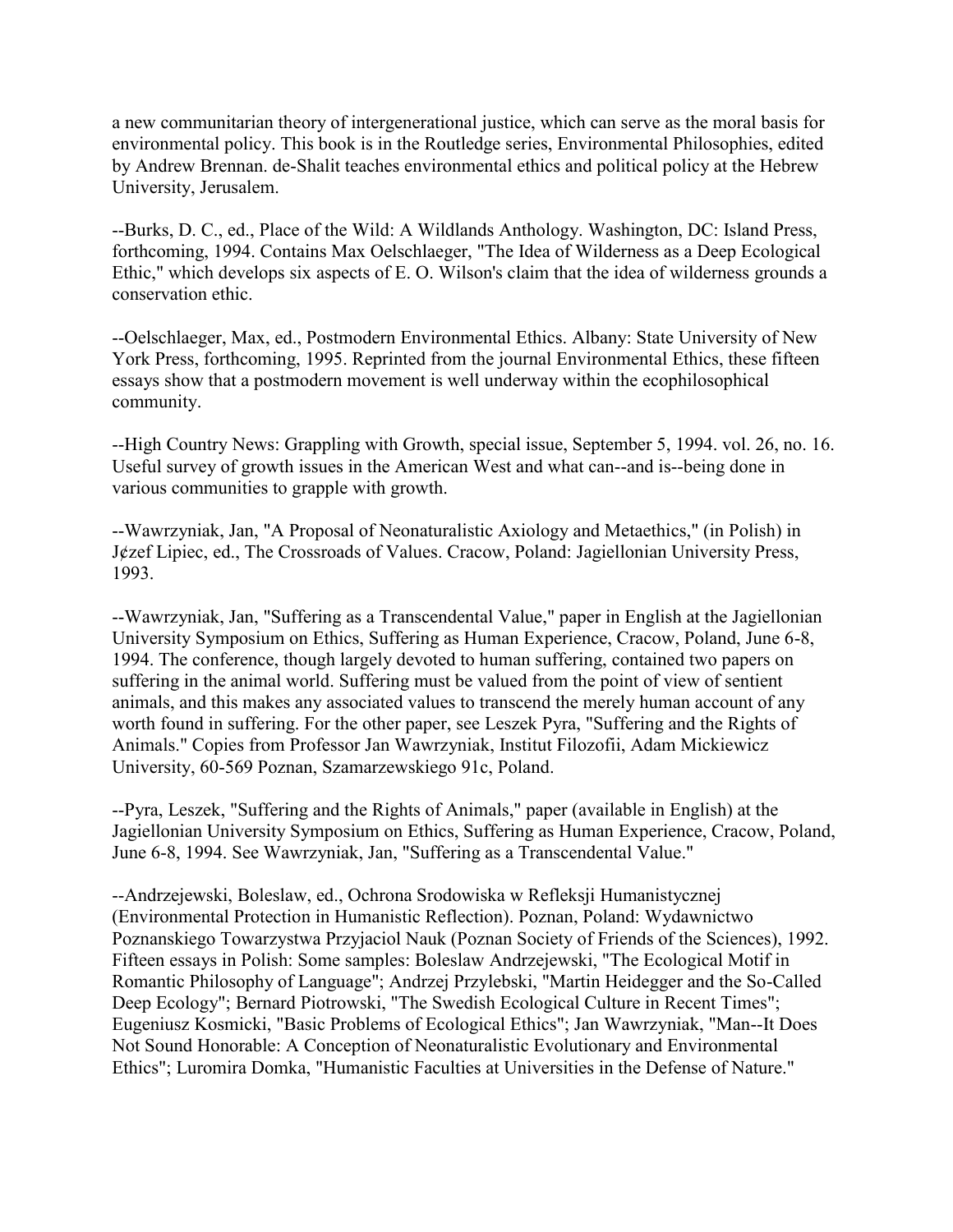--Green Brigades, or (in Polish) Zielone Brygady is a Polish environmental journal/newsletter, now in its fifth year, published under the auspices of the Chemists' Scientific Club at the Jagiellonian University in Cracow, Poland. ISSN 1231-2134. Sixty issues have been published in Polish and twelve in English, with a current circulation of 3,000 in Polish and 1,500 in English, a quite large circulation by Polish standards. The journal seeks to exchange information between various groups active in the fields of ecology, wildlife conservation, environmental protection, animal rights, vegetarianism, and healthy lifestyles. Some issues in the 1994, no. 2 issue: "Campaign to keep the Vistula River Wild," "International Biosphere Reserve in the Eastern Carpathian Mountains (Bieszczady Mountains)," "Hour of Destiny for Bialowieza Primeval Forest" (Europe's last remaining stand of lowland ancient forest, dating back to 8,000 B.C.)," an article on "The Polish Society for Nature Protection, Salamandra. Piotr Rymarowicz and Laurel Sherwood are editors. Address: Slawkowska 12/24 (IV p.), PL-31-014 Krakow, Poland. Phone 48: (country code) 12 (city code) 222147, ext. 15. Fax: 222264. E-mail: zielbryg@gn.apc.org

--Knight, R. L., K. Huylsman, and K. Gutzweiler, eds., Wildlife and Recreationists: Coexistence through Management and Research. Washington, DC: Island Press, forthcoming, 1994 or 1995. Contains Max Oelschlaeger, "The Land Ethic and Outdoor Recreation," which uses Leopold's land ethic as a frame for critiquing the recreation industry that has emerged as big business in the last half of this century.

--Hayward, Tim, "Ecology and Human Emancipation," Radical Philosophy (Canterbury, Kent, UK) 62(1992):3-13. Traditional socialist conceptions of emancipation as a move from a sphere of necessity to one of freedom are radically problematic from an ecological perspective. There is no problem with removing coercive and exploitative human relations, but the ecological perspective casts doubt on the possibility or desirability of emancipation from nature-imposed necessity. There are three different meanings of emancipation from nature, not all equally objectionable. One is the aim of subsistence, transforming nature to meet human needs for food, shelter, and good health. Another is the Promethean aim of transcending natural limits, to which Marx has some tendencies. A third is the emancipation of human creativity, the humanist aim of self-realization, which does see humans as autonomous of the order of natural causality, though not necessarily as pitted against nature, and Marx can be interpreted from this perspective. Hayward is lecturer in philosophy at the University of Glamorgan, Wales.

--Jacobs, Michael, The Green Economy: Environment, Sustainable Development and the Politics of the Future. London & Concord, MA: Pluto Press, 1991. 312 pages. Sample chapters: "Whose Environment?"; "The Invisible Elbow: Market Forces and Environmental Degradation"; "Valuing the Environment: The `Orthodox Economist's' Approach to Environmental Problems"; "Making Sustainability Operational: The Meaning of `Environmental Capacity'"; "Global Environmental Economic Policy"; "Making Environmental Decisions: The Limits of Cost-Benefit Analysis"; "The Standard of Living and the Quality of Life." Jacobs attempts to show how an ideal of sustainability can be converted into concrete policy objectives, and, though the meaning of "standard of living" must be reconsidered, the possibilities are more hopeful and politically feasible than might be anticipated. He is a British management consultant.

--Goudzwaard, Bob and Harry DeLange (De Lange), Beyond Poverty and Affluence. Grand Rapids, MI: Wm. B. Eerdmans, 1994. 176 pages. \$ 15. Co- published with the World Council of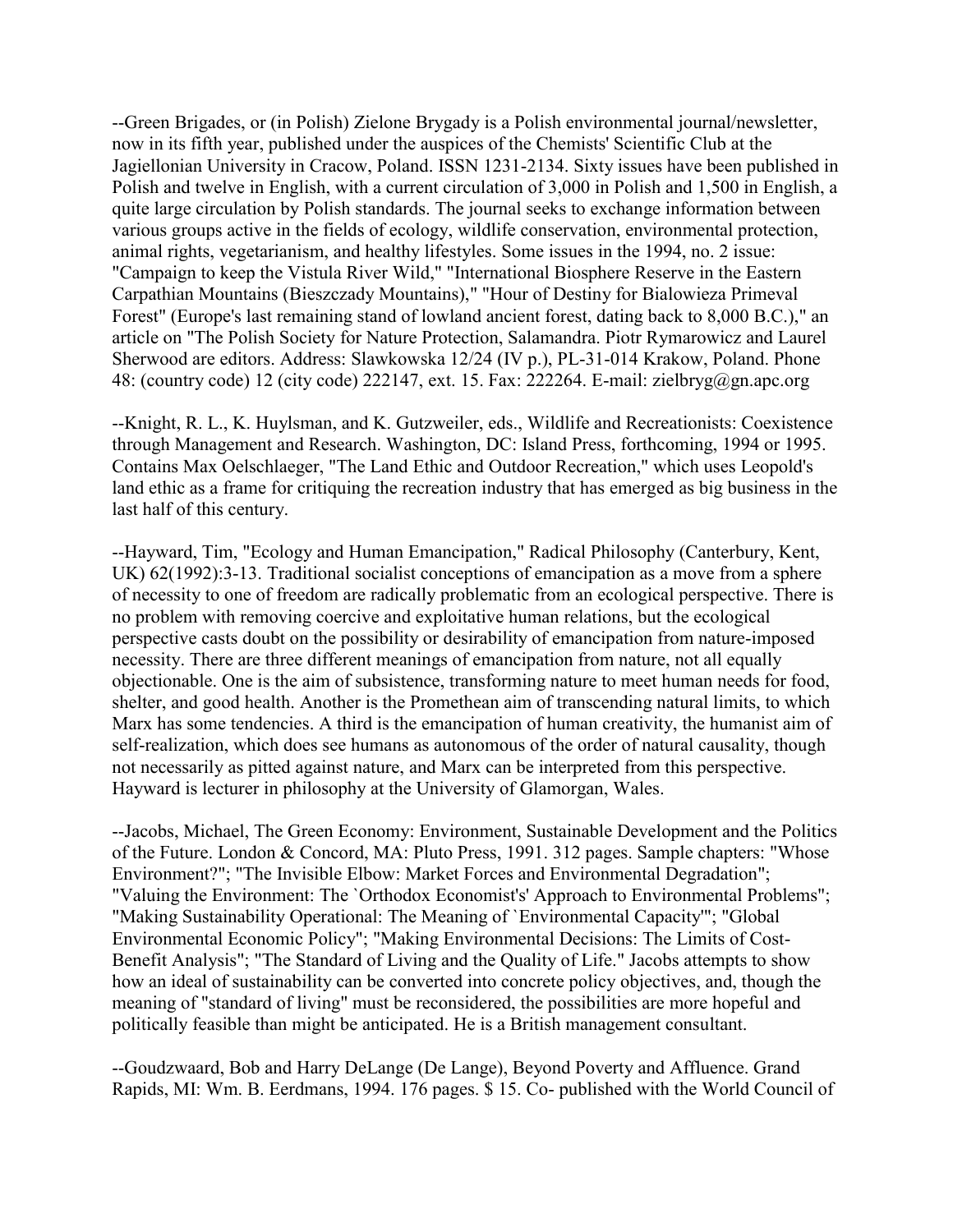Churches. Today's widespread problems of poverty, unemployment, and environmental degradation are rooted in--and thus can never be resolved by--the dominant contemporary economic models of growth. The authors argue for an economy of care, or an economics of enough, with twelve concrete, feasible proposals for moving present-day society in such a direction.

--Hallman, David G., ed., Ecotheology: Voices from South and North. Maryknoll, NY: Orbis Books, 1994. 312 pages. \$ 19.95. Co-published with the World Council of Churches. Two dozen essays by authors from around the world, in five sections: biblical witness, theological challenges, insights from eco-feminism, insights from indigenous peoples, ethical implications. Hallman is program officer for energy and environment for the United Church of Canada.

--Carroll, John E., and Albert LaChance, eds., Embracing Earth: Catholic Approaches to Ecology. Maryknoll, NY: Orbis Books, 1994. 300 pages. \$ 18.95. Richard Rohr, "Christianity and Creation": David Toolan, "Open to Life--and Death," (on the prohibition of all but "natural" birth control); Tessa Bielarki on the mystical-spiritual schemes suggested by the Gaia model, the Samsara construct, and C. S. Lewis' allegorical kingdom of Narnia; William McNamara on verbal pollution and a provocative call to a radical renewal of language; Paul Gonzalez on expanding spiritual horizons beyond the modern norm of a limited concern for the self. Carroll is professor of natural resources at the University of New Hampshire and LaChance is a psychologist and author of Greenspirit.

--Jamieson, Dale, "Ethics, Public Policy and Global Warming," Science, Technology and Human Values 17(1992):139-153. Reprinted in Earl Winkler and Jerrold R. Coombes, eds., Applied Ethics: A Reader (Oxford: Blackwell, 1993). Though there are scientific issues involved, the global warming problem is not primarily a scientific problem. It is an ethical and political problem concerning values. The "policy management" approach derives from neo-classical economic theory and so dominates current public discussion that its assumptions and biases are hardly visible. But this approach can hardly succeed on its own terms because its analytic techniques are inadequate to the complexities of anthropogenic climatic change. Jamieson asks about what changes will be needed if humans and other animals are to survive current threats to the global environment. Jamieson is in philosophy at the University of Colorado, Boulder.

--Jamieson, Dale, "Ethics and Animals: A Brief Review," Journal of Agricultural and Environmental Ethics 6, Special Supplement 1 (1993):15-20.

--Journal of Human Dimensions in Wildlife Management is a new journal, to advance the science of human dimensions of wildlife and its application to decision-making concerning wildlife conservation. Sample articles in volume 1, no. 1, Spring 1994. "Understanding Controversy in Wildlife Management"; "Basic Wildlife Beliefs, Orientations, and their Applicability to Wildlife Planning." The publisher is Sagamore Publishing Inc., Champaign, IL. Articles are invited: Co-editors, Michael J. Manfredo and Jerry J. Vaske, Human Dimensions Natural Resources Unit, College of Natural Resources, Colorado State University, Fort Collins, CO 80523.

--Forbes, Malcolm, S., Jr., "People Are an Asset, not a Liability," Forbes, September 12, 1994.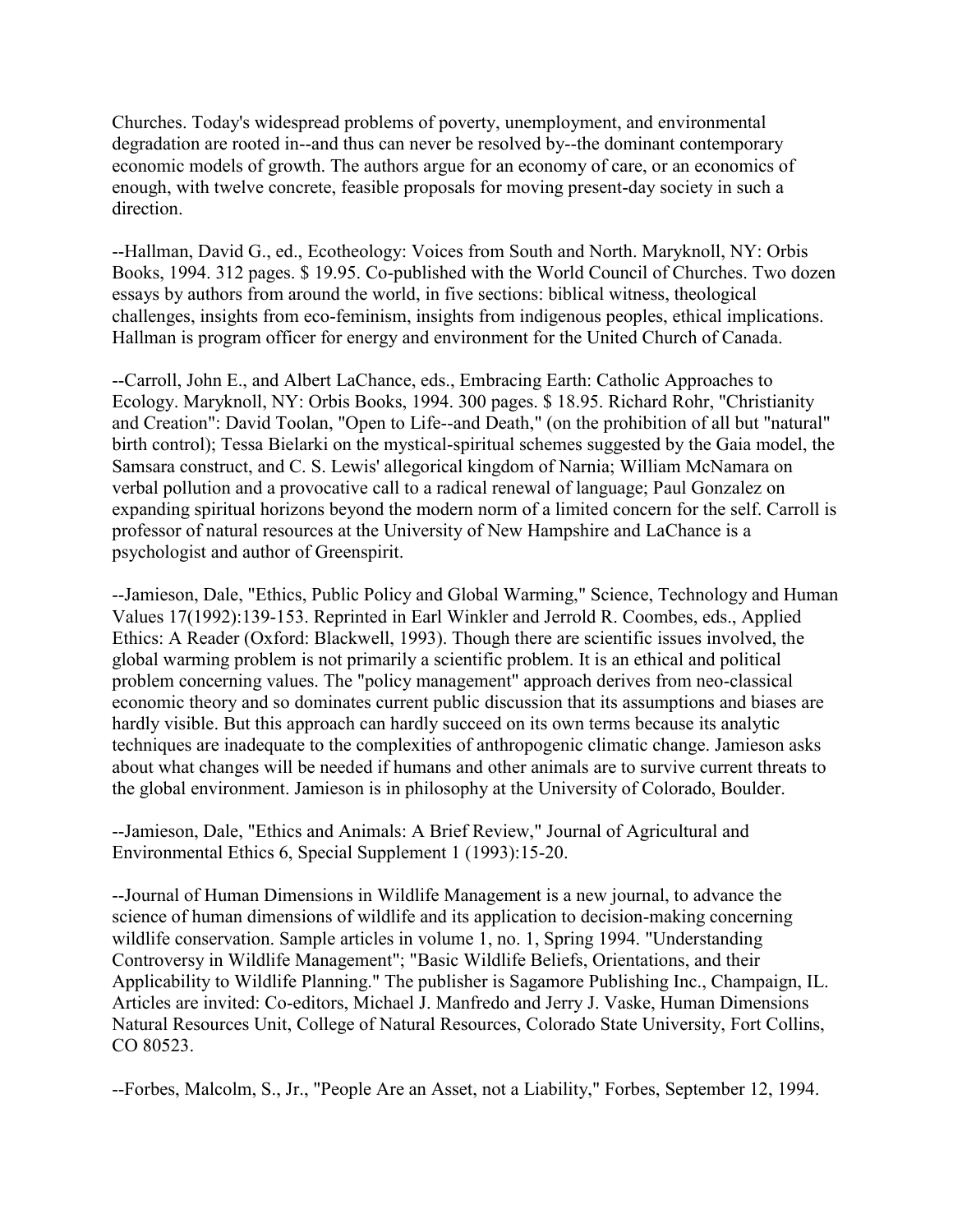An editorial. At the Cairo conference, "the real issue is that curbing population growth is critical for economic development. That premise is preposterous. A growing population is not a drag on economic development. When combined with freedom, it is a stimulant." The richest countries in the world are the most densely populated, and people are poor only where governments dominate and suffocate economic activity. "A growing population helps improve the quality of life." "Free people don't `exhaust' resources; they create them." (Thanks to Ned Hettinger.)

Stafford, Tim, "Are People the Problem?" Christianity Today, October 3, 1994. A special report funded by the Pew Charitable Trust. Christians have a vital stake in the population debate, since population concerns cover areas that Christians deeply care about, the meaning of persons and families, the role of women, the use of population controls, coercion, persuasion, abortion, and related issues. Paul Ehrlich's views are contrasted with Julian Simon's, and evangelical Christians come out in between, but nearer to Simon, provided that resources are used with justice and love, and the cornucopian argument must not become a substitute for these concerns. In a way, what Christians now urge ought to urge in developing countries is what the best in Protestant Christian missions has been urging for the last century: hard work, thrift, modern scientific methods, limited family size, justice, love, and charity, honest, democratic government, contentment with enough. With boxes by Andrew Steer, Director of the World Bank with responsibilities for environmental and social policies, and a Christian who is rather more concerned with the adverse results of escalating populations.

--Sheehan, Kathyrn and Mary Waidner, Earth Child: Games, Stories, Activities, Experiments and Ideas About Living Lightly on Planet Earth. 328 pages. \$ 16.95. With an extensive bibliography of other sources. Council Oak Books, 1350 East 15th St., Tulsa, OK 74120. Phone: 800-247- 8850.

--Rothenberg, David, ed. Wild Ideas. Minneapolis: University of Minnesota Press. Forthcoming, 1995.

--Francione, Gary L. "Animals, Property and Legal Welfarism: Unnecessary' Suffering and the Humane' Treatment of Animals." Rutgers Law Review 46, no. 2 (Winter 1994): 721-70. Concludes that the legal protection of animals is unlikely to exceed their exploitation. The only prohibition upon animal use is conduct that results in gratuitous suffering. As property, animals can have certain rights, just as human slaves had some rights and were, in a limited sense, regarded as persons. Regarding legal welfarism, animals and their "interests" will virtually always lose in any purported "balancing" of human and animal interests.

--Gablik, Suzi. The Reenchantment of Art. New York: Thames and Hudson, 1991. Modern art exposes the unecological and unsustainable isolationism of a hypermasculinized culture. The challenge of the future is to transcend the disconnectedness and separation of the aesthetic from the natural and social.

--Logsdon, Gene. At Nature's Pace. Foreword by Wendell Berry. New York: Pantheon Books, 1994. 208 pp. \$23 hardbound. Formerly an editor for Farm Journal, Logsdon is an ardent defender of the small traditonal farm (the farm of fifty years ago), an honor he shares with Wendell Berry. Logsdon farms thirty acres in Ohio, and has written twelve books and hundreds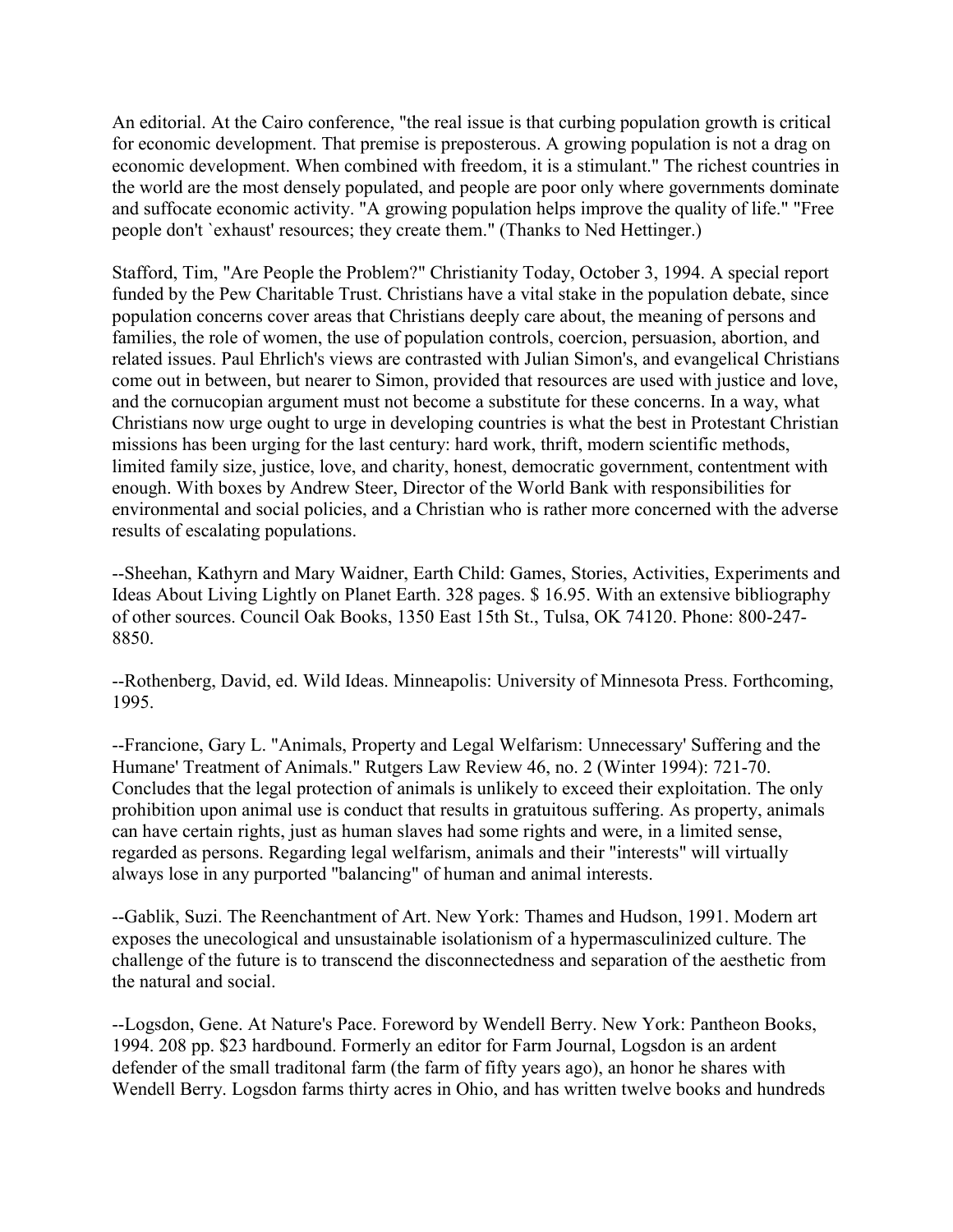of articles. The small farm is not dead, he argues; rather, the future will have more farmers, not fewer. Farms will be ecologically sane and community-interdependent. The error of the past was that farmers tried to live like city folks. The Amish have proved that farming is a decent living.

--Knickerbocker, Brad, "Cooperation, Trust Begin to Restore an Oregon Ecosystem: Ranchers, Ecologists Are Optimistic About Watershed's Recovery," The Christian Science Monitor 86 (4 October 1994):10-11.

--Walker, Sam, "Kinder, Gentler Hens for the '90s," The Christian Science Monitor 86 (4 October 1994): 11.

--Walters, Laurel Shaper, "Cleaning Out the World's Biggest Basement: After 180 Years of Tourism, the United States Park Service Takes Steps to Protect Mammoth Cave National Park," The Christian Science Monitor 86 (27 September 1994): 12-13.

--Knickerbocker, Brad, "World Bank Turns From Saving Trees to Saving Cities," The Christian Science Monitor 86 (27 September 1994): 13.

--Rosen, Yereth, "Exxon Will Appeal \$5 Billion Penalty for 1989 Oil Spill," The Christian Science Monitor 86 (20 September 1994): 9.

--Spaid, Elizabeth Levitan, "Shoring Up the Future of Vermont's Old Barns," The Christian Science Monitor 86 (20 September 1994): 10-11.

--Abdo, Geneive, "Cairo Conference Shifts Focus of Population Effort," The Christian Science Monitor 86 (15 September 1994): 1, 4.

--Walters, Llaurel Shaper, "A Mississippi County Grows Casinos Instead of Cotton," The Christian Science Monitor 86 (13 September 1994): 10-11.

--Knickerbocker, Brad, " The Wilderness Act: Work Continues After 30 Years," The Christian Science Monitor 86 (13 September 1994): 11.

--Clayton, Mark, "Majesty Under Pressure: Canada's Banff Park," The Christian Science Monitor 86 (7 September 1994): 7, 10-11. Excellent report on the impact of human development on wildlife and wilderness in the Bow River Valley, Alberta, Canada. The Canadian government has put a two-year moratorium on all new building within the park.

--Moffett, George, "UN Population Conference Meets Religious Resistance," The Christian Science Monitor 86 (6 September 1994): 1, 4.

--Knickerbocker, Brad, "Making a Space for the Heart: Hoichi Kurisu Aspires to Have His Gardens Change the Way Vistors Think," The Christian Science Monitor 86 (6 September 1994): 10-11.

--Scherer, Ron, "Recovering After Ban on DDT Use, Osprey Find Urban Waters Good Fishing,"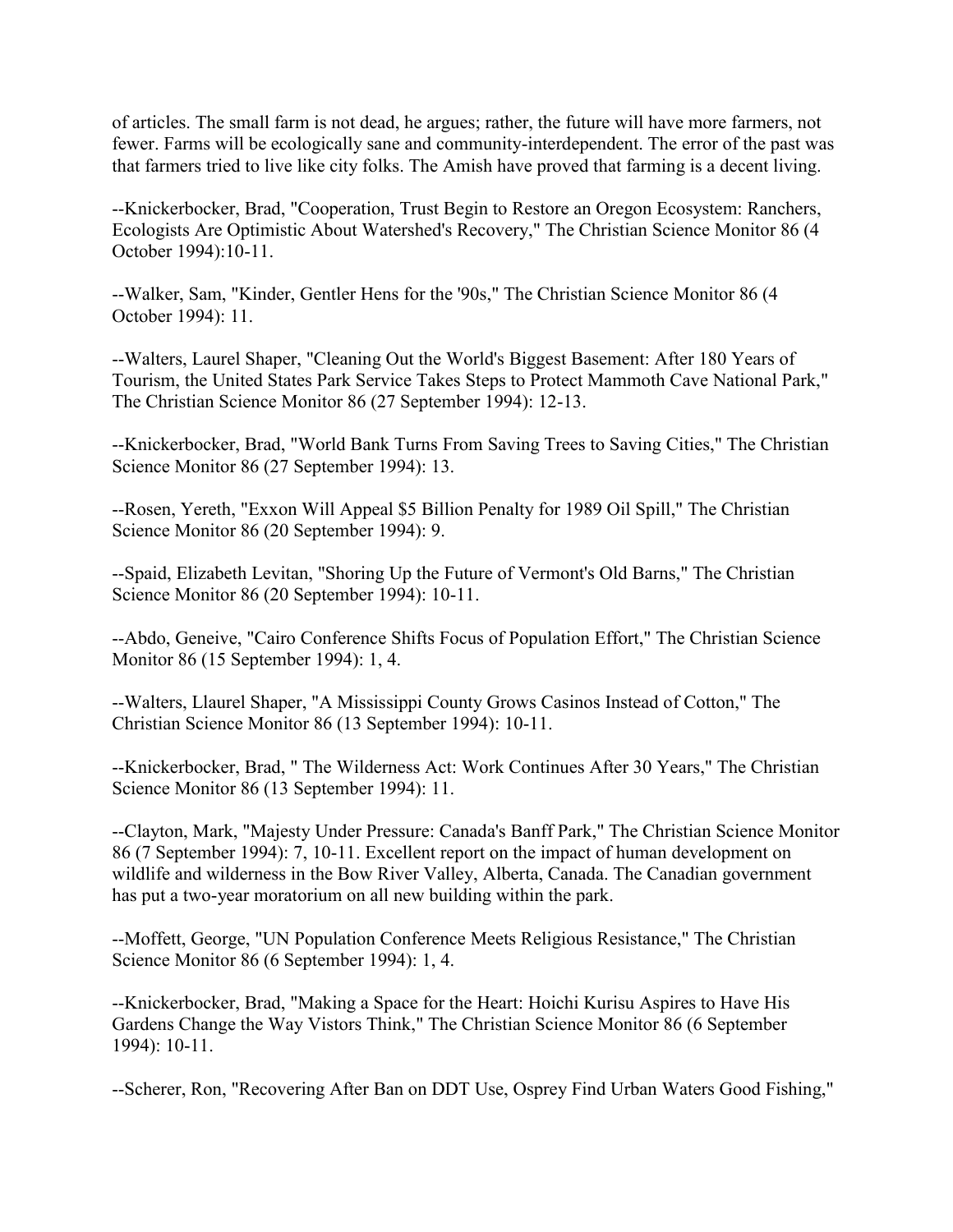The Christian Science Monitor 86 (2 September 1994): 1, 4.

--Bryce, Robert, "Nuclear Waste's Last Stand: Apache Land," The Christian Science Monitor 86 (2 September 1994): 6-7.

--Knickerbocker, Brad, "Harboring a Forest of Fragile Species," The Christian Science Monitor 86 (30 August 1994): 10-11. Unique in its biodiversity, the Klamath-Siskiyou region of the Pacific Northwest is unprotected from development.

--Grier, Peter, "US Makes Gains in Fuel Efficiency Despite Reputation as Gas-Guzzler," The Christian Science Monitor 86 (24 August 1994): 8.

--Battersby, John, "A Human Face for South Africa's Park System," The Christian Science Monitor 86 (23 August 1994): 12-13.

--Moffett, George, "Reining in the World's Galloping Population," The Christian Science Monitor 86 (17 August 1994): 7-14.

--Baldauf, Scott, "Farmers and Scientists Work to Save the Earth, One Acre at a Time," The Christian Science Monitor 86 (10 August 1994): 14. --Knickerbocker, Brad, "Excess Water Use in West Kicks Up Dust," The Christian Science Monitor 86 (5 August 1994): 2.

--Henderson, Keith, "Ecologists Debate Merits of Rain-Forest Products," The Christian Science Monitor 86 (3 August 1994):1, 6.

--Armstrong, Scott, "Deep Dilemma in Grand Canyon: Improve Access or Retain Natural Beauty," The Christian Science Monitor 86 (2 August 1994): 1, 4.

--Holmstrom, David, "Ecologists Question Cost-Benefit Scrutiny," The Christian Science Monitor 86 (2 August 1994): 3.

--Pendleton, Scott, "US Pressures Shrimpers to Save Endangered Turtles," The Christian Science Monitor 86 (2 August 1994): 3.

--Langan, Fred, "In Canada, Farmers Find It Pays to Grow Crops the Organic Way," The Christian Science Monitor 86 (2 August 1994): 9.

--Sneider, Daniel, "Saving Siberia's Unique Lake Baikal Region," The Christian Science Monitor 86 (2 August 1994): 12.

--Knickerbocker, Brad, "Watching the State of the World," The Christian Science Monitor 86 (2 August 1994): 13. About Lester Brown, the founder of the Worldwatch Institute.

--Ross, Elizabeth, "Cape Cod Resists Next Wave: Superstores," The Christian Science Monitor 86 (1 August 1994): 8.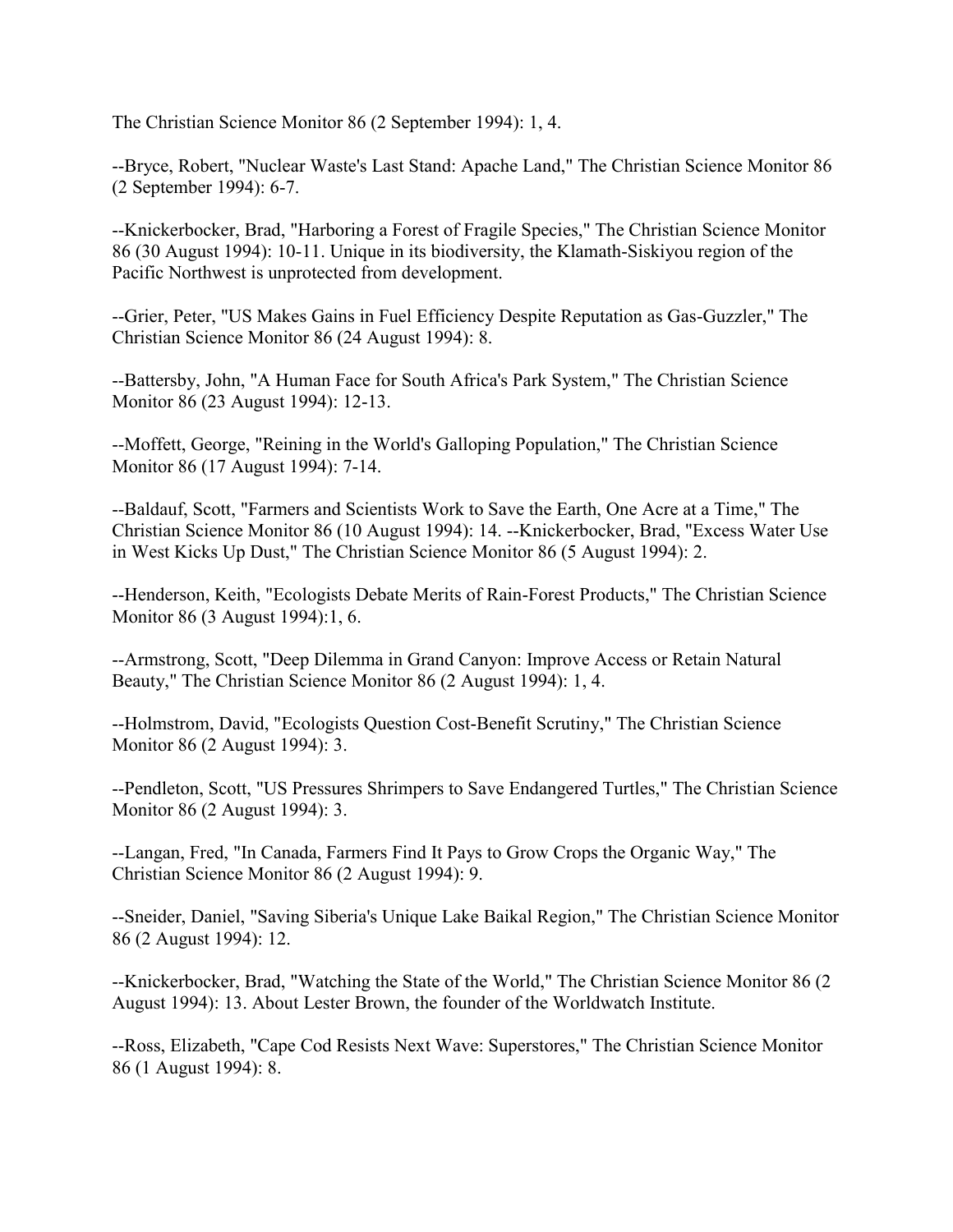--Dillin, John, "Whistle-Blowers on Safety Risks Betrayed by Nuclear Agency," The Christian Science Monitor 86 (29 July 1994):1, 4. NRC admits telling TVA utility the names of its employees who warned of problems.

--Knickerbocker, Brad, "When Ecology and Economy Meet in a Business," The Christian Science Monitor 86 (26 July 1994):10-11.

--Scanlan, David, "An Environmental Test Case: New Costa Rican Government to Rule on Building of Chip Mill in Rain Forest," The Christian Science Monitor 86 (26 July 1994): 11.

--Dillon, John, "Tiny Mussel Endangers a Giant Nuclear Complex," The Christian Science Monitor 86 (20 July 1994): 1, 6.

--Foster, Catherine, "War in the Pacific: Legacy of a Copper Mine," The Christian Science Monitor 86 (20 July 1994):10-11. Residents of the small island of Bougainville have fought for six years to save their environment and gain independence from Papua New Guinea.

--Clayton, Mark, "Today's Farm Families in Canada Find They Must Innovate, Diversify--or Quit," The Christian Science Monitor 86 (13 July 1994):1, 6.

--Henderson, Keith, "Breeders Aim to Hatch a Big Market for Emus," The Christian Science Monitor 86 (12 July 1994): 10-11. First cousin to the ostrich, the emus is being raised for meat, hide, feathers, and oil. --Farney, Dennis, "Chaos Theory Seeps Into Ecology Debate, Stirring Up a Tempest," Wall Street Journal, 11 July 1994, pp. A1, A8. Since the Renaissance, nature has been viewed as rational and orderly; but it is inherently disorderly, says environmental historian Donald Worster (University of Kansas). All is flux and flow, change without end. Ours is a postmodernist, post-structuralist age.

--Weir, Jack, "An Argument for the Constitutive Goodness of the Natural Environment." Southwest Philosophy Review 10 (January 1994): 167-75. The key concept of a "constitutive good" is analyzed, and the methodological moves in the argument are clarified. Human nature, including individual identities, is conditioned by the environment. Moreover, a life in a sufficiently different environment would not be a human life. Hence, the environment is a constitutive good, and ought to be preserved.

--Weir, Jack, "The Environmental Crisis as a Crisis of the Spirit," Science, Technology and Religious Ideas 5 (Fall 1994). In this paper, Weir argues that the environmental will not solved by political science (diplomacy), natural science (technology), or philosophy (a new ideology). Rather, the problem is at its deepest level a problem of the heart--one of greed and selfishness- and will not be resolved until people's characters are transformed.

--Weir, Jack. "Animals and Radical Translation." Southwest Philosophy Review 11 (January 1995): forthcoming. W. V. O. Quine's principle of charity and Richard Grandy's principle of humanity are applied to nonhuman animals. Weir argues that animals have at least some kinds of beliefs.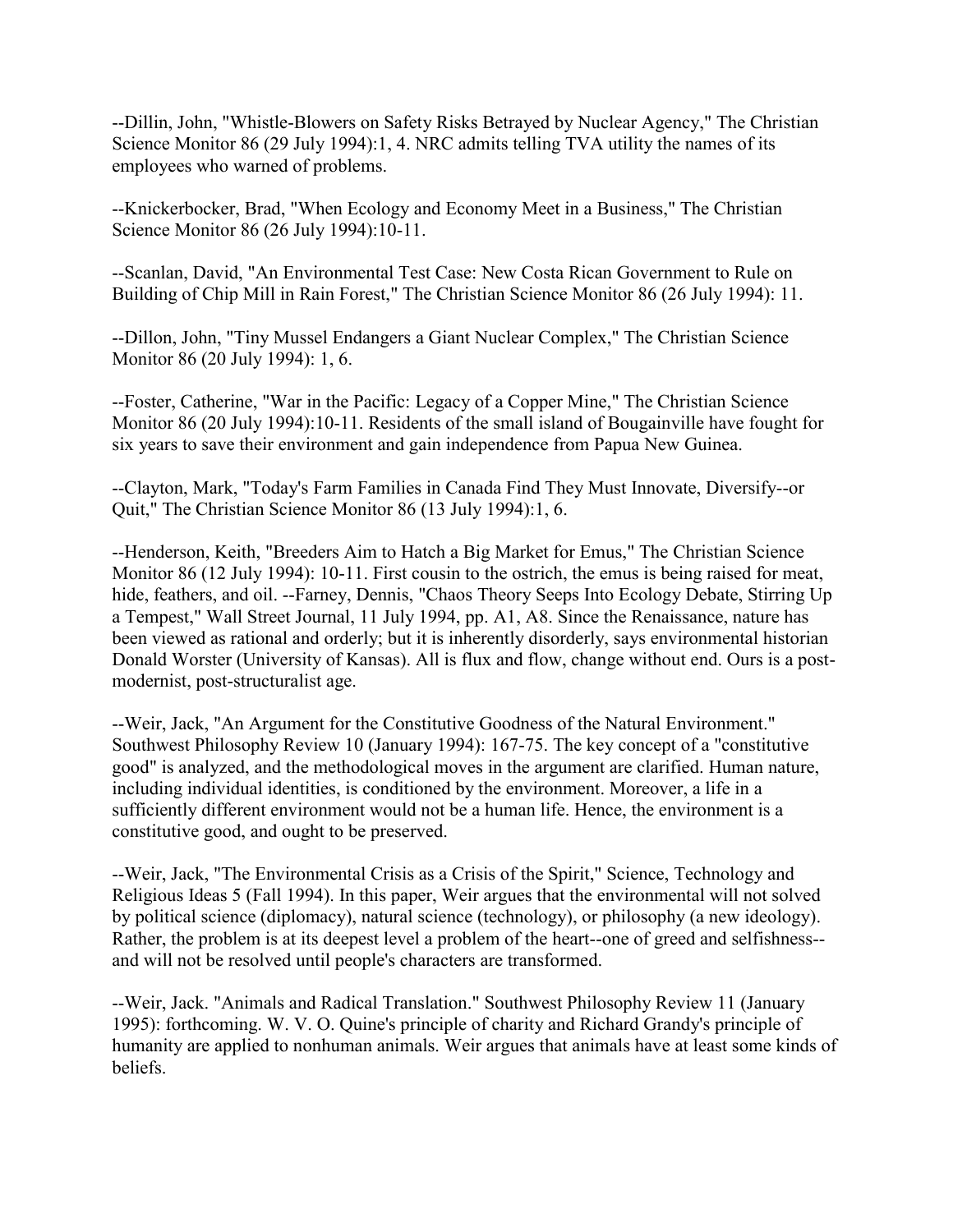# **Events and Calendar**

### **1994**

--October 26-29. Third Annual National Watchable Wildlife Conference, Burlington, Vermont. Contact: Mary Jeanne Packer, Coordinator, Green Mountain National Forest, 231 North Main Street, Rutland, VT 05701. Phone 802-747-6700. Fax 802-747-6766.

--November 3-4. The Science of Overabundance: The Ecology of Unmanaged Deep Populations, Front Royal, Virginia. Sponsored by National Park Service and Smithsonian Institution. Contact: Bill McShea, Conservation & Research Center, Front Royal, VA 22630. Phone: 703-635-6500.

--November 9-13. Forest Canopies: Ecology, Biodiversity, and Conservation, Marie Selby Botanical Gardens, Sarasota, Florida. Contact: M. Lowman, Marie Selby Botanical Gardens, 811 S. Palm Ave., Sarasota, FL 34236. Phone 813- 366-5731

--November 14-18. Wilderness: The Spirit Lives, 6th National Wilderness Conference, Santa Fe. Sponsors: US Forest Service, Bureau of Land Management, US Fish and Wildlife Service, National Biological Survey, National Park Service, Society of American Foresters. Celebrating the 30th anniversary of the Wilderness Act. Speakers include Jack Ward Thomas, USFS Chief; R. Max Peterson, Retired USFS Chief; H. Ronald Pulliam, Director, National Biological Survey; Edward Zahniser, son of Howard Zahniser who wrote and re-wrote the Wilderness Act some sixty-six times to get it through the US Congress; David Brower; Smoke Elser, outfitter who rides about 2,000 miles a year in the Bob Marshall Wilderness complex, and is well-known for his low impact camping, and many others. Contact: Society of American Foresters Interagency Wilderness Conference, 5400 Grosvenor Lane, Bethesda, MD 20814.

--November 21-24. Xth International Symposium: Present State and New Trends in Landscape Ecology. Smolenice, Slovokia. With, among others, a paper (in English) by Osmo A. Konturri (Finnish Association of Landscape Ecology, Box 381, SF-80101 Joensuu, Finland), "Environmental Research/Planning and Environmental Philosophy/Politics--A Landscape Ecological View."

--December 12-14. Jerusalem. Our Shared Environment: An International Conference to Raise Public Awareness of the Environmental Challenges Facing Israelis and Palestinians. Sponsored by the Israel/Palestine Center for Research and Information, IPCRI, Jerusalem, and the Applied Research Institute of Jerusalem, ARIJ, with offices in Bethlehem. The conference intends to give Israelis and Palestinians and others interested in the region the chance to think about their common environmental future. Contact IPCRI, P. O. Box 51358, Jerusalem 91513, Israel. Phone 02-274382. Fax 02- 274383.

--December 12-14. Integrating Social Sciences in Ecosystem Management: A National Challenge. Unicoi Lodge and Conference Center, Helen, Georgia. Contact: Linda Caldwell, Department of Recreation and Leisure Studies, University of Georgia, Athens, GA 30602. Phone 706-542-5064. Fax 706-546- 2478.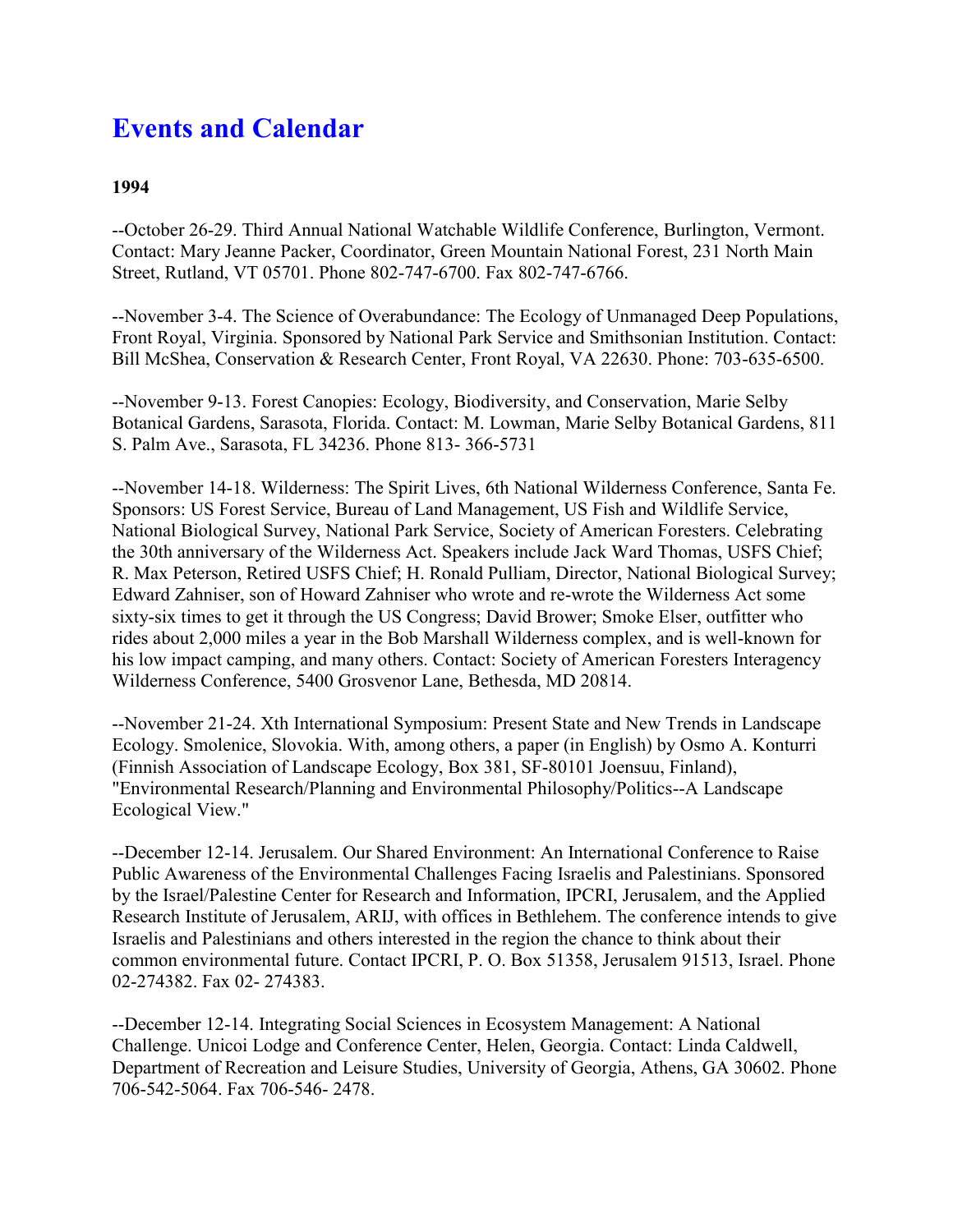#### **1995**

--January 9-11. Care for the Earth: Sustaining our Fragile Home. Sixtieth Annual Minister's Week, The Candler School of Theology, Emory University, Atlanta, GA. Speakers include JÅrgen Moltmann, theologian at the University of TÅbingen. Contact: Candler School of Theology, 400 Bishops Hall, Emory University, Atlanta, GA 30322. Phone 404-727-6352.

--February 16-21. American Association for the Advancement of Science, Atlanta, Georgia. With an ISEE session organized by Bryan Norton, Georgia Institute of Technology. Sections on biological diversity, on sustainable development, on global change, on innovative environmental technologies, on the extent of environmental remediation, on the carrying capacity of Planet Earth, and many others. AAAS, 1333 H. St., N. W. Washington, DC.

--March 6-12. World Summit for Social Development, in Copenhagen, Denmark. With a focus on sustainable development, consistent with environmental conservation. Contact: Jacques Baudot, Coordinator, WSSD, Department for Policy Coordination and Sustainable Development, United Nations, United Nations, NY 10017. Phone 212-963-5558. Fax 212-963-3062.

--March 8-11. Gambling with the Environment, Las Vegas, Nevada! Biannual meeting, American Society for Environmental History. Call for papers. Contact: Theodore Steinberg, Department of Humanities, New Jersey Institute of Technology, University Heights, Newark, NJ 07102-1982.

--March 30-April 2. Communication and our Environment: An Interdisciplinary Conference, Chattanooga, Tennessee. Papers are invited on how media influences our concept of the natural environment, for better or worse. Contact: M. Jimmie Killingsworth, Department of English, Texas A&M University, College Station, TX 77843. Phone 409-845-9936.

--April 12-15. Hunting, Fishing, Conservation, and Ecology, at Philadelphia. Proposals by September 15, 1994 to Ralph H. Lutts, 1025 Jefferson Circle, Martinsville, VA 24112. Phone/fax 703-666-1295. E-mail: rhlutts@igc.apc.org

--April 17-21. Sustainable Society and Protected Areas, 8th Conference on Research and Resource Management in Parks and Public Lands, Portland, Oregon. Sponsored by the George Wright Society. There is a call for papers. The George Wright Society, P. O. Box 65, Hancock, MI 49930-0065. 906-487-9722. Fax 906-487-9405.

--June 2-3, 1995. The Canadian Society for the Study of Practical Ethics (CSSPE), with section on Environmental Ethics, Montreal, Quebec. See announcement earlier.

--June 7-11. Society for Conservation Biology, Colorado State University, Fort Collins. See announcement above.

--June 10-13. National Association of Environmental Professionals, 20th annual conference, "Environmental Challenges: The Next 20 Years. Washington, DC. There is a call for papers,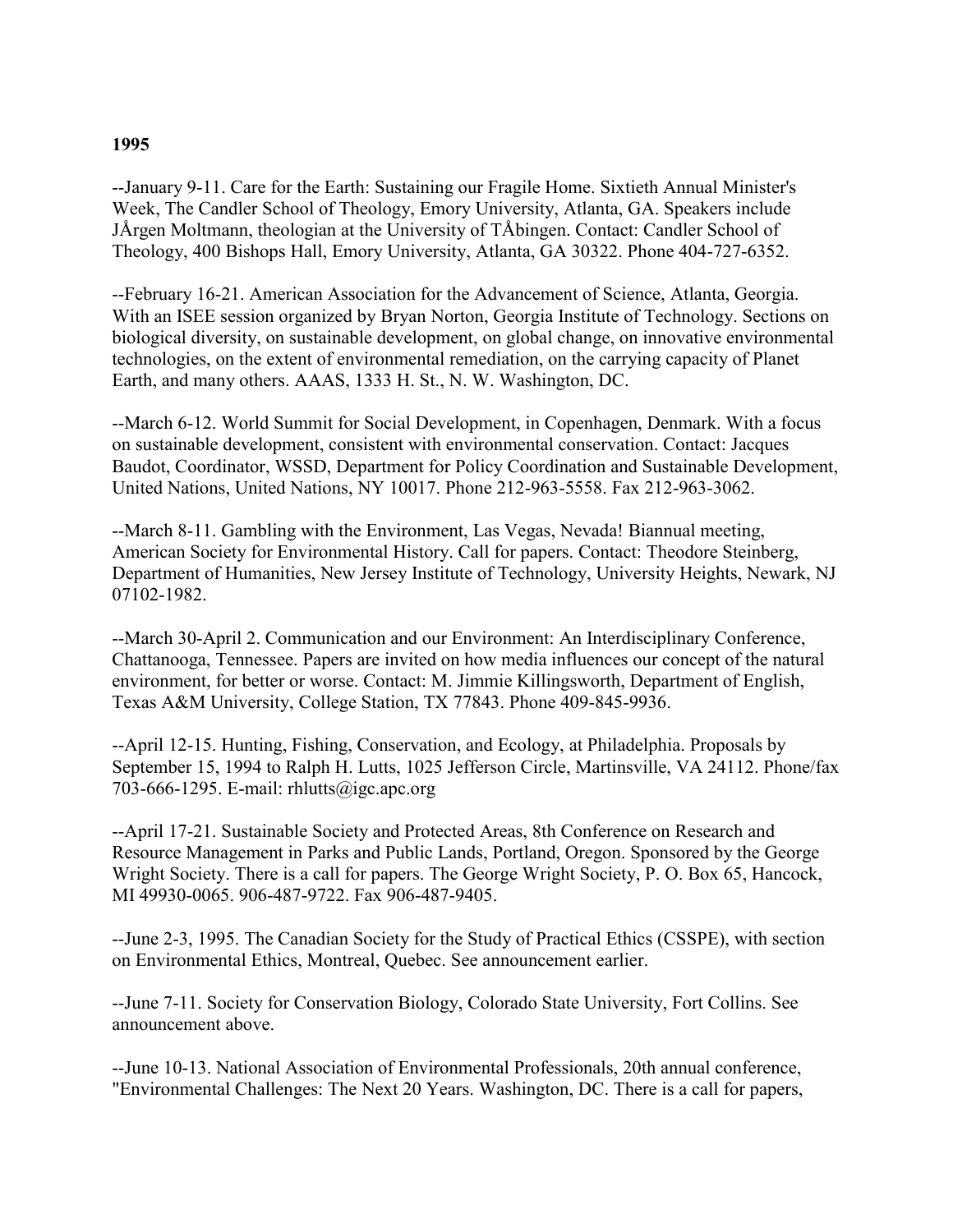with papers welcome in the fields of ethics, values, and policy. Contact: NAEP, 5156 MacArthur Boulevard, NW, Washington, DC 20016-3315. 202-966-1500. Fax: 1977.

--June 21-25. Interdisciplinary Conference on the Environment, Park Plaza Hotel and Towers, Boston, Massachusetts. Call for papers. Contact Dr. Demetri Kantarelis, IEA, Economics/Foreign Affairs Dept., Assumption College, 500 Salisbury Street, Worcester, MA 01615-0005. Phone 508-752- 5615, ext. 557. Fax 508-799-4502.

--June 25-30. Third International Conference on Ethics in the Public Service, "Politics, Ethics, and the Professions," in Jerusalem, June 25-30, 1995, with an ISEE section. See more detailed announcement above.

--June 26-29. Vienna, Austria: Sixth Annual Conference of the International Society for Business and Society (IABS). Topics include corporate social responsibility and environmental management. Three-page (maximum) abstracts are due 28 November 1994. Send to the Program Chair: Douglas Nigh, College of Business Administration, University of South Carolina, Columbia, SC 29208 USA; tel. 803-777-6942; FAX 803-777-3609.

--July (early). Australian Association of Philosophy (Australian Division), annual conference at University of New England, Armidale, NSW. ISEE section and papers are invited. For more information, see the announcement above or contact Robert Elliot (address above).

--July 16-21. Conference, International Association for Bear Research and Management, University of Alaska, Fairbanks. With a session on bears in the Yellowstone ecosystem. Papers invited. Contact: Harry Reynolds, Alaska Department of Fish and Game, 1300 College Road, Fairbanks, Alaska 99701- 1599. Fax 907-452-6410

--July 30-August 3. Ecological Society of America, in Snowbird, Utah. ISEE sponsored a session last year (in Knoxville, Tennessee) and interested persons should contact Laura Westra, address below. The Ecological Society of America has 6,300 members and this is an excellent opportunity for philosophers, ethicists, and others to interact with them. For conference details: Ecological Society of America, 2010 Massachusetts Ave., N.W., Suite 420, Washington, DC 20036. Phone 202-833-8773.

--August 1-5. XIII International Congress of Aesthetics, Lahti, Finland. Theme: Aesthetics in Practice: Connections between Academic Research in Aesthetics and Everyday Life, especially Concerning the Environment." This follows and continues a very successful First International Conference on Environmental Aesthetics held at Koli National Park in Finland this past June. Papers on the aesthetics of nature are especially welcomed. Contact: Sonja Servomaa, University of Helsinki, Lahti Research and Training Centre, Kirkkokatu 16, 15140 Lahti, Finland. Phone 358-18-892 11. Fax: 358-18-892 219.

--August 6-10. American Institute of Biological Sciences meets in San Diego, Town and Country Hotel. Contact AIBS, 730 11th St., N.W. Washington, DC 20001-4521, Phone: 202-628-1500; Fax: 202-628-1509.